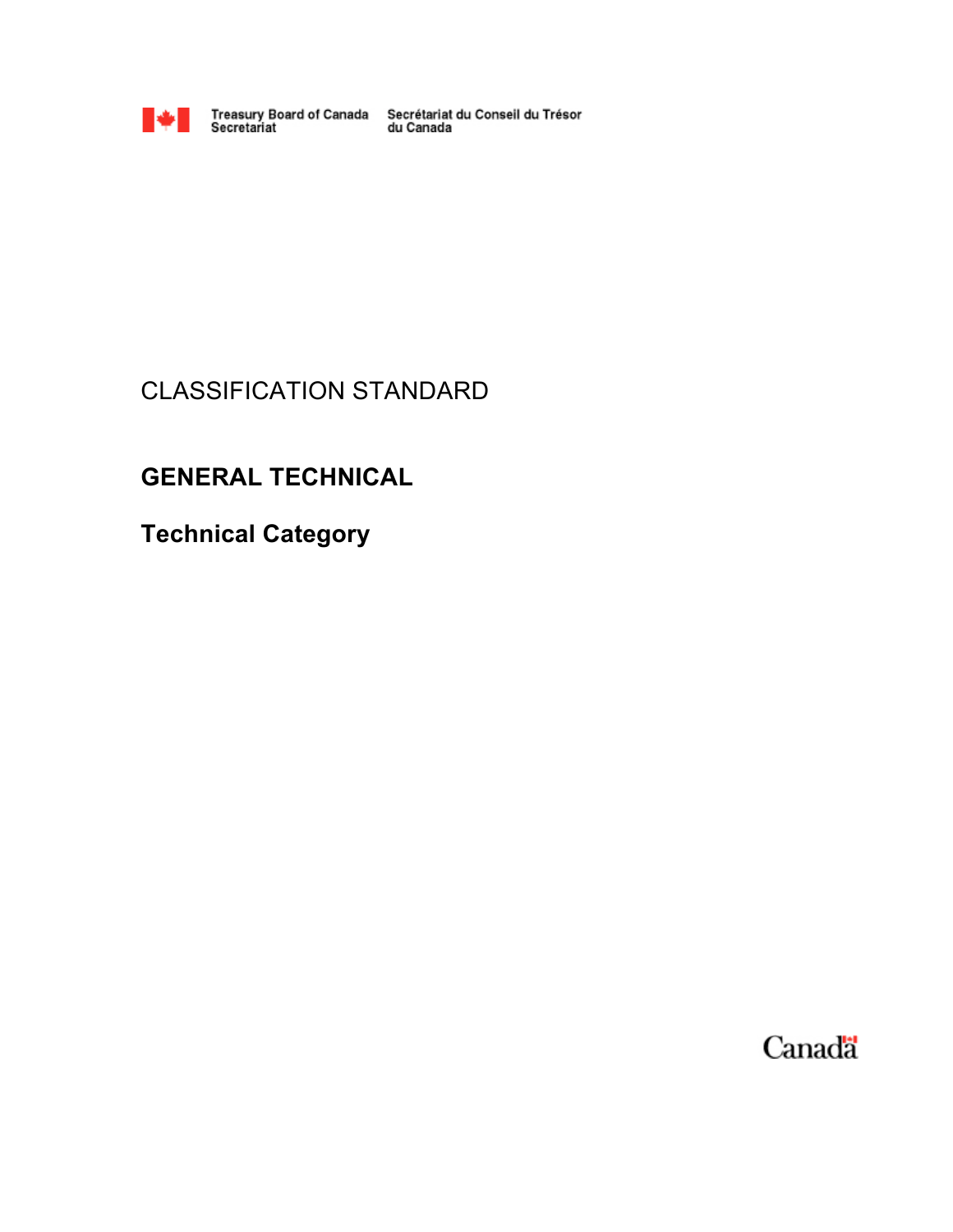## CONTENTS

| <b>INTRODUCTION</b>                   |    |
|---------------------------------------|----|
| CATEGORY DEFINITION                   | 4  |
| GROUP DEFINITION                      | .5 |
| RATING SCALES                         | 6  |
| BENCH-MARK POSITION DESCRIPTION INDEX |    |
| In Alphabetical Order                 | 21 |
| In Ascending Order of Point Values    | 22 |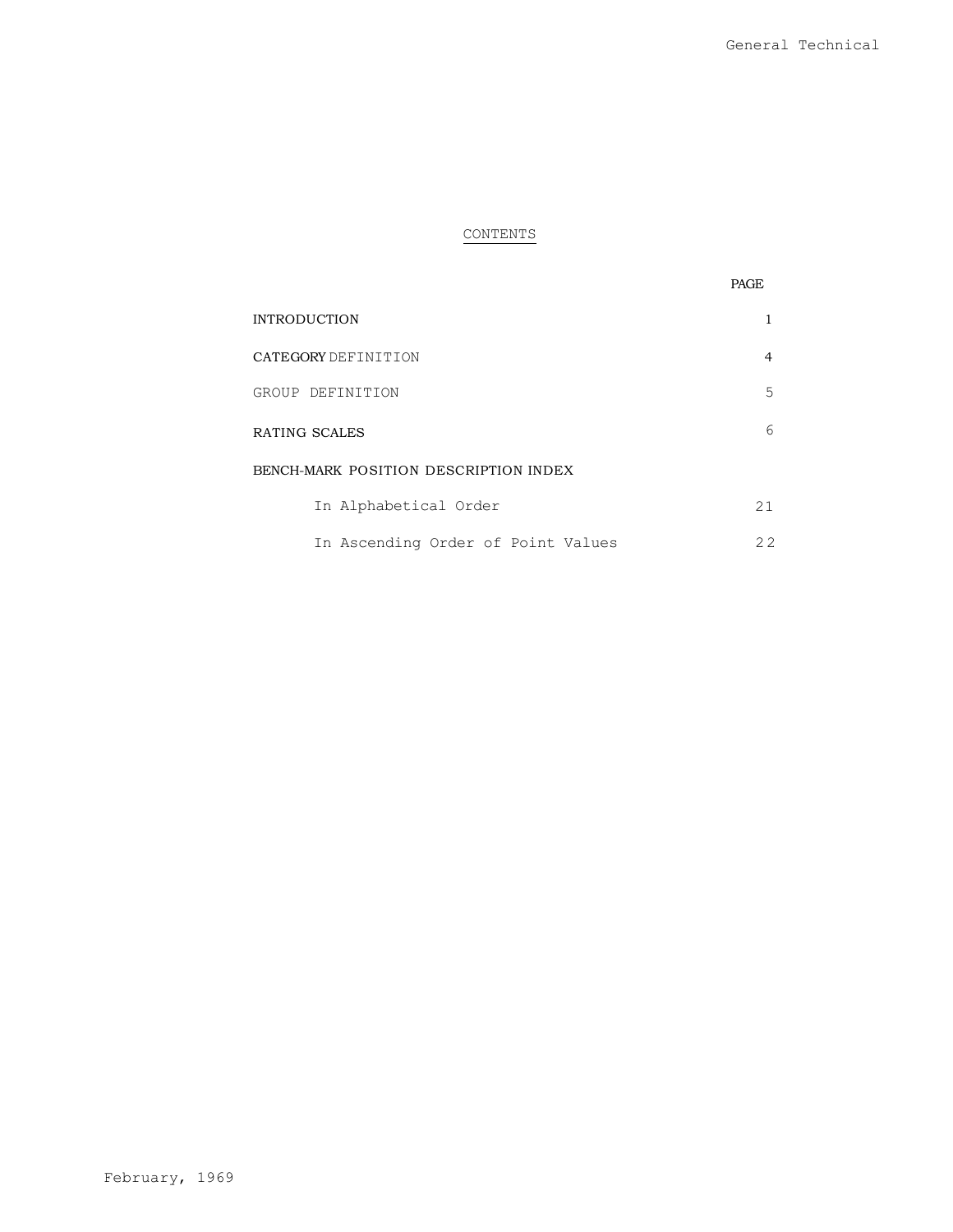### INTRODUCTION

This standard describes the point-rating plan to be used to evaluate jobs allocated to the General Technical Group. It consists of an introduction, definitions of the Technical Category and the occupational group, point-rating scales and benchmark position descriptions.

Point rating is an analytical, quantitative method of determining the relative value of jobs. It is particularly suited to heterogeneous occupational groups in which jobs consist of varied combinations of tasks. Essentially, point-rating plans define characteristics or factors common to the jobs being evaluated. They define degrees of each factor and allocate point values to each degree. The total value determined for each job is the sum of the point values assigned by the raters.

All methods of job evaluation require the exercise of judgement and the orderly collection and analysis of information in order that consistent judgements can be made. The point-rating method facilitates rational discussion and resolution of differences in determining the relative values **of** jobs.

### Factors

The combined factors do not describe all aspects of jobs. They deal only with those characteristics that can be defined and distinguished and that are useful in determining the relative values of jobs.

Five factors are used in this plan. Three of these are two-dimensional and all five are defined in terms of twô or more related elements.

### Point Values

The maximum point value assigned to each factor reflects its relative importance. Similarly, point values have been assigned to the degrees of the factors.

Point values of the degree of each factor increase arithmetically. The minimum point value assigned to four of the factors is one-fifth of the maximum value, and for the fifth, Supervision, it is one-tenth.

### Ratina Plan

In the rating plan the factors, elements, weights and point values shown on the Text page are used.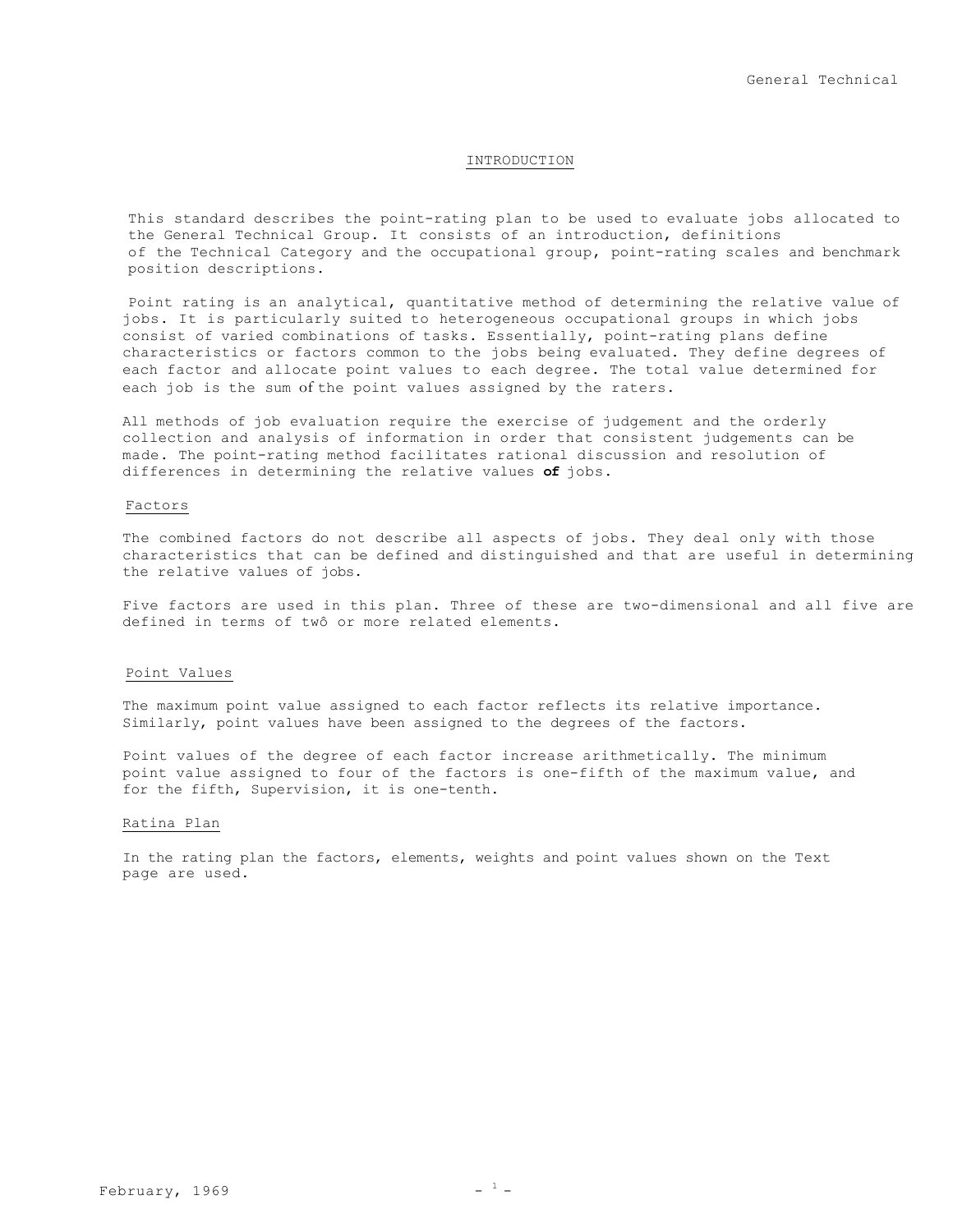General Technical

|                                |                                                                              | Percentage of | PointValues                                   |
|--------------------------------|------------------------------------------------------------------------------|---------------|-----------------------------------------------|
| Factor                         | Element                                                                      | Total Points  | Minimum Maximun                               |
| Knowledge                      |                                                                              | 35            | 350<br>70                                     |
|                                | Training and<br>Experience                                                   |               |                                               |
| Technical<br>Responsibility    |                                                                              | 30            | 300<br>60                                     |
|                                | Scope for Initiative<br>and Judgement<br>Impact of Action Taken              |               |                                               |
| Responsibility<br>For Contacts |                                                                              | 10            | 100<br>20                                     |
|                                | Purpose and Nature of<br>Contacts<br>Persons Contacted                       |               |                                               |
| Conditions of Work             | Concentration<br>Physical Effort<br>Environment and Hazards                  | 15            | 150<br>30<br>50<br>10<br>10<br>50<br>50<br>10 |
| Supervision                    | Nature of Supervisory<br>Responsibility<br>Number of Employees<br>Supervised | 10            | 10<br>100                                     |
|                                |                                                                              |               |                                               |

100

Bench-mark Positions

Bench-mark position descriptions are used to exemplify degrees of each factor or element. Each description consists of a brief summary, a list of the principal duties with the percentage of time devoted to each, and a specification describing each of the point-rating factors and elements as it appears in the job. The bench-mark positions have been evaluated, and the degree and point values assigned to each factor are shown in the specifications.

The rating scales identify the bench-mark position descriptions that exemplify each degree. These descriptions are an integral part of the point-rating plan and are used to ensure consistency in application of the rating scales.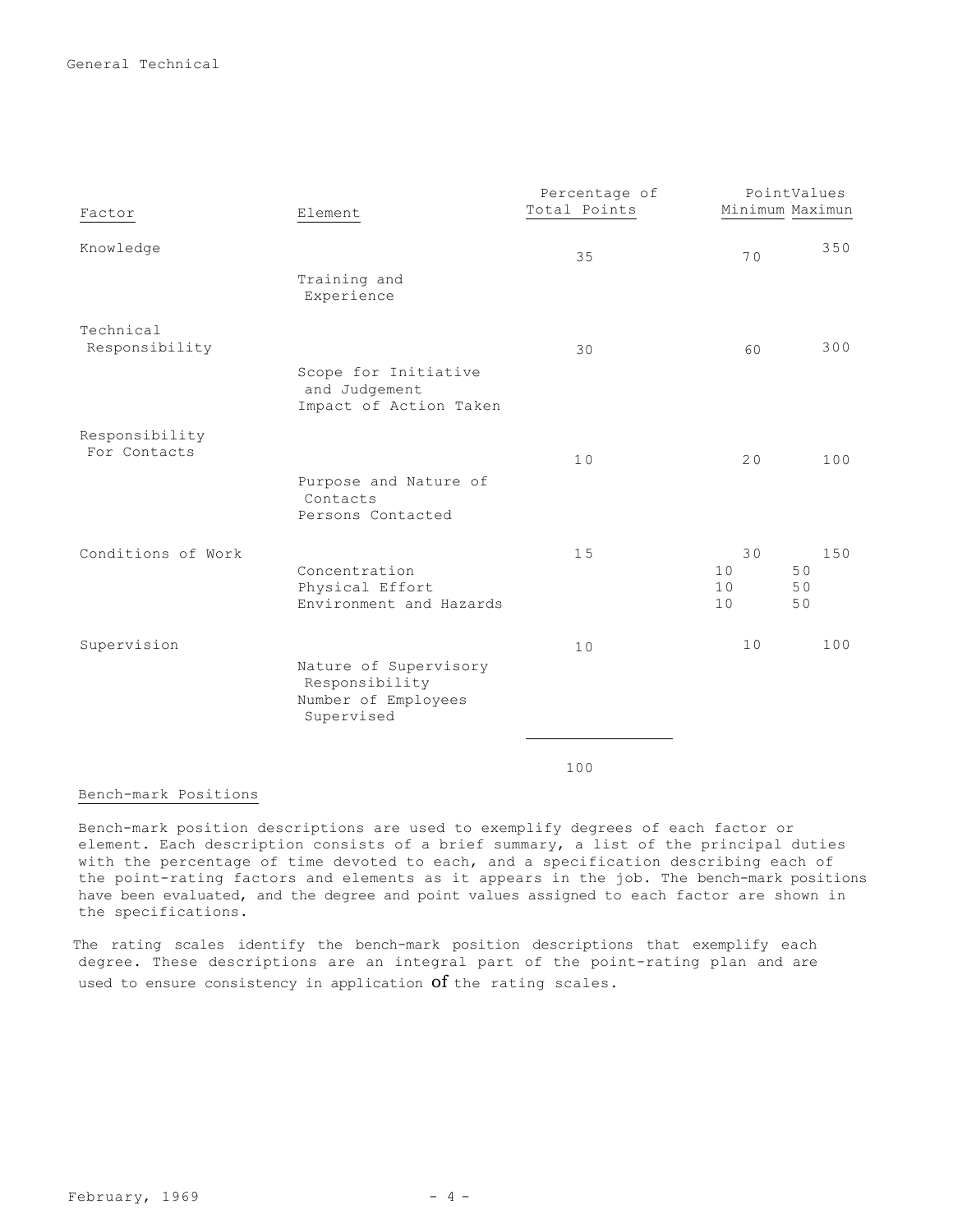### Use of the Standard

There are six steps in the application of this classification standard.

- 1. Allocation of the position to the category and the group is confirmed by reference to the definitions and the descriptions of inclusions and exclusions.
- 2. The position description is studied to ensure understanding of the position as a whole and of each factor. The relation of the position being rated to positions above and below it in the organization is also studied.
- 3. Tentative degrees of each factor in the position being rated are determined by comparison with degree definitions in the rating scales. Uniform application of degree definitions requires frequent reference to the descriptions of factors and the notes to raters.
- 4. The description of the factor **in** each of the bench-mark positions exemplifying the degree tentatively established is compared with the description of the factor in the position being rated. Comparisons are also made with descriptions of the factor in bench-mark positions for the degrees above and below the one tentatively established.
- 5. The point values for all factors are added to determine the tentative total point rating.
- 6. The position being rated is compared as a whole with positions to which similar total point values have been assigned, as a check on the validity of the total rating.

Determination of Levels

The ultimate objective of job evaluation-is the determination of the relative values of jobs in each occupational group. Jobs that fall within a designated range of point values will be regarded as of equal difficulty and will be allocated to the same level.

### Minimum Qualifications

Each of the group definitions in the Category includes a statement of "Minimum Qualifications". These requirements are to apply without modification to all new entrants to the labour force, that is**,** students who have just completed their fulltime studies, and young people commencing full-time employment. With respect to experienced workers who may not possess the formal education prescribed in the definitions, the statements are intended to indicate the norms against which the qualifications of the individual may be assessed, in order to judge whether or not the combination of his education, training and experience provide, for the particular job being filled, qualifications equal to or higher than those prescribed in the "Minimum Qualifications" of the relevant occupational group.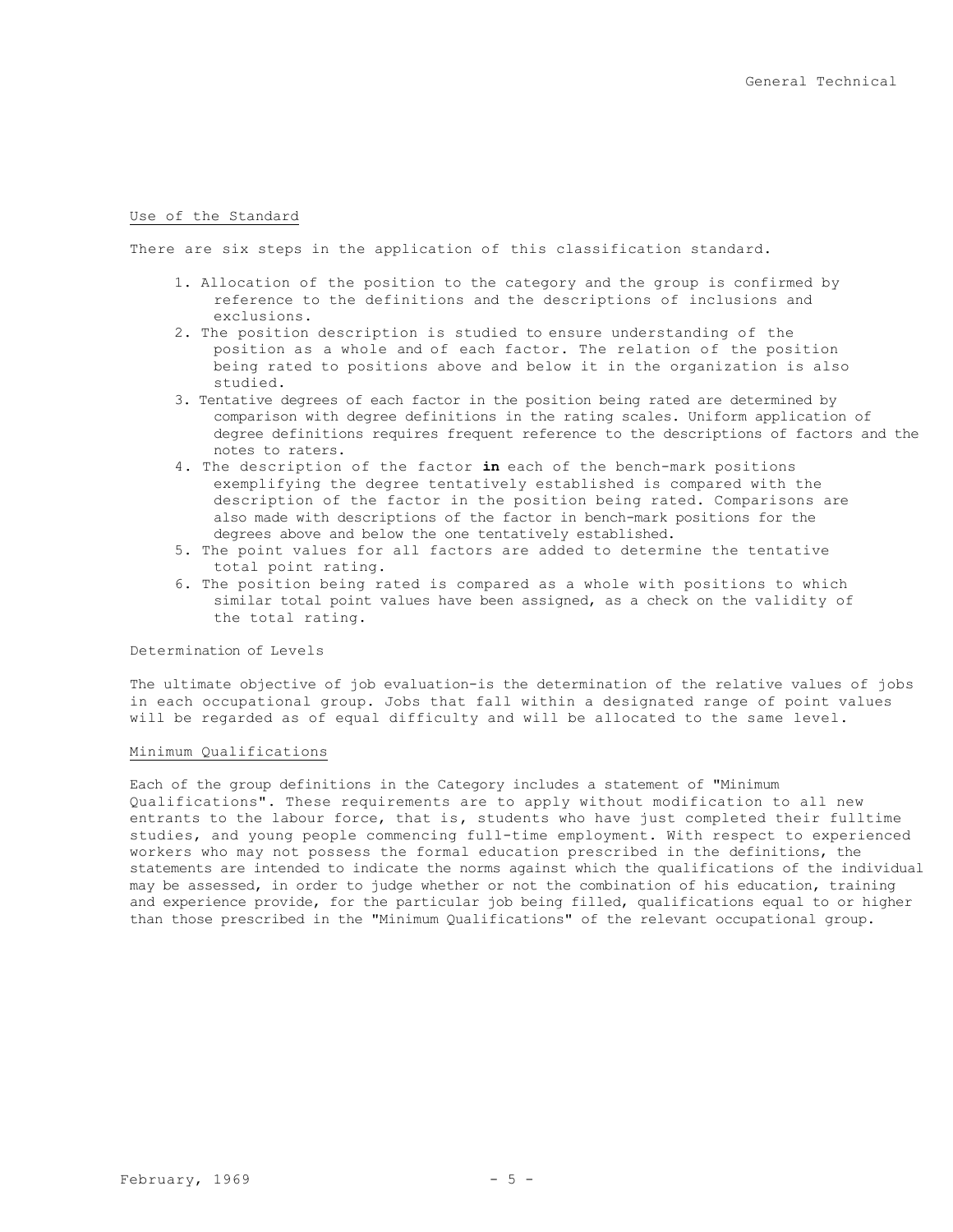### CATEGORY DEFINITION

Occupational categories were repealed by the Public Service Reform Act (PSRA), effective April 1, 1993. Therefore, the occupational category definitions have been deleted from the classification standards.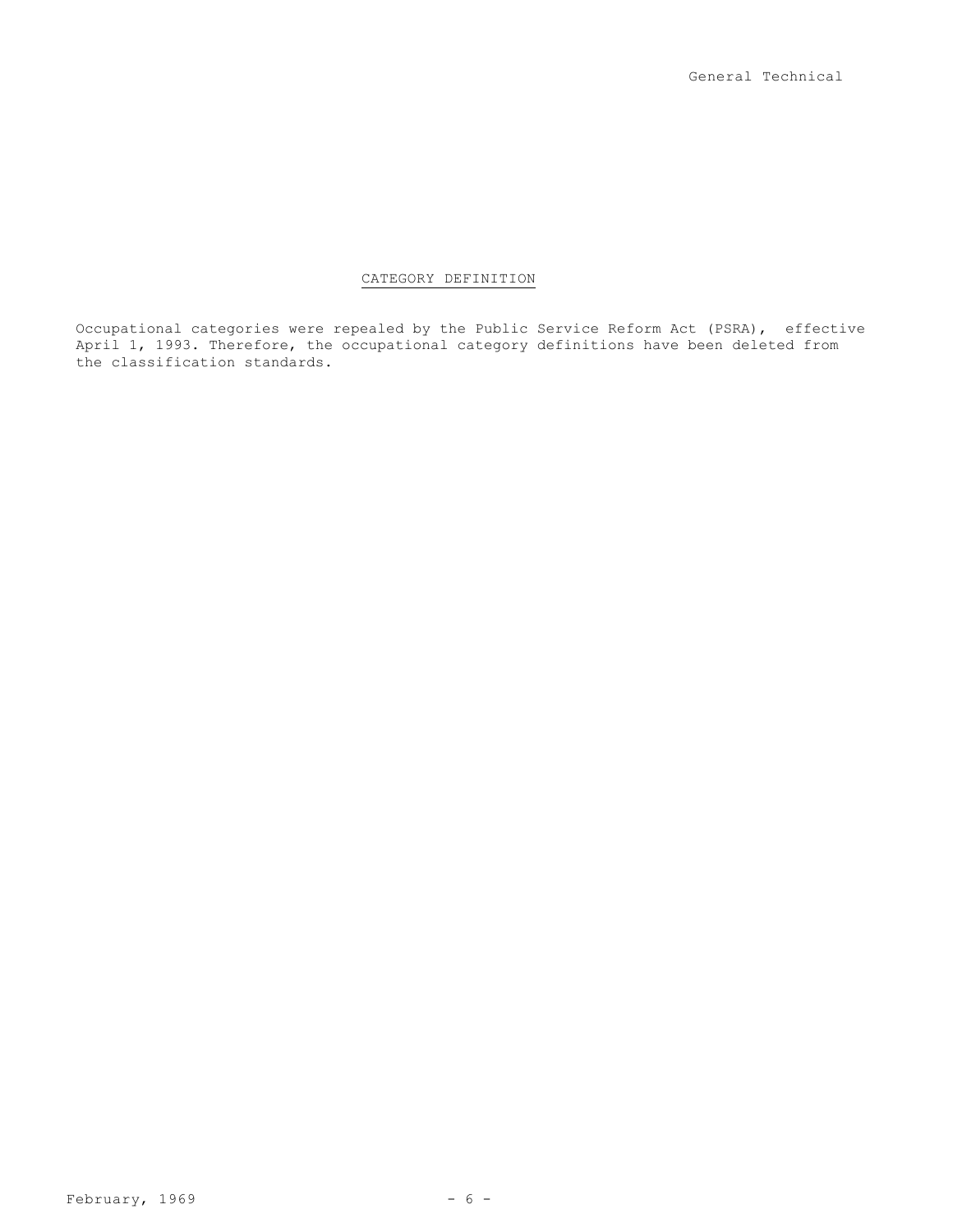### GROUP DEFINITION

For occupational group allocation, it is recommended that you use the Occupational Group Definition Maps, which provide the 1999 group definition and their corresponding inclusion and exclusion statements. The maps explicitly link the relevant parts of the overall 1999 occupational group definition to each classification standard.

### Minimum Qualifications

Completion of secondary school education.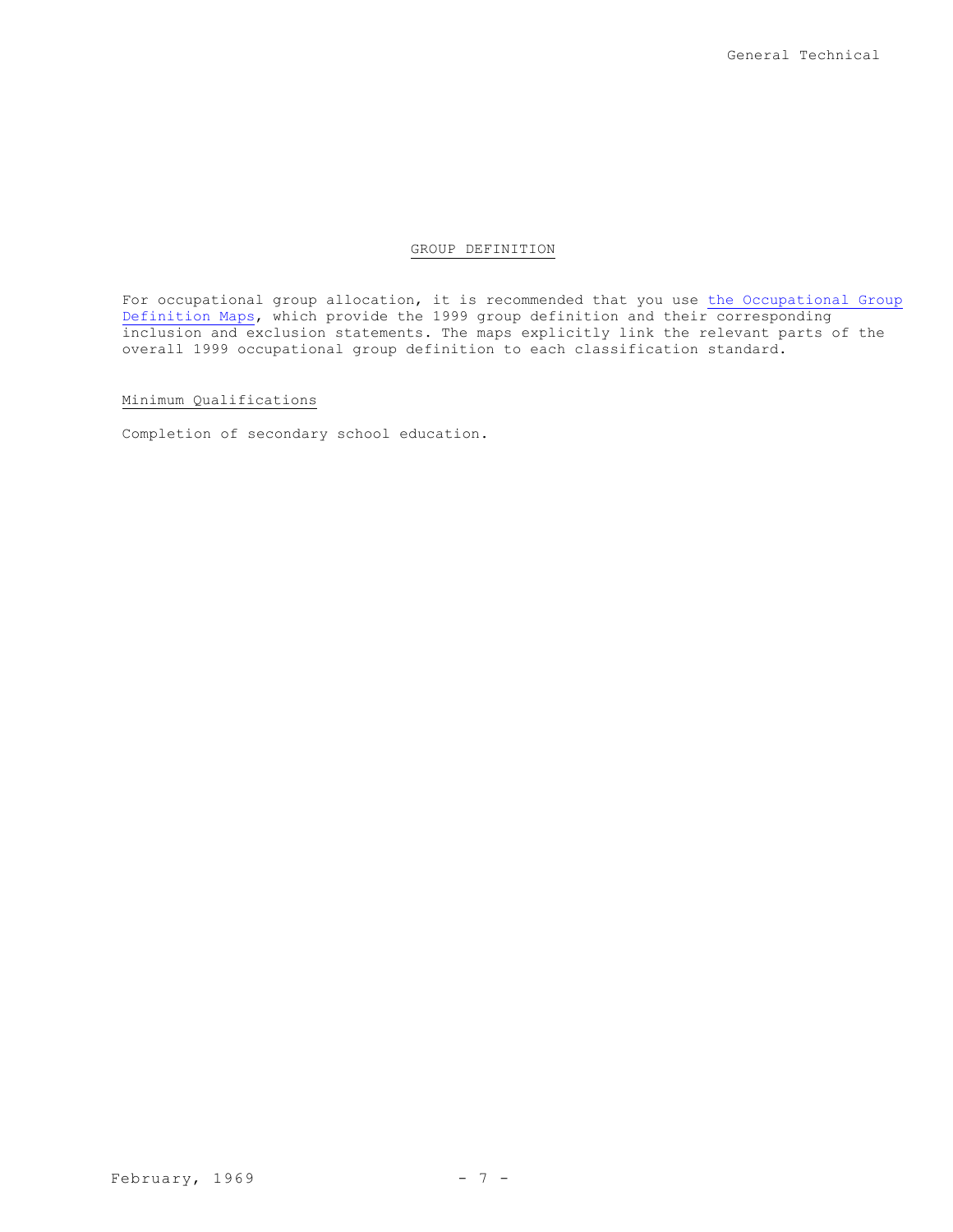## RATING SCALES

## GENERAL TECHNICAL GROUP

## FACTORS AND WEIGHTS

| 350   |
|-------|
| 300   |
| 100   |
| 150   |
| 100   |
|       |
| 1,000 |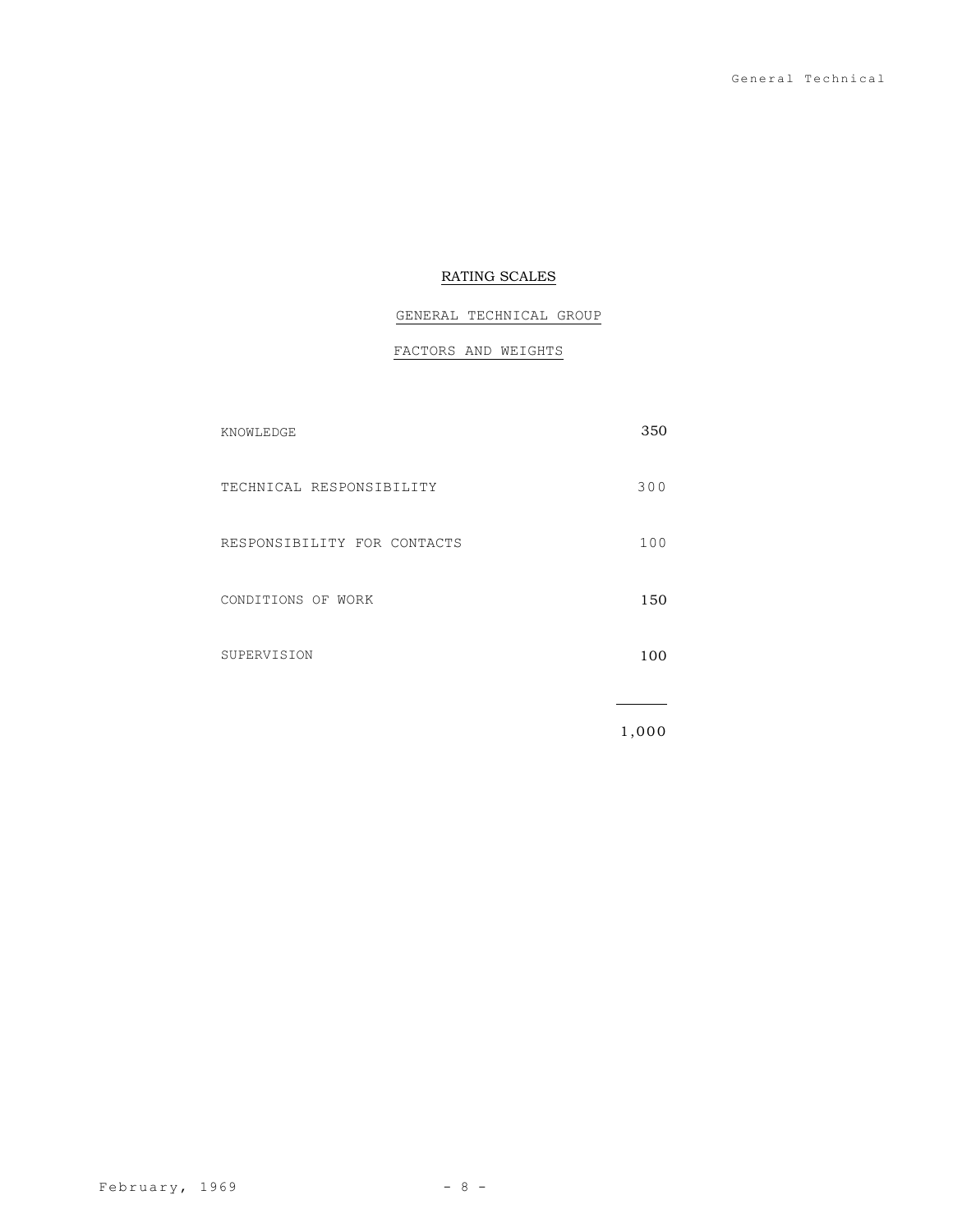### KNOWLEDGE

The factor is used to measure the difficulty of the work in terms of the training and experience required to perform the duties of the position.

### Definitions

"Training" refers 'to the level of academic and vocational preparation required to carry out the duties of the position.

"Experience" refers to the relative length of time required, under optimum conditions, to develop the skill and acquire the knowledge needed to carry out the duties of the position.

### Notes to Raters

Training and experience are normally acquired by formal or private study, by on-the job training under a qualified worker, and by working in related and progressively more responsible jobs.

The degrees of the Knowledge factor assigned to the bench-mark positions have been established by the comparative ranking of key positions in the General Technical Group. The nine degrees of the factor are not directly related to years of training and experience, but indicate the relative knowledge requirements of positions within the occupational group.

In evaluating the knowledge required to perform the duties of a position raters are to consider such characteristics as the variety and novelty of equipment used, the number of different methods, procedures and approaches in which experience and training are required, and the requirement for awareness of trends and developments in the field in which the incumbent is employed.

The degree tentatively selected is to be confirmed by comparing the duties of the position being rated with the duties and specifications of the bench-mark positions that exemplify that degree.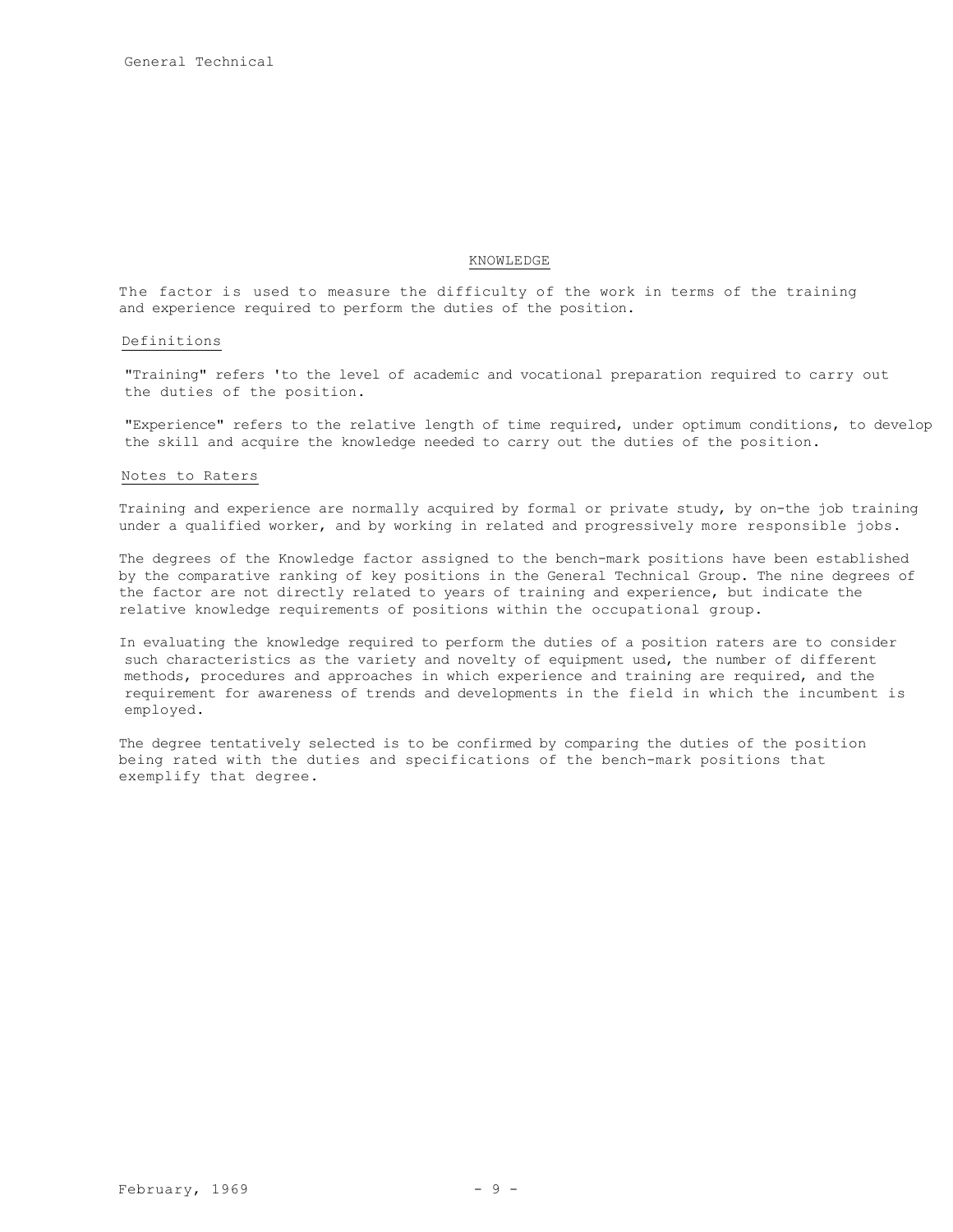| Degree of Training<br>and Experience | Points | Bench-mark Position<br>Descriptions                                                                                                     |
|--------------------------------------|--------|-----------------------------------------------------------------------------------------------------------------------------------------|
| $\mathbf{1}$                         | 70     | Page                                                                                                                                    |
| $\overline{2}$                       | 105    | Commodity Specialist<br>33                                                                                                              |
| 3                                    | 140    | Aircraft Dispatcher<br>23<br>36<br>District Conservation Officer<br>Specifications Writer<br>60                                         |
| $\overline{4}$                       | 175    | 50<br>Park Safety Officer                                                                                                               |
| 5                                    | 210    | Airp. Fire Prev. and Fighting<br>Standards Technician<br>27<br>30<br>Aviation Museum Technologist<br>Glass Blower, Scient. Apparatus 44 |
| $6\phantom{.}6$                      | 245    | Publications Manager                                                                                                                    |
| $\overline{7}$                       | 280    | Interior Designer<br>47<br>57<br>Ship Operations Officer                                                                                |
| 8                                    | 315    | Exhibit Designer<br>40                                                                                                                  |
| $\mathcal{G}$                        | 350    |                                                                                                                                         |

## RATING SCALE - KNOWLEDGE

February,  $1969$  - 8 -

September, 1969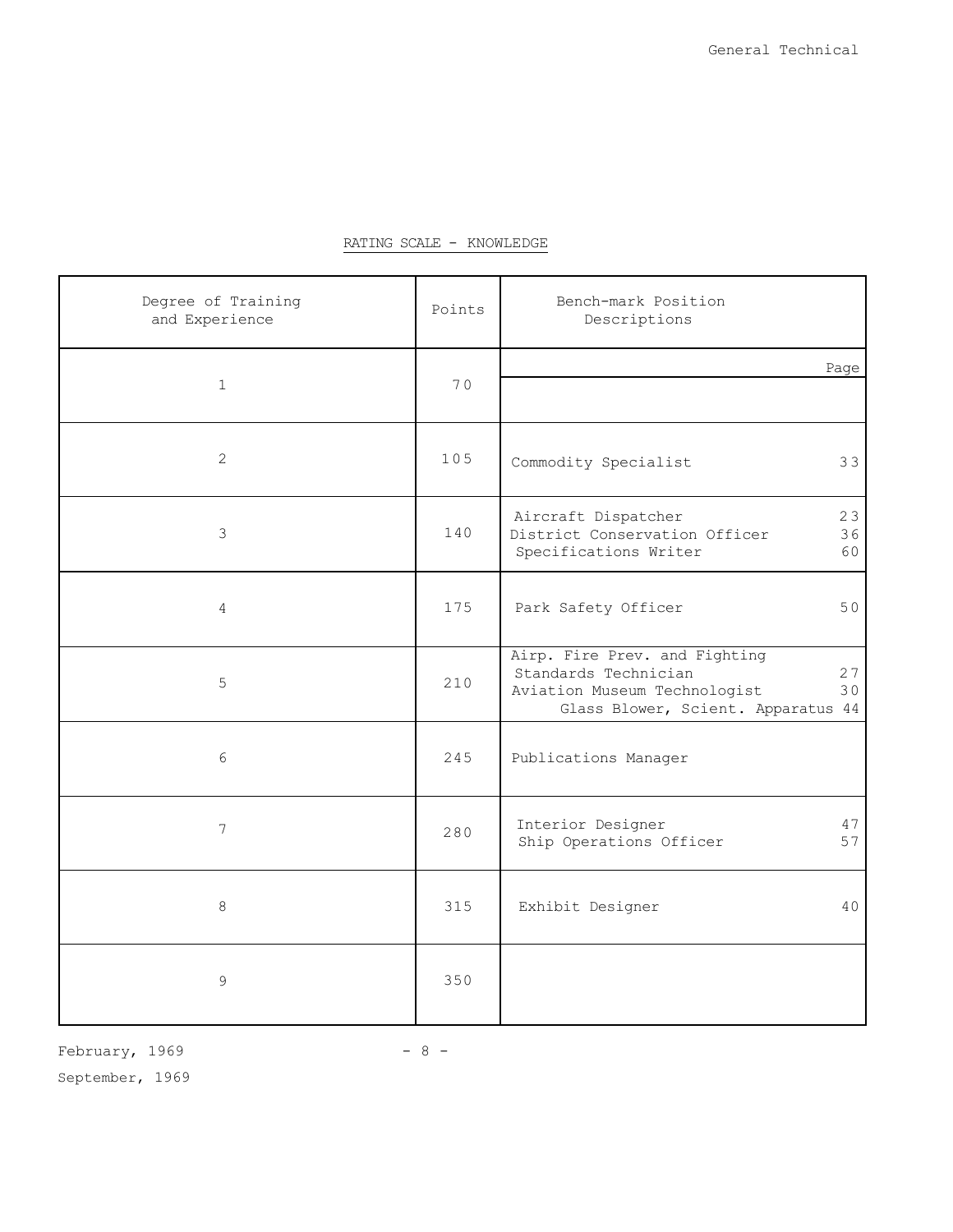### TECHNICAL RESPONSIBILITY

This factor is used to measure the difficulty and importance of the duties of the position in terms of the scope for initiative and judgement, and the impact of action taken.

### Definitions

"Scope for initiative and judgement" refers to the freedom to take particular courses of action within the framework of guide-lines, directives and the inherent restrictions of the art or craft.

"Impact of action taken" refers to the importance of the work performed in terms of the effect on the departmental program or the nature and extent of the resources committed.

"Program" refers to a general plan designed to achieve the objectives determined by a department or agency to meet the aims and intent of policy.

"Project" refers to specific plans of action that are developed and implemented by an organization to achieve the objectives of a segment of a program.

### Notes to Raters

In evaluating positions under the Scope for Initiative and Judgement element, the availability of direction or supervision and the degree of authority delegated by superiors are to be considered. Also to be considered is the degree to which the work requires creative expression and innovation, and the exercise of imagination in carrying out projects.

The four degrees of the Impact of Action Taken element are illustrated by the benchmark position descriptions. Characteristics of the work such as the following are to be considered in determining the tentative degree of this element:

- 1. The effect of action taken on the achievement of program or project objectives, and on the quality and cost of the finished work.
- 2. The amount of funds, the volume and nature of staff, and other departmental resources affected.
- 3. The extent to which the incumbent is the effective recommending authority, which is usually related to the level of the position in the organization.

Any one characteristic is only an indication of the impact of action taken, and the whole context within which the work is performed is to be considered.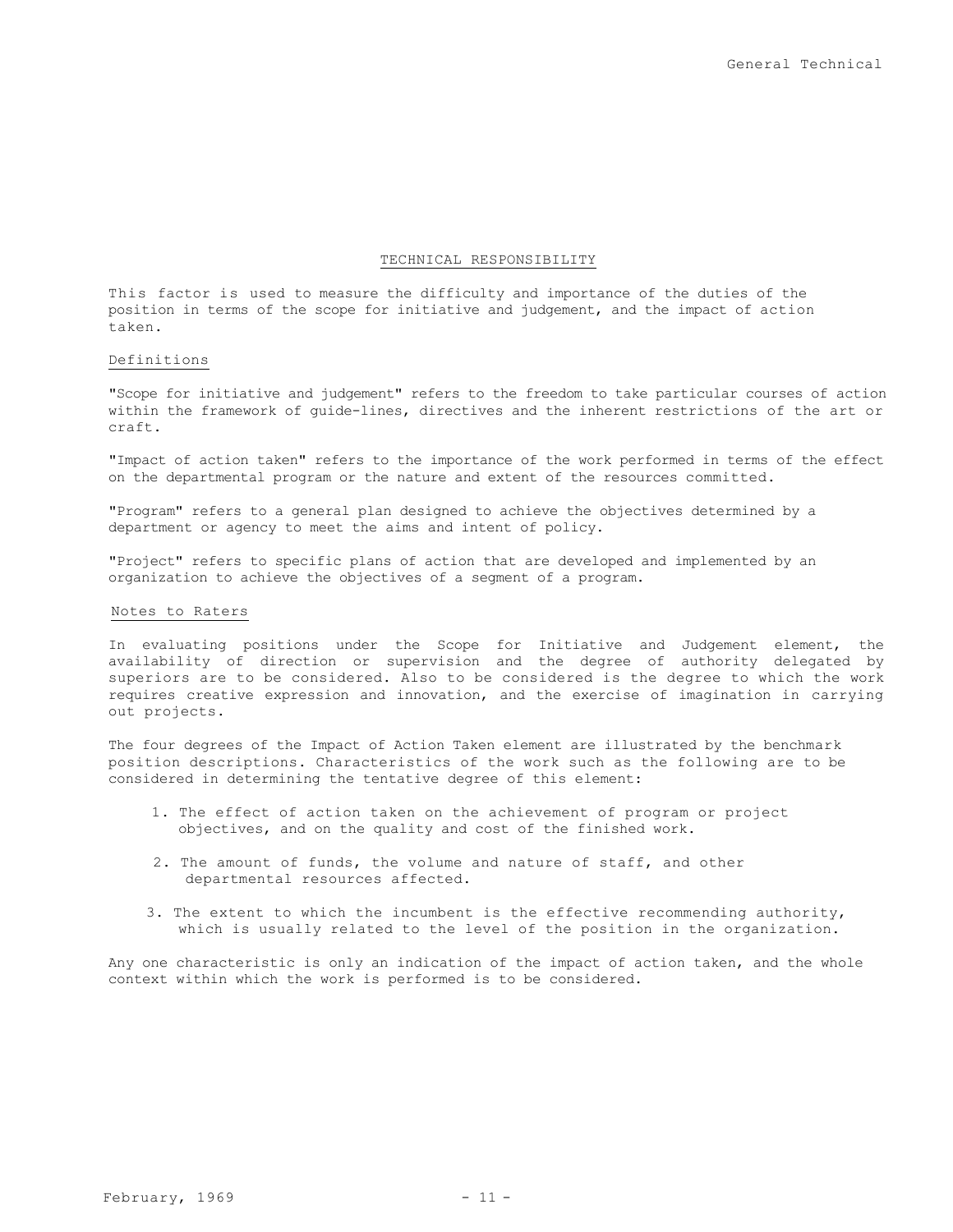The degrees of the two elements of the Technical Responsibility factor tentatively selected are to be confirmed by comparing the duties of the position being rated with the duties and specifications of the bench-mark positions that exemplify those degrees tentatively selected.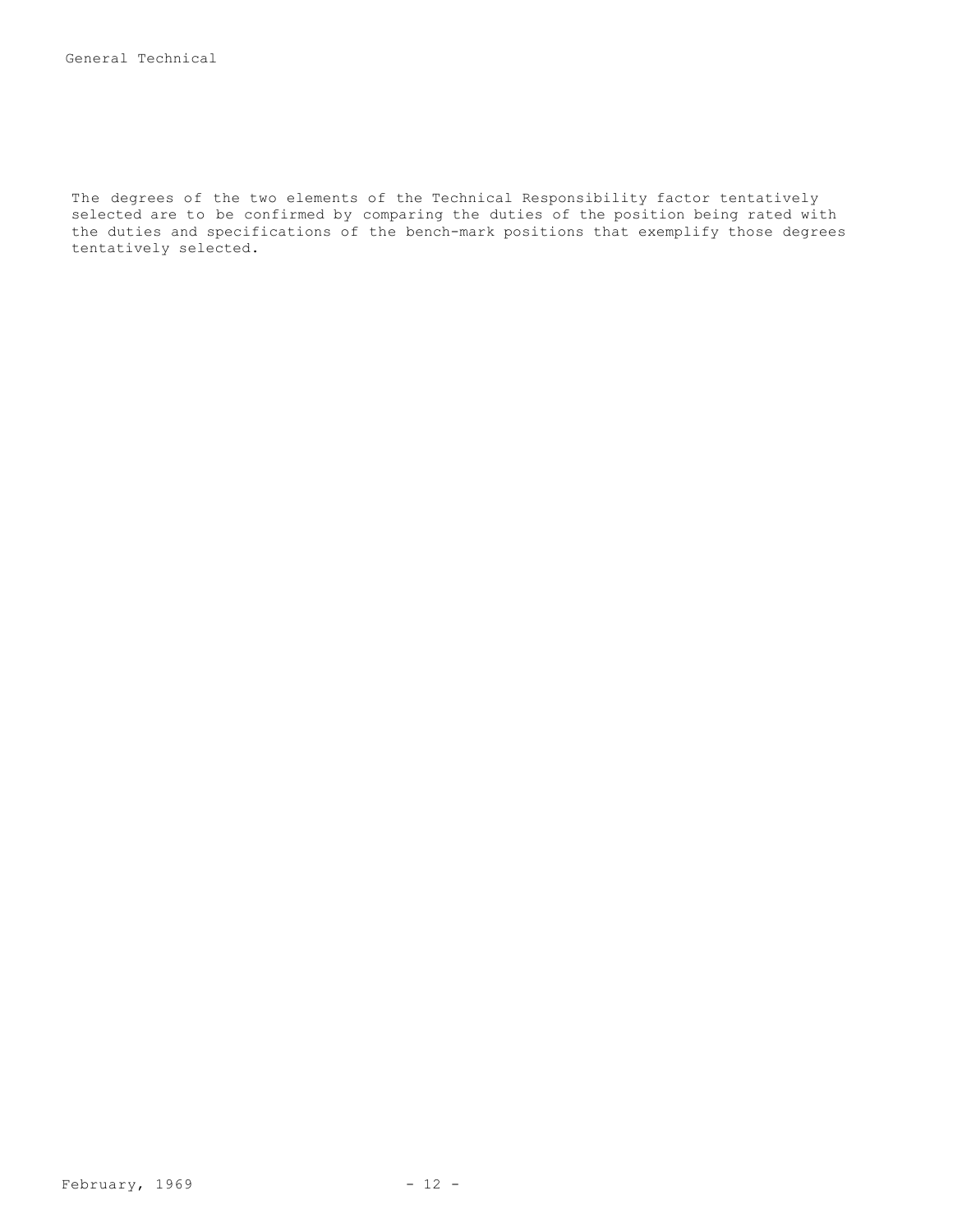| Scope for Initiative and Judgement and Degree |                                                                                                                                                                                                                    |                                                                                                                                                                                                                                  |                                                                                                                                                                                                                                                                                       |                                                                                                                                                                                                                                                |                                                                                                                                                                                                                                                                 |  |
|-----------------------------------------------|--------------------------------------------------------------------------------------------------------------------------------------------------------------------------------------------------------------------|----------------------------------------------------------------------------------------------------------------------------------------------------------------------------------------------------------------------------------|---------------------------------------------------------------------------------------------------------------------------------------------------------------------------------------------------------------------------------------------------------------------------------------|------------------------------------------------------------------------------------------------------------------------------------------------------------------------------------------------------------------------------------------------|-----------------------------------------------------------------------------------------------------------------------------------------------------------------------------------------------------------------------------------------------------------------|--|
| Impact of<br>Action<br>Taken, and<br>Degree   | The work is per-<br>formed according<br>to specific<br>instructions.<br>Some initiative<br>and judgement is<br>required in<br>applying estab-<br>lished practices<br>to meet clearly<br>defined require-<br>ments. | The work is per-<br>formed according<br>to instructions.<br>A moderate degree<br>of initiative and<br>judgement is re-<br>quired in applying<br>established prat-<br>tices and selecting<br>precedents to<br>achieve objectives. | The work is per-<br>formed according<br>to general in-<br>struction.<br>A considerable<br>degree of initia-<br>tive and judge-<br>ment is required<br>in adapting and<br>applying estab-<br>lished practices<br>and selecting<br>precedents used to<br>achieve project<br>objectives. | The work is per-<br>formed according<br>to general in-<br>structions.<br>A significant<br>degree of initia-<br>tive and judge-<br>ment is required<br>in developing new<br>approaches and<br>methods used to<br>achieve project<br>objectives. | The work is<br>performed accord<br>ing to directives<br>A high degree of<br>initiative and<br>judgement is<br>required in<br>planning,<br>implementing and<br>evaluating<br>approaches and<br>methods used to<br>achieve the<br>objectives of a<br>segment of a |  |
|                                               | $\mathbf{A}$                                                                                                                                                                                                       | $\overline{B}$                                                                                                                                                                                                                   | $\mathcal{C}$                                                                                                                                                                                                                                                                         | D                                                                                                                                                                                                                                              | ${\bf E}$                                                                                                                                                                                                                                                       |  |
| $\mathbf{1}$                                  | Page<br>60/                                                                                                                                                                                                        | 96/<br>Page<br>Aircraft<br>Dispatcher<br>23<br>Commodity<br>Specialist<br>33                                                                                                                                                     | 132/<br>Page<br>Park Safety<br>Officer<br>50                                                                                                                                                                                                                                          | 168 /<br>Page<br>Glass Blower,<br>Scientific<br>44<br>Apparatus                                                                                                                                                                                | 204/<br>Page                                                                                                                                                                                                                                                    |  |
| $\overline{2}$                                | 92/                                                                                                                                                                                                                | 128/<br>District Conser-<br>vation Officer 36<br>Specifications<br>Writer<br>60                                                                                                                                                  | 164/<br>Airport Fire<br>Prevention and<br>Fighting Stan<br>dards Tech<br>27<br>nician<br><b>Aviation Museum</b><br>Technologist 30                                                                                                                                                    | 200/<br>Publications<br>54<br>Manager                                                                                                                                                                                                          | 236/                                                                                                                                                                                                                                                            |  |
| $\overline{3}$                                | 124/                                                                                                                                                                                                               | 160/                                                                                                                                                                                                                             | 196/<br>Interior<br>Designer<br>47                                                                                                                                                                                                                                                    | 232/                                                                                                                                                                                                                                           | 268/                                                                                                                                                                                                                                                            |  |
| $\overline{4}$                                | 156/                                                                                                                                                                                                               | 192/                                                                                                                                                                                                                             | 228/                                                                                                                                                                                                                                                                                  | 264/<br>Exhibit<br>Designer<br>40<br><b>Ship Operations</b><br>Officer<br>57                                                                                                                                                                   | 300/                                                                                                                                                                                                                                                            |  |

## RATING SCALE - TECHNICAL RESPONSIBILITY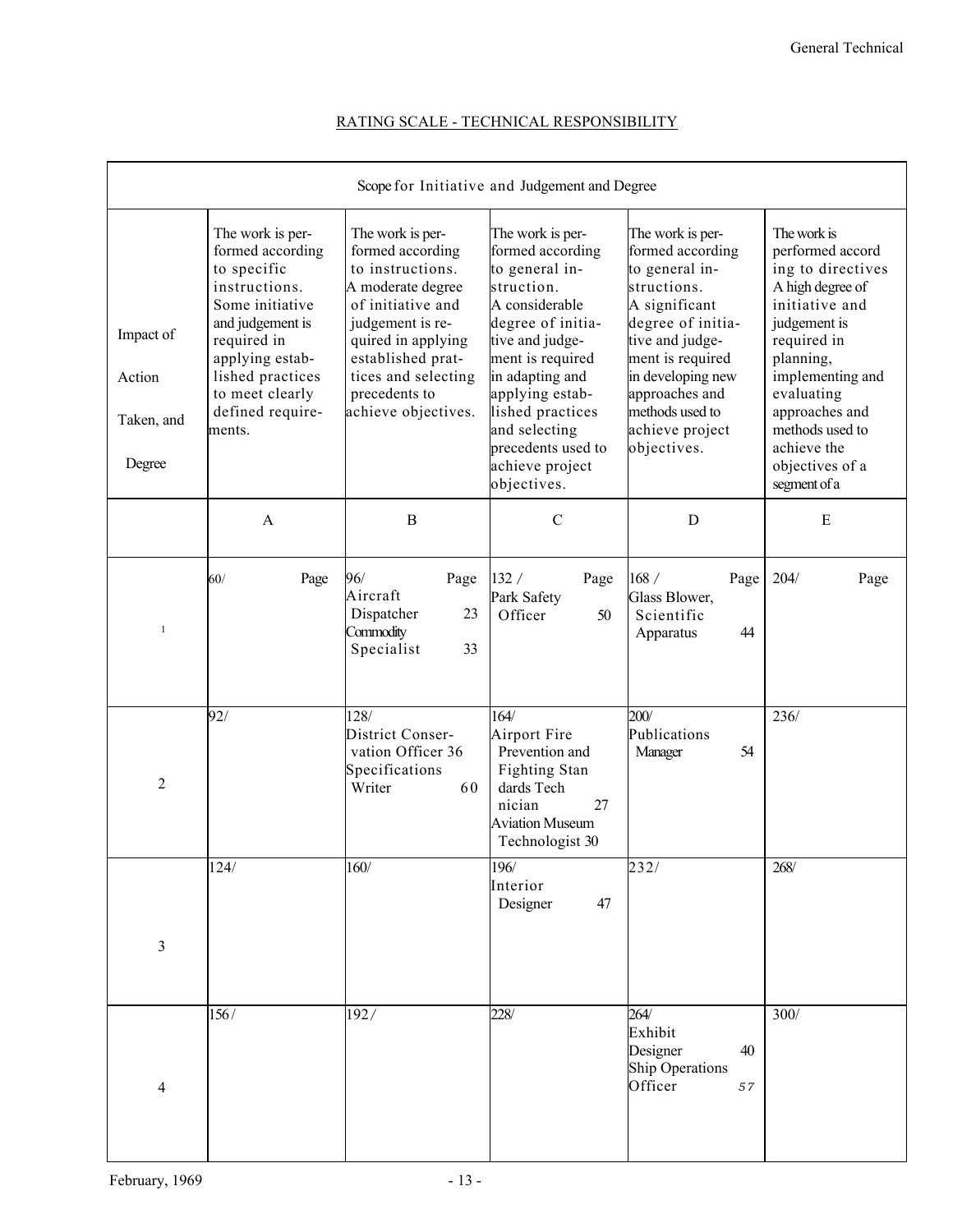### RESPONSIBILITY FOR CONTACTS

This factor is used to measure the difficulty and importance of the duties in terms of the purpose and nature of the contacts and the level of persons contacted.

### Definition

"Officials" refers to professional, administrative and other personnel with some degree of authority to influence projects or the required support services.

### Notes to Raters

Only those contacts that are an integral part of the work and that result from the duties assigned or sanctioned by management are to be considered. Contacts between subordinates and superiors are to be rated at the minimum  $A_1$ .

If the duties of the position include contacts having more than one combination of purpose of contact and level of persons contacted, the points for each combination are to be determined and the highest point value assigned.

Points are to be assigned for written contacts only if the duties of the position being rated include responsibility for signing letters or memoranda. Points will riot be assigned if responsibility is limited to contacts by form or pattern letters.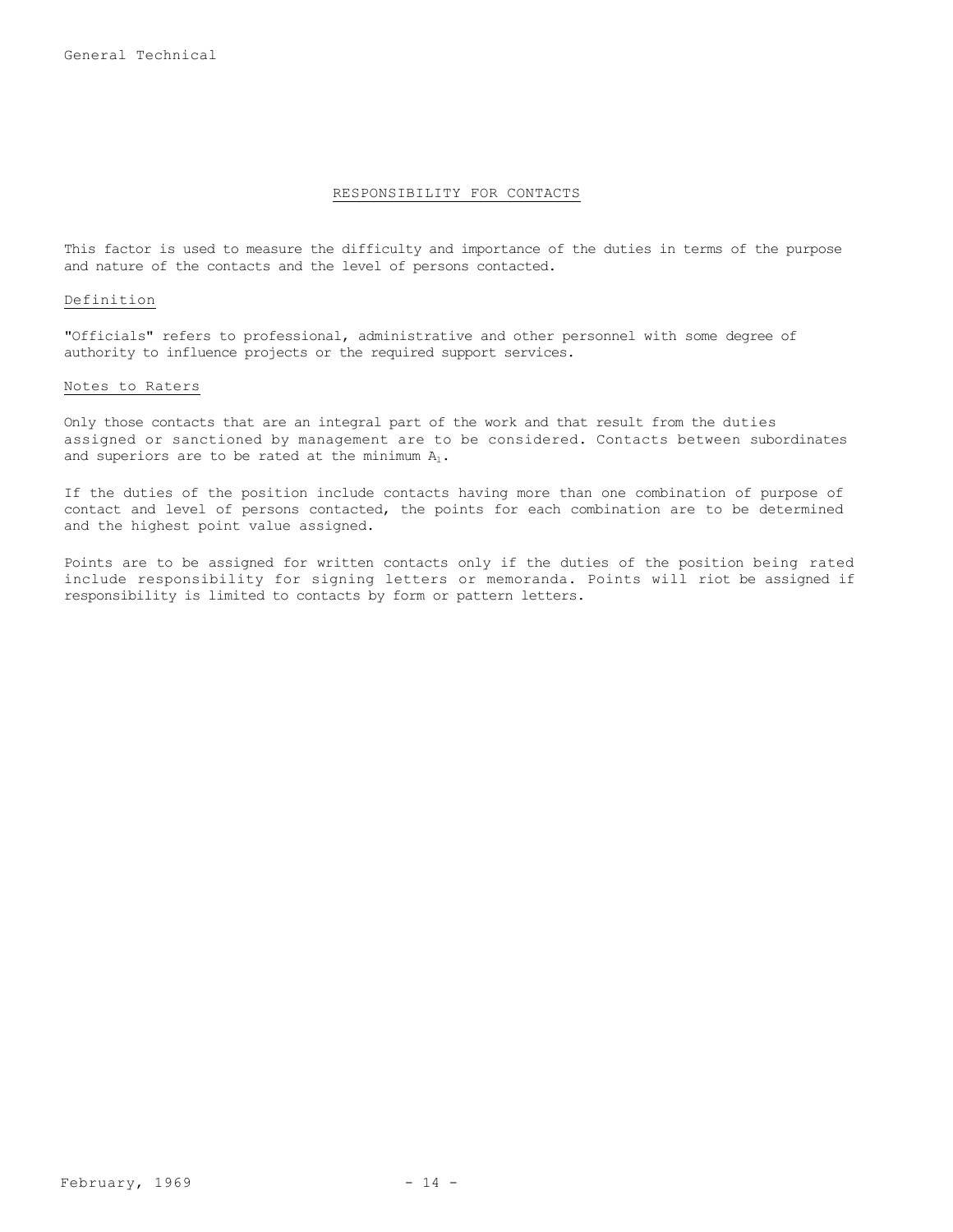## RATING SCALE - RESPONSIBILITY FOR CONTACTS

|                                                                                                                                                                                                                                       | Purpose and Nature of Contacts, and Degree |                                               |                                                                                                                                                                      |                                                                                                                  |
|---------------------------------------------------------------------------------------------------------------------------------------------------------------------------------------------------------------------------------------|--------------------------------------------|-----------------------------------------------|----------------------------------------------------------------------------------------------------------------------------------------------------------------------|------------------------------------------------------------------------------------------------------------------|
| Persons                                                                                                                                                                                                                               |                                            | To exchange<br>information<br>relative to the | To discuss work,<br>methods and                                                                                                                                      | To discuss such<br>matters as                                                                                    |
| Contacted                                                                                                                                                                                                                             |                                            | work performed and<br>requiring limited       | procedures requiring<br>elaboration and<br>understanding.                                                                                                            | interpretation of<br>specifications,<br>objectives,                                                              |
| and Degree                                                                                                                                                                                                                            |                                            | explanation.                                  |                                                                                                                                                                      | definitions and<br>priorities requiring<br>resolution of<br>conflicting views,<br>with<br>authority to           |
|                                                                                                                                                                                                                                       |                                            | Α                                             | B                                                                                                                                                                    | C                                                                                                                |
| Such persons as<br>employees in own<br>work group, and<br>of own department<br>other than<br>officials and<br>professional staff.                                                                                                     | $\mathbf{1}$                               | 20/<br>Page $45/$                             | Page                                                                                                                                                                 | 70/<br>Page                                                                                                      |
| Such persons as<br>officials and<br>professional staff<br>in own department,<br>employees other<br>than officials and<br>professional staff<br>of other departments<br>and outside agencies,<br>and members of the<br>general public. | $\overline{2}$                             | 35/                                           | 60/<br>Aircraft<br>Dispatcher 23<br>Commodity<br>Specialist 33<br>Glass Blower,<br>Scient.Appar.44<br>Park Safety<br>Officer<br>50<br>Specifications<br>Writer<br>60 | 85/<br>Airport Fire<br>Prevention and<br>Fighting Standards<br>Technician<br>27<br>Publications<br>54<br>Manager |
| Such persons as<br>officials and<br>professional staff<br>of other departments<br>and outside agencies,<br>and representatives<br>of other governments.                                                                               | 3                                          | 50/                                           | 75/<br>Aviation<br>Museum Techn. 30<br>District Conservation<br>Off.<br>36<br>Interior Des. 47<br>Ship Opera<br>tions Officer57                                      | 100/<br>Exhibit<br>Designer<br>40                                                                                |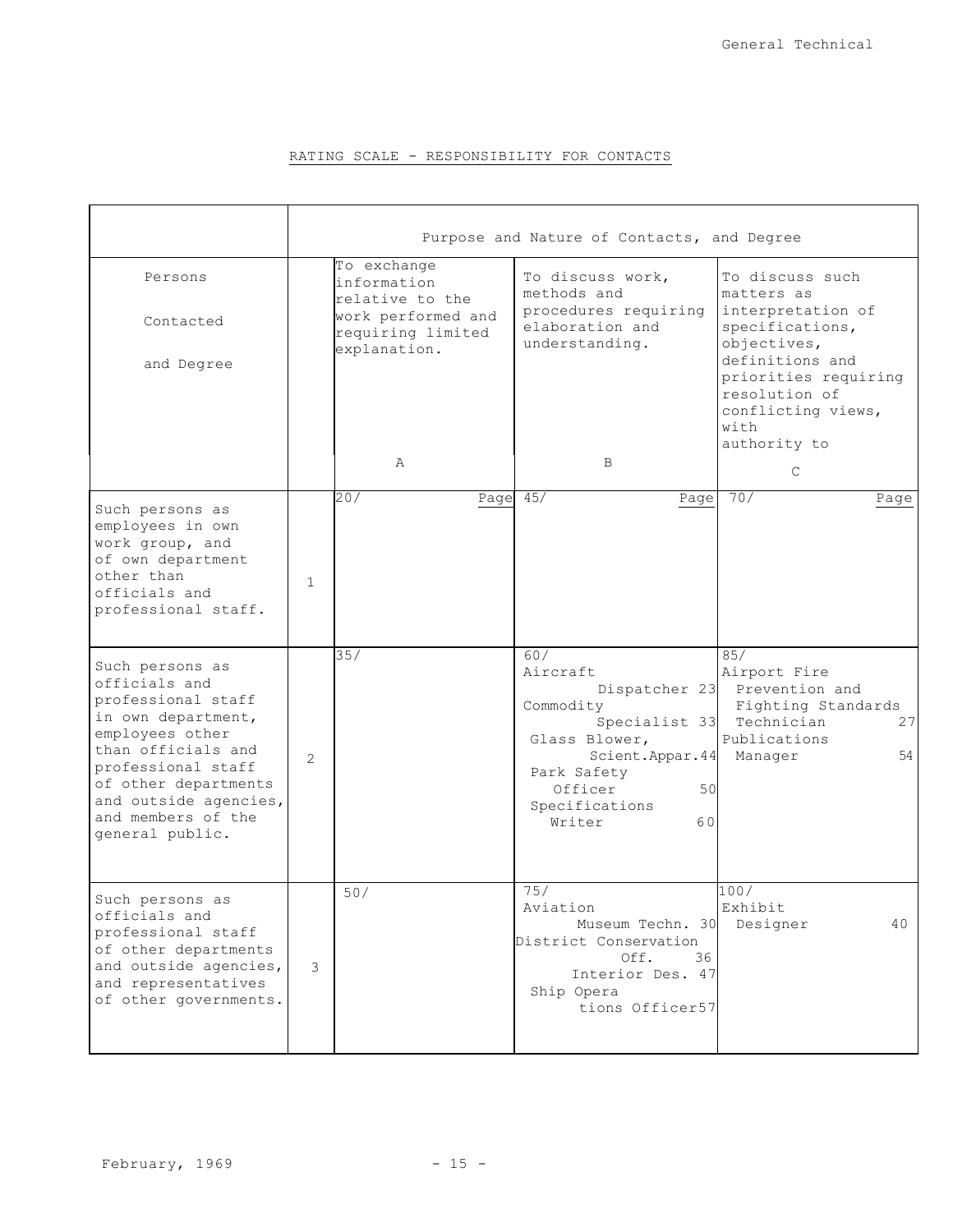### CONDITIONS OF WORK

This factor is used to measure the demand of the work in terms of the requirements for concentration and physical effort and for exposure to disagreeable conditions and hazards.

### Notes to Raters

The definitions of degrees of the Concentration element refer to "attention" and to "concentration". The term "attention" is used to describe the effort involved in being observant and exercising care in carrying out the duties of the position. The term "concentration" is used to describe the effort involved in focusing total attention on some aspect of the work, often to the exclusion of everything else.

In evaluating positions under the Concentration element raters are to consider the extent to which the worker is able to control the frequency and duration of attention or concentration.

In evaluating positions under the Physical Effort element raters are to consider the kind, frequency, intensity and duration of muscular exertion, the work positions, and the weights of objects handled.

In evaluating positions under the Environment and Hazards element raters are to consider environment in terms of the kinds, severity and frequency of exposure to disagreeable conditions. Raters are to consider those hazards that are probable and not those that are remotely possible. Raters should also bear in mind the hazards presented by material being handled and the equipment and tools used.

Only those conditions that are of value in assessing relative differences between jobs are to be considered. The degree of each element tentatively selected is to be confirmed by comparing the duties of the position being evaluated with the duties and specifications of the bench-mark positions that exemplify that degree.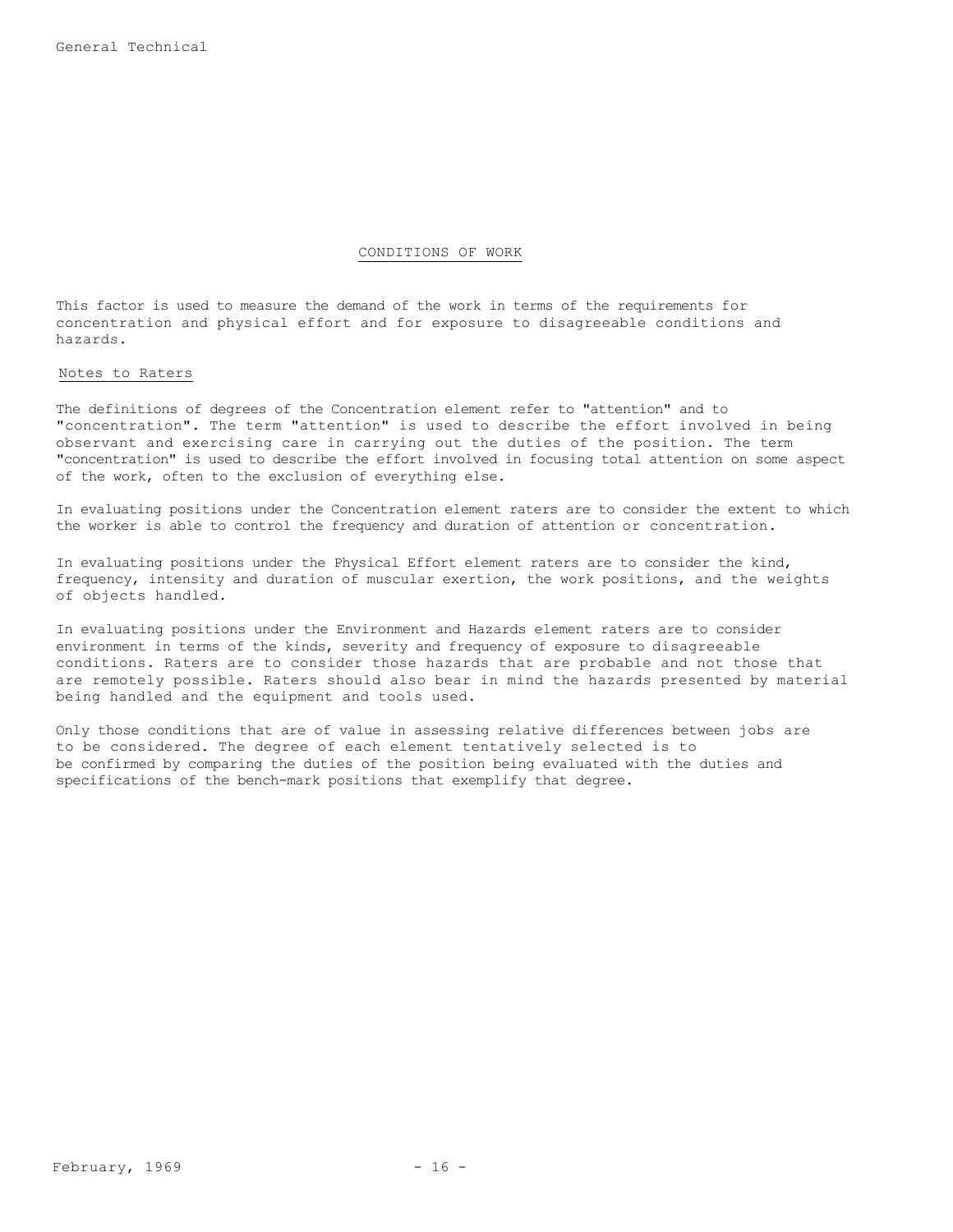## RATING SCALE - CONDITIONS OF WORK

## **CONCENTRATION**

"Concentration" refers to the kind, frequency, intensity and duration of attention, concentration and mental-sensory co-ordination required by the work.

| Concentration and Degree                                                                                                                          |    | Points Bench-mark Position Descriptions                                                                                        |
|---------------------------------------------------------------------------------------------------------------------------------------------------|----|--------------------------------------------------------------------------------------------------------------------------------|
| The work requires a moderate<br>level of attention or mental-<br>sensory co-ordination, with in-<br>frequent short periods of con-<br>centration. | 10 | Page<br>23<br>Aircraft Dispatcher<br>33<br>Commodity Specialist<br>54<br>Publications Manager<br>Ship Operations Officer<br>57 |
| The work requires a high level<br>of attention or mental-sensory<br>co-ordination, with frequent<br>short periods of concentration.               | 23 | 30<br>Aviation Museum Technologist<br>Interior Designer<br>47                                                                  |
| The work requires a high level<br>of attention or mental-sensory<br>co-ordination, with sustained<br>periods of concentration.                    | 36 | Exhibit Designer<br>40                                                                                                         |
| The work requires a very high<br>level of attention or precise<br>mental-sensory co-ordination<br>with sustained periods of<br>concentration.     | 50 | Glass Blower, Scientific<br>44<br>Apparatus                                                                                    |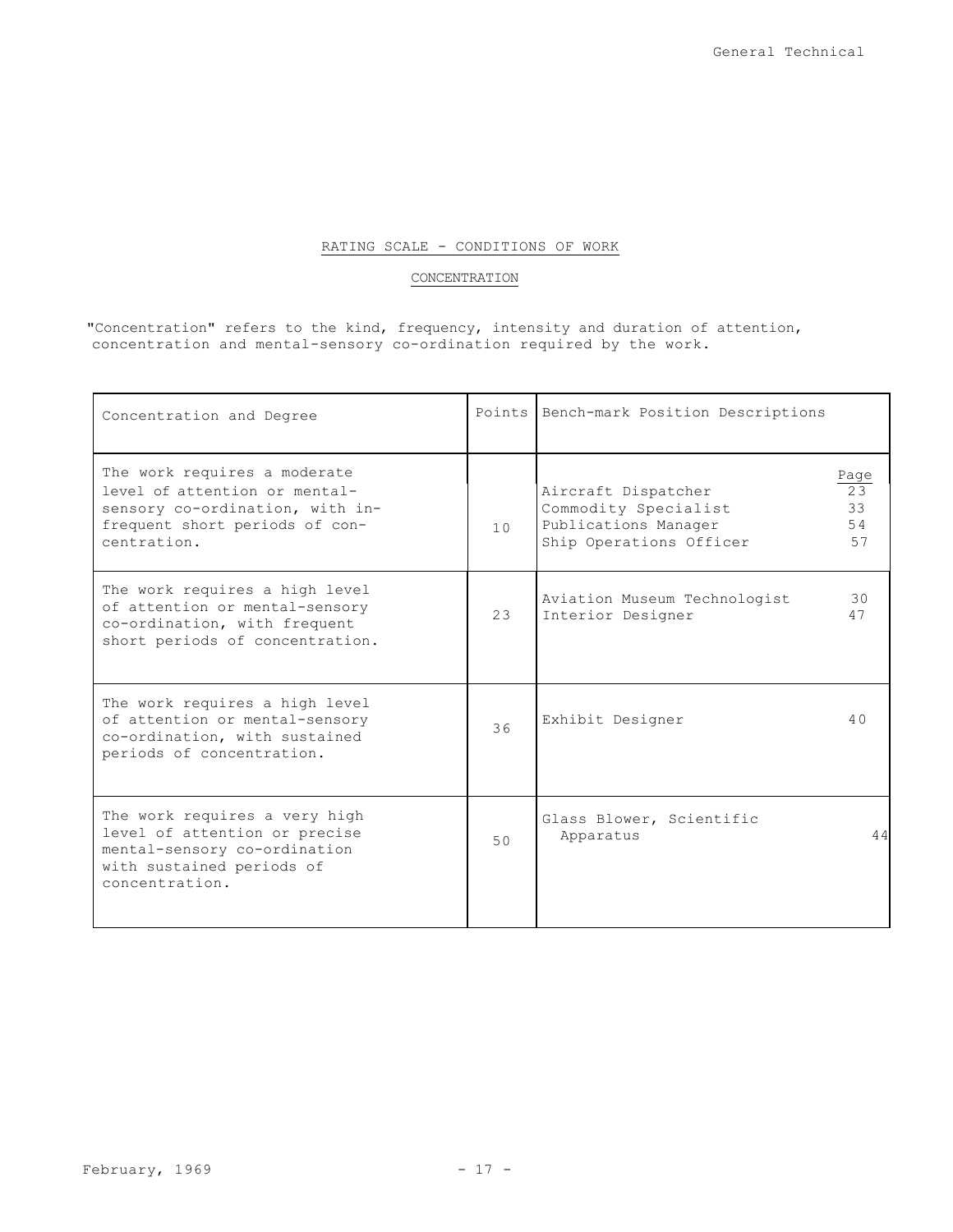### RATING SCALE - CONDITIONS OF WORK

### PHYSICAL EFFORT

"Physical effort" refers to the kind, frequency, intensity and duration of muscular exertion, the working positions and the weight of objects handled.

| Physical Effort and Degree                                                                                                                                                                                                                                                                   | Points | Bench-mark Position Descriptions                                                                                                                                             |                                                |
|----------------------------------------------------------------------------------------------------------------------------------------------------------------------------------------------------------------------------------------------------------------------------------------------|--------|------------------------------------------------------------------------------------------------------------------------------------------------------------------------------|------------------------------------------------|
| The work requires little<br>effort, as in intermittently<br>standing, walking, or handling<br>light-weight objects. The duties<br>1<br>occasionally require greater<br>physical effort for short periods.                                                                                    | 10     | Aircraft Dispatcher<br>Aviation Museum Technologist<br>Commodity Specialist<br>Interior Designer<br>Publications Manager<br>Ship Operations Officer<br>Specifications Writer | Page<br>23<br>30<br>33<br>47<br>54<br>57<br>60 |
| The work requires moderate<br>physical effort, as in continu-<br>ally standing or walking with<br>only limited periods of relief,<br>or continually handling light-<br>$\overline{2}$<br>weight objects. The duties<br>occasionally require greater<br>physical effort for short<br>periods. | 30     | Exhibit Designer<br>Glass Blower, Scientific<br>Apparatus                                                                                                                    | 40<br>44                                       |
| The work requires considerable<br>physical effort, as in frequently<br>climbing, working from ladders,<br>handling medium-weight objects or 3<br>working in a difficult position.<br>The duties occasionally require<br>greater physical effort for short<br>periods.                        | 50     | Park Safety Officer                                                                                                                                                          | 50                                             |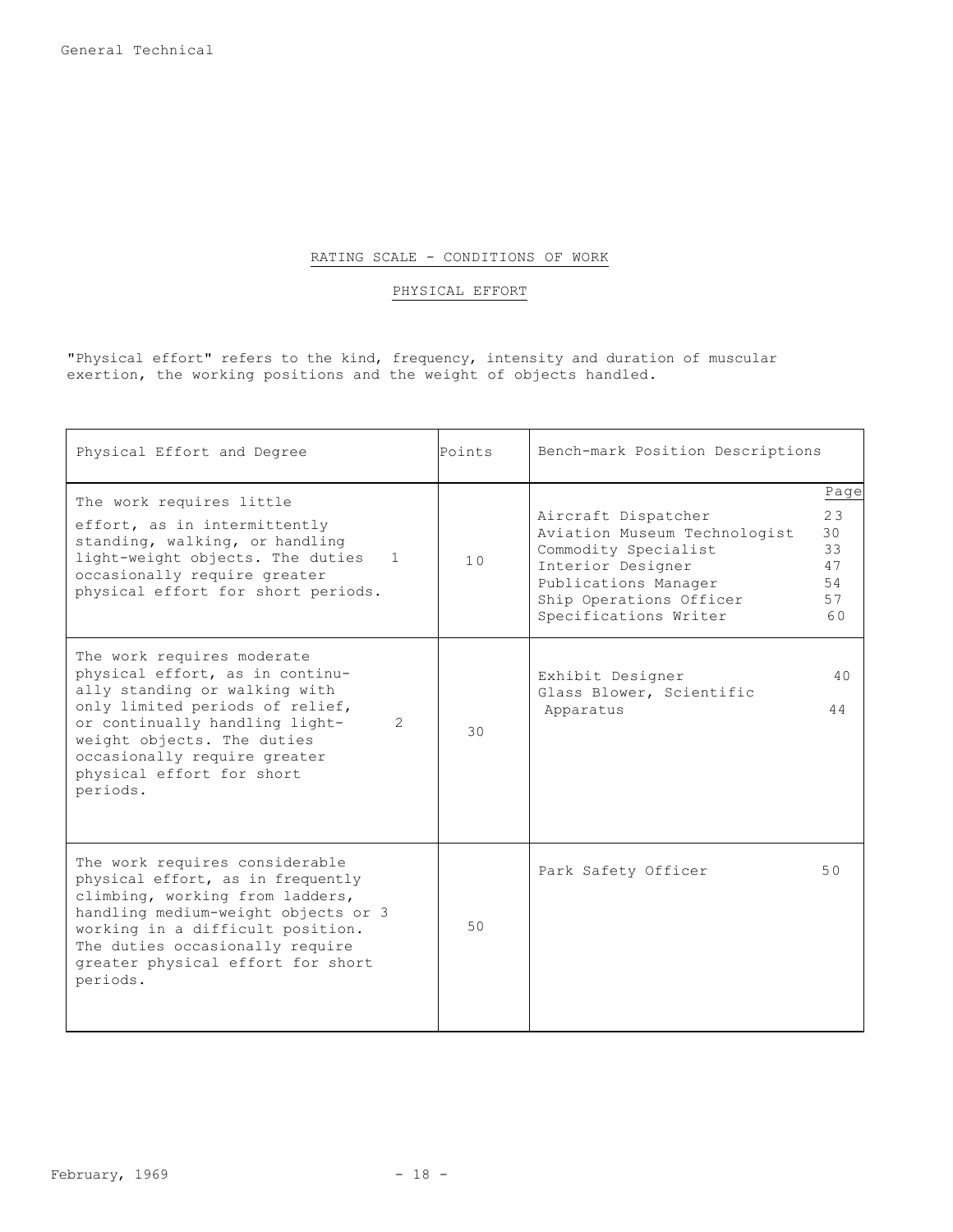### MATING SCALE - CONDITIONS OF WORK ENVIRONMENT AND HAZARDS

"Environment" refers to the kind, severity and frequency of exposure to disagreeable conditions encountered during the performance of the work. Examples of disagreeable conditions include

- exposure to dust, dirt, heat, cold, obnoxious odours, noise or vibration,
- the requirement to wear cumbersome protective clothing or equipment, and
- the requirement to be away from home frequently or for significant periods.

"Hazards" refers to the requirements to work under conditions that may result in sickness or injury to the employee, although usual safety measures have been taken.

|                                                                                                                                                                                                                   | Probable Severity of Injury, and Degree                                                                                                                                                                                   |                                                     |                                                                                   |  |  |
|-------------------------------------------------------------------------------------------------------------------------------------------------------------------------------------------------------------------|---------------------------------------------------------------------------------------------------------------------------------------------------------------------------------------------------------------------------|-----------------------------------------------------|-----------------------------------------------------------------------------------|--|--|
| Work Environment                                                                                                                                                                                                  | Minor sickness or<br>injury.                                                                                                                                                                                              | "Lost-time" sickness<br>or injury.                  | Sickness or incapacitating<br>injuries that can result<br>in diminished capacity. |  |  |
| and Degree                                                                                                                                                                                                        |                                                                                                                                                                                                                           |                                                     |                                                                                   |  |  |
|                                                                                                                                                                                                                   | $\mathbb{A}$                                                                                                                                                                                                              | <sub>B</sub>                                        | $\mathsf{C}$                                                                      |  |  |
|                                                                                                                                                                                                                   | 10/                                                                                                                                                                                                                       | 19/                                                 | 28/<br>Page                                                                       |  |  |
| Good working environment,<br>with few disagreeable<br>conditions.                                                                                                                                                 | Aircraft Dispatcher 23<br>Aviation Museum<br>Technologist<br>30<br>Commodity Spe<br>$\mathbf{1}$<br>.cialist<br>33<br>Publications<br>54<br>Manager<br>Ship Operations<br>Officer<br>57<br>Specifications<br>Writer<br>60 |                                                     |                                                                                   |  |  |
| Fair working environment<br>such as significant exposure to<br>one disagreeable<br>condition, OR occasional<br>exposure to either several<br>disagreeable conditions or<br>to one very disagreeable<br>condition. | 17/<br>Exhibit Designer<br>40<br>Interior Designer<br>47<br>$\overline{c}$                                                                                                                                                | 26/<br>District Gonser.vation<br>Officer<br>36      | 35/<br>Park Safety Officer<br>50                                                  |  |  |
| Poor working environment,<br>such as significant exposure to<br>several disagreeable conditions<br>or to one very disagreeable<br>condition.                                                                      | $\overline{2}$ 4/<br>3                                                                                                                                                                                                    | 33/<br>Glass Blower, Scien<br>44<br>tific Apparatus | 42/                                                                               |  |  |
| Very poor working environ-<br>ment, such as significant<br>exposure to several very<br>disagreeable conditions<br>for extended periods.                                                                           | 31/<br>4                                                                                                                                                                                                                  | 40/                                                 | 50/                                                                               |  |  |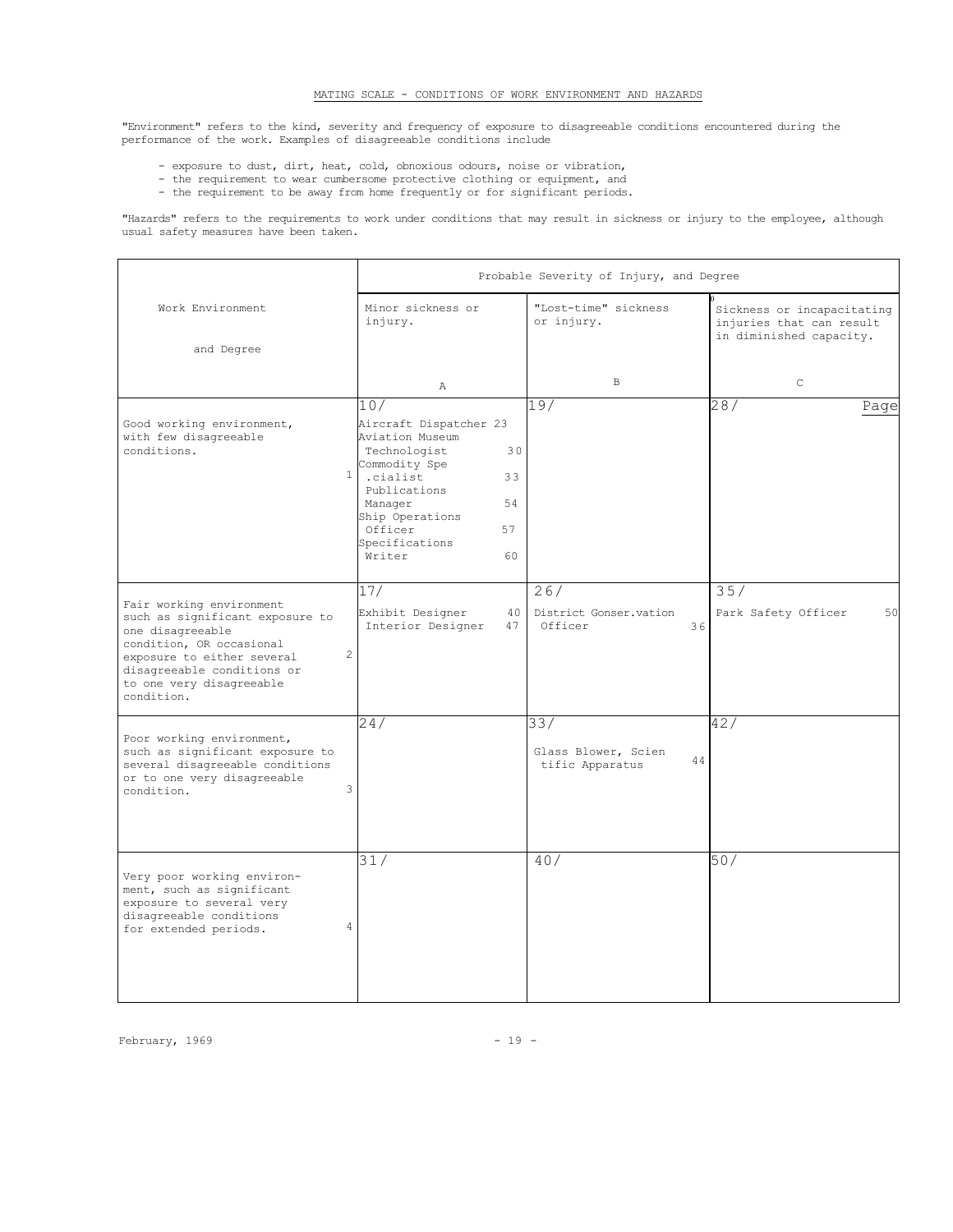### SUPERVISION

This factor is used to measure the continuing responsibility that the incumbent of the position assumes for the work and guidance of other employees as indicated by the nature of the supervisory responsibility and the number of employees supervised.

### Definitions

"Nature of supervisory responsibility" refers to the extent to which supervisory positions have such responsibilities as controlling the quantity and quality of work, assigning work, allocating staff, evaluating employee performance, and training and disciplining staff, and making recommendations on the number of positions needed to perform the work.

"Number of employees supervised" refers to the total number of employees for whom the incumbent of the position exercises line supervisory responsibility directly or through subordinate supervisors.

### Notes to Raters

In all positions there is some requirement for showing others how to perform tasks or duties; therefore, no position will be assigned less than 10 points  $(A_1)$ .

Occasional supervision, such as that performed during absences of the supervisor on annual or sick leave, is not to be rated.

For the purpose of this standard, "number of employees supervised" includes the total of the following:

- 1. The number of employees in the department or agency for whom the incumbent of the position has continuous responsibility.
- 2. The number of man-years of work performed by casual, part-time and seasonal employees supervised by the incumbent of the position.

In evaluating positions all the characteristics outlined for each degree of supervisory responsibility must be considered. Generally speaking, the criterion for the assignment of degrees to positions is that a position must include most of the characteristics of the degree assigned.

The rating scale shows the point values assigned to four degrees of the Nature of Supervisory Responsibility element. These degrees, which are designated only as A, E, C and D on the scale, are defined in the table appearing on the next page.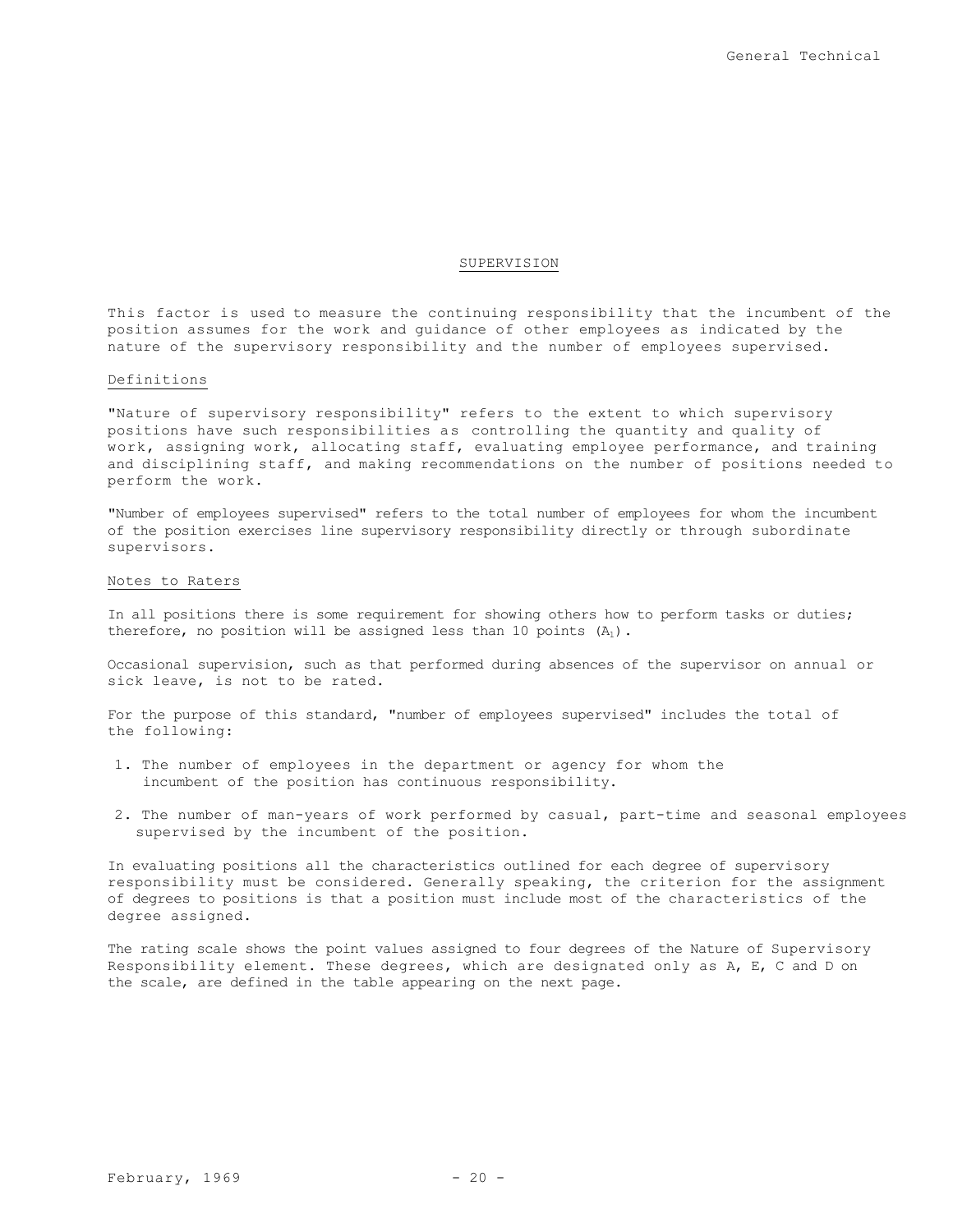| Nature of Supervisory Responsibility,<br>and Degree                                                                                                                                                                                                                                                                                                                                                                                                                                                                                                         |              | Bench-mark Position<br>Descriptions                                                                                                                                   |                                        |
|-------------------------------------------------------------------------------------------------------------------------------------------------------------------------------------------------------------------------------------------------------------------------------------------------------------------------------------------------------------------------------------------------------------------------------------------------------------------------------------------------------------------------------------------------------------|--------------|-----------------------------------------------------------------------------------------------------------------------------------------------------------------------|----------------------------------------|
|                                                                                                                                                                                                                                                                                                                                                                                                                                                                                                                                                             |              |                                                                                                                                                                       | Page                                   |
| Shows other employees how to perform<br>tasks or duties.                                                                                                                                                                                                                                                                                                                                                                                                                                                                                                    | Α            | Aircraft Dispatcher<br>Aviation Museum Technol.<br>Commodity Specialist<br>Exhibit Designer<br>Interior Designer<br>Ship Operations Officer<br>Specifications 71riter | 23<br>30<br>33<br>40<br>47<br>57<br>60 |
| Assigns work and checks on completion.<br>Instructs employees in work methods and<br>procedures.<br>Advises employees on the solution of problems.<br>Reports on employee performance.                                                                                                                                                                                                                                                                                                                                                                      | B            | Park Safety Officer<br>Publications Manager                                                                                                                           | 50<br>54                               |
| Organizes and controls the work of employees.<br>Schedules and assigns work and allocates staff<br>to cope with fluctuations in workload or<br>absences.<br>Provides quidance and direction to subordinates.<br>Assesses adequacy of work performance standards<br>and recommends changes.<br>Formally evaluates employee performance.<br>Formally recommends promotions and disciplinary<br>action.<br>Formally recommends changes in numbers and<br>classification of positions.                                                                          | $\mathsf{C}$ | District Conservation<br>Officer                                                                                                                                      | 36                                     |
| Organizes and directs the work through subordinate<br>supervisors.<br>Provides guidance and direction to subordinate<br>supervisors.<br>Reviews recommendations on adequacy of work<br>performance standards and authorizes changes.<br>Reviews employee performance evaluations and<br>formally evaluates performance of subordinate<br>supervisors.<br>Reviews and approves recommendations on promotions<br>and disciplinary action.<br>Reviews, substantiates and approves recommendations<br>on changes in numbers and classification of<br>positions. | D            |                                                                                                                                                                       |                                        |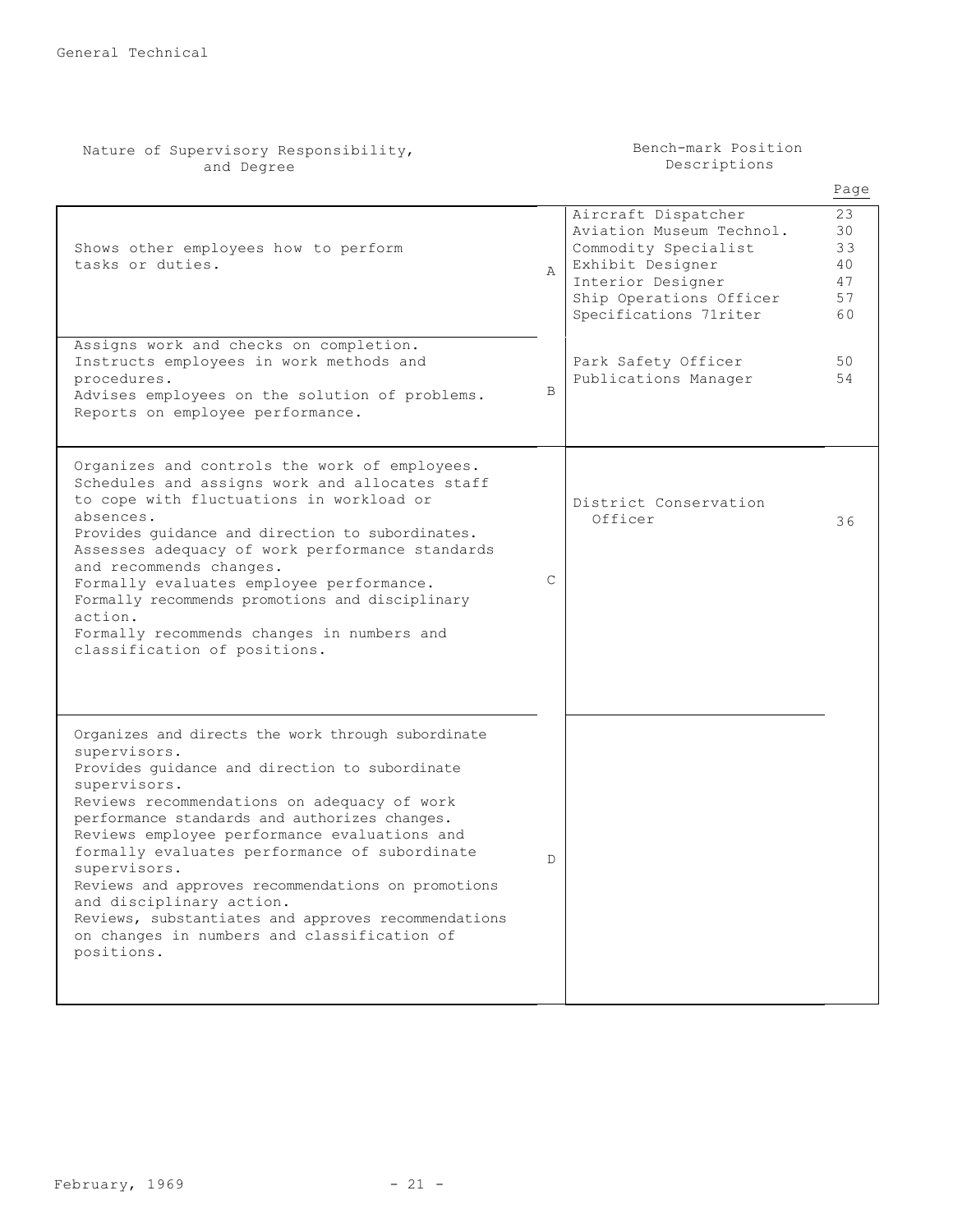| Number of Employees        | Nature of Supervisory Responsibility, and Degree |              |             |             |  |
|----------------------------|--------------------------------------------------|--------------|-------------|-------------|--|
| Supervised, and Degree     | $\, {\bf A}$                                     | $\, {\bf B}$ | $\mathsf C$ | $\mathbb D$ |  |
| Any number of<br>employees | $10$                                             |              |             |             |  |
| $1 - 3$<br>$\mathbf{2}$    |                                                  | $15\,$       | $30$        | 45          |  |
| $4 - 8$<br>$\mathfrak{Z}$  |                                                  | 29           | $4\,4$      | 59          |  |
| $9 - 15$<br>$\overline{4}$ |                                                  | 43           | 58          | 73          |  |
| $16 - 24$<br>$\mathbf 5$   |                                                  | 57           | 72          | 87          |  |
| Over 24<br>$\sqrt{6}$      |                                                  | $7\,1$       | 86          | 100         |  |

RATING SCALE - SUPERVISION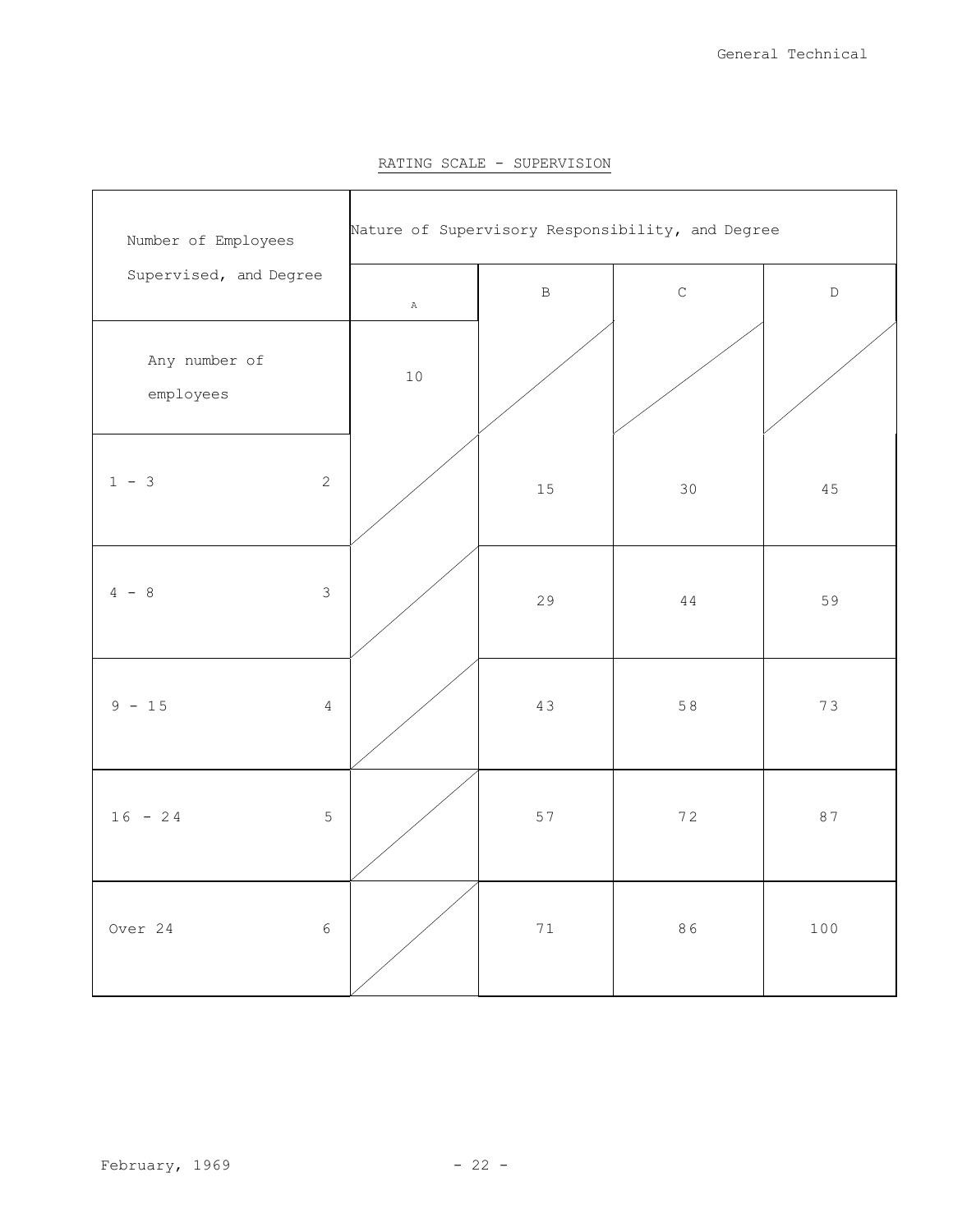## BENCH-MARK POSITION DESCRIPTION INDEX

## In Alphabetical Order

| BENCH-MARK<br>POSITION NO. | DESCRIPTIVE TITLE                                         | PAGE |
|----------------------------|-----------------------------------------------------------|------|
|                            |                                                           |      |
|                            | Aircraft Dispatcher                                       | 23   |
| 2                          | Airport Fire Prevention and Fighting Standards Technician | 27   |
| 3                          | Aviation Museum Technologist                              | 30   |
| 4                          | Commodity Specialist                                      | 33   |
| 5                          | District Conservation Officer                             | 36   |
| 6                          | Exhibit Designer                                          | 40   |
| 7                          | Glass Blower, Scientific Apparatus                        | 44   |
| 8                          | Interior Designer                                         | 47   |
| 9                          | Park Safety Officer                                       | 50   |
| 10                         | Publications Manager                                      | 54   |
| 12                         | Ship Operations Officer                                   | 57   |
| 13                         | Specifications Writer                                     | 60   |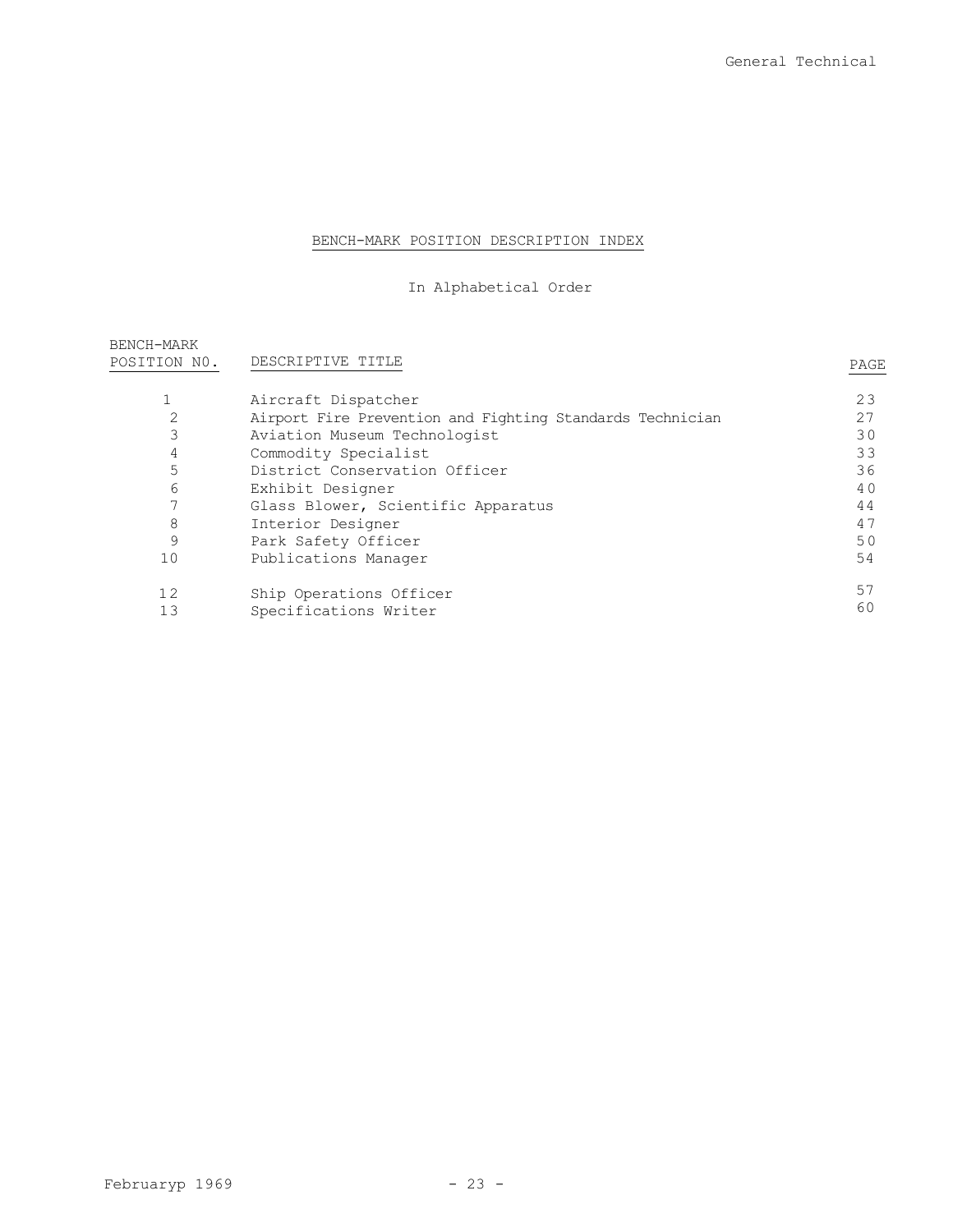## BENCH-MARK POSITION DESCRIPTION INDEX

In Ascending Order of Point Values

|                                                                                           | BENCH-MARK   | TOTAL      |          |
|-------------------------------------------------------------------------------------------|--------------|------------|----------|
| DESCRIPTIVE TITLE                                                                         | POSITION NO. | POINTS     | PAGE     |
|                                                                                           | 4            | 239<br>301 | 33       |
| Commodity Specialist<br>Aircraft Dispatcher                                               |              | 336        | 23       |
| Specifications Writer<br>District Conservation Officer                                    | 13<br>5      | 368<br>461 | 60<br>36 |
| Park Safety Officer                                                                       | 9            | 477<br>499 | 50       |
| Airport Fire Prevention and Fighting Standards Technician<br>Aviation Museum Technologist |              | 502        | 27<br>30 |
| Glass Blower, Scientific Apparatus<br>Publications Manager                                | 10           | 561<br>575 | 44<br>54 |
| Interior Designer                                                                         | 8            | 611        | 47       |
| Ship Operations Officer<br>Exhibit Designer                                               | 12<br>6      | 659<br>772 | 57<br>40 |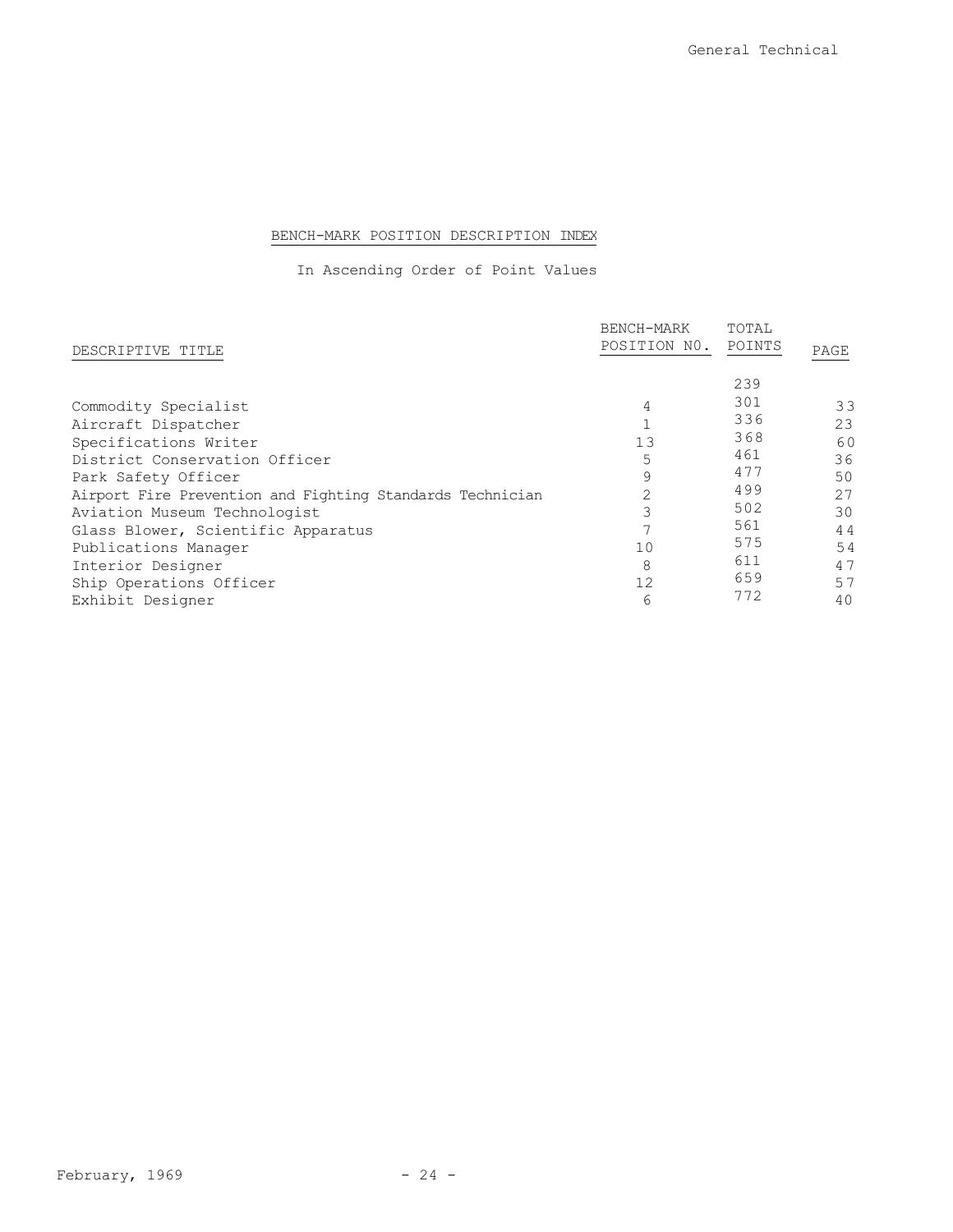### BENCH-MARK POSITION DESCRIPTION

Bench-mark Position Number: 1 Level:

Descriptive Title: AIRCRAFT DISPATCHER **Provident Constructs** Point Rating: 336

### Summarv

Under the general supervision of the Chief Dispatcher, Flight Services, Civil Aviation Branch, Department of Transport, participates in the planning of departmental flights originating in Ottawa; provides a pre-flight support to the flight crew; participates in planning travel arrangements for very senior personnel; provides a follow-up service to aircraft absent from their Ottawa base; and performs other duties.

- Duties % of Time
	- Participates in the planning of departmental flights originating in Ottawa to ensure that aircraft are provided on schedule and according to requirements
		- by examining flight requests and selecting an aircraft on the basis of passenger and luggage load, route and distance of flight,
		- by combining flight requests whenever practical to ensure the economical use of aircraft,
		- by confirming the availability and serviceability of the aircraft selected for the flight or selecting an alternative aircraft,
		- by informing ground crew of aircraft fuel requirements and adjustments thereto necessitated by last-minute changes in route or loading,
		- by arranging for the provision of in-flight catering, essential services and facilities at en route stops and final destination, and ground accommodation,
		- by requesting the Chief Executive Pilot to assign a flight crew, and
		- by bringing to the attention of the Chief Executive Pilot problems caused by crew duty-time limitations.
	- Provides pre-flight support to the flight crew
		- by ensuring that special or emergency equipment essential to the flight is in the aircraft or in the possession of the flight crew prior to departure,
		- by selecting flight publications and maps, assembling air craft documents essential to the flight, and submitting the package to the flight crew,
		- by correlating aircraft fuel load with passenger and freight load and distance to be flown, and computing weight and balance data,
		- by submitting weight and balance data to the flight crew for review and approval,

30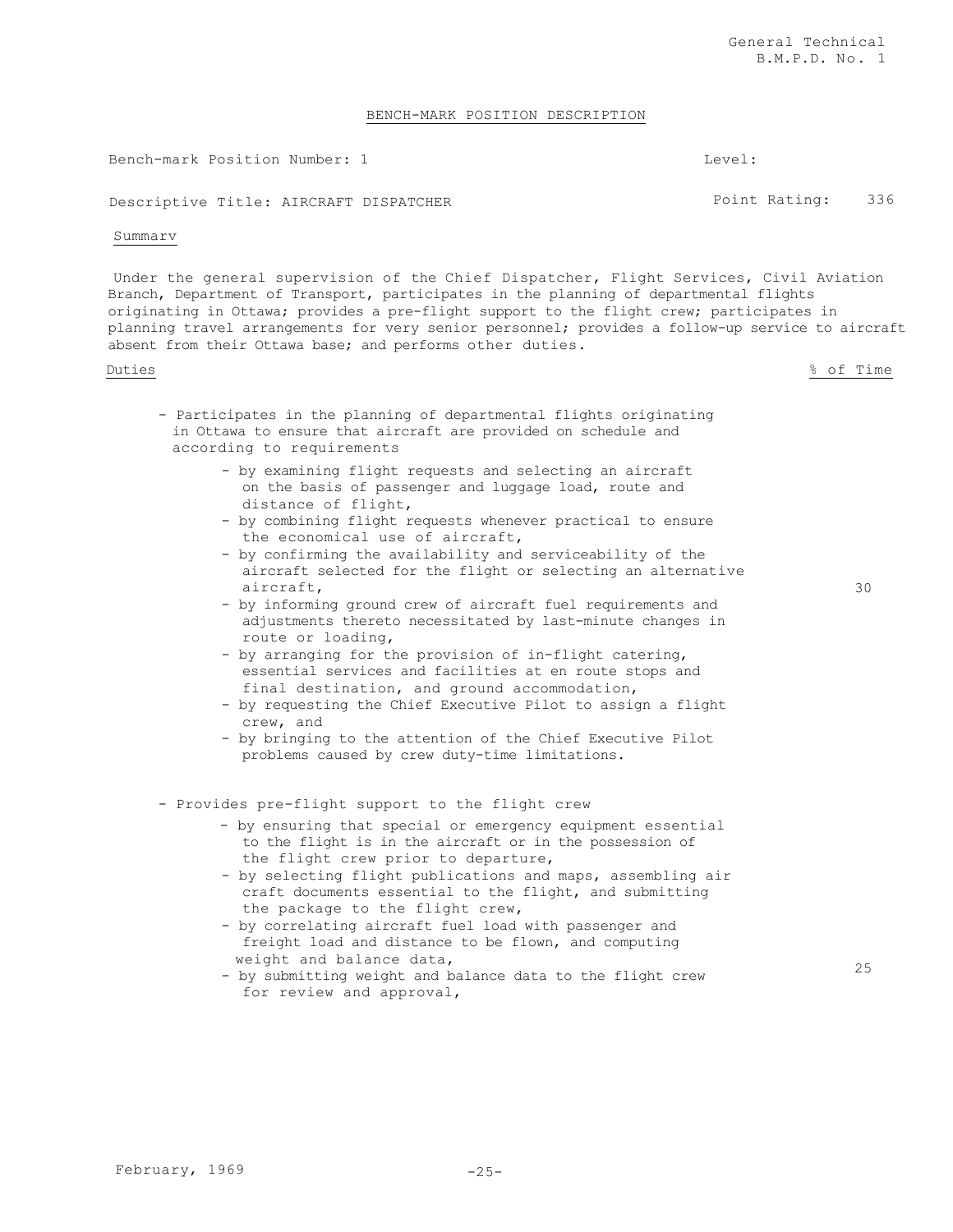### % of Time

- by drafting a flight plan and submitting it to the flight crew for their approval and forwarding to the Air Traffic Control agency,
- by assembling weather information applicable to the flight route, en route stops and final destination and presenting it to the flight crew for their examina4=.on, and
- by informing the flight crew of last-minute changes in route, and **in** fuel, freight and passenger loads, to enable them to amend the flight plan and weight and balance data.
- Participates in planning travel arrangements for very senior personnel on departmental aircraft
	- by reviewing proposed itineraries to determine the type of aircraft required,
	- by calculating on the basis of the operating characteristics of the aircraft tentatively selected the point-to-point flying time and the fuelling stops required,
	- by determining the requirements for and availability of ground handling services, ramp and hangar space, crew accommodation, and customs and immigration services at en route stops and final destination,
	- by determining the overflight and diplomatic clearances required for proposed routes and informing the flight crew or arranging clearances on their behalf,
	- by determining the requirements for special equipment and charts and other relevant flight publications, and ensuring that they are available to the flight crew when required,
	- by discussing with the Chief Executive Pilot and resolving problems arising from crew duty-time limitations on the proposed flight,
	- by informing aides to ministers and other very senior personnel of progress made in their travel arrangements, and
	- by suggesting changes to itineraries when so indicated by aircraft operating characteristics or lack of ground facilities.
- **-** Provides a follow-up service to aircraft absent from their Ottawa base
	- by keeping a log of aircraft movements as indicated by telephone, message or radio,
	- by keeping a listening watch on the allotted VHF and HF channel and passing and receiving messages to and from the aircraft as required, and
	- by acting as a liaison between flight crew and base maintenance when unserviceabilities occur and ensuring that spare parts are forwarded by the fastest means possible,
- **-** Performs other duties such as keeping the aircraft scheduling board up to date, informing maintenance personnel of all flight requirements and advising them of optimum times to perform air craft maintenance, informing passengers of flight delays, and

1 5

15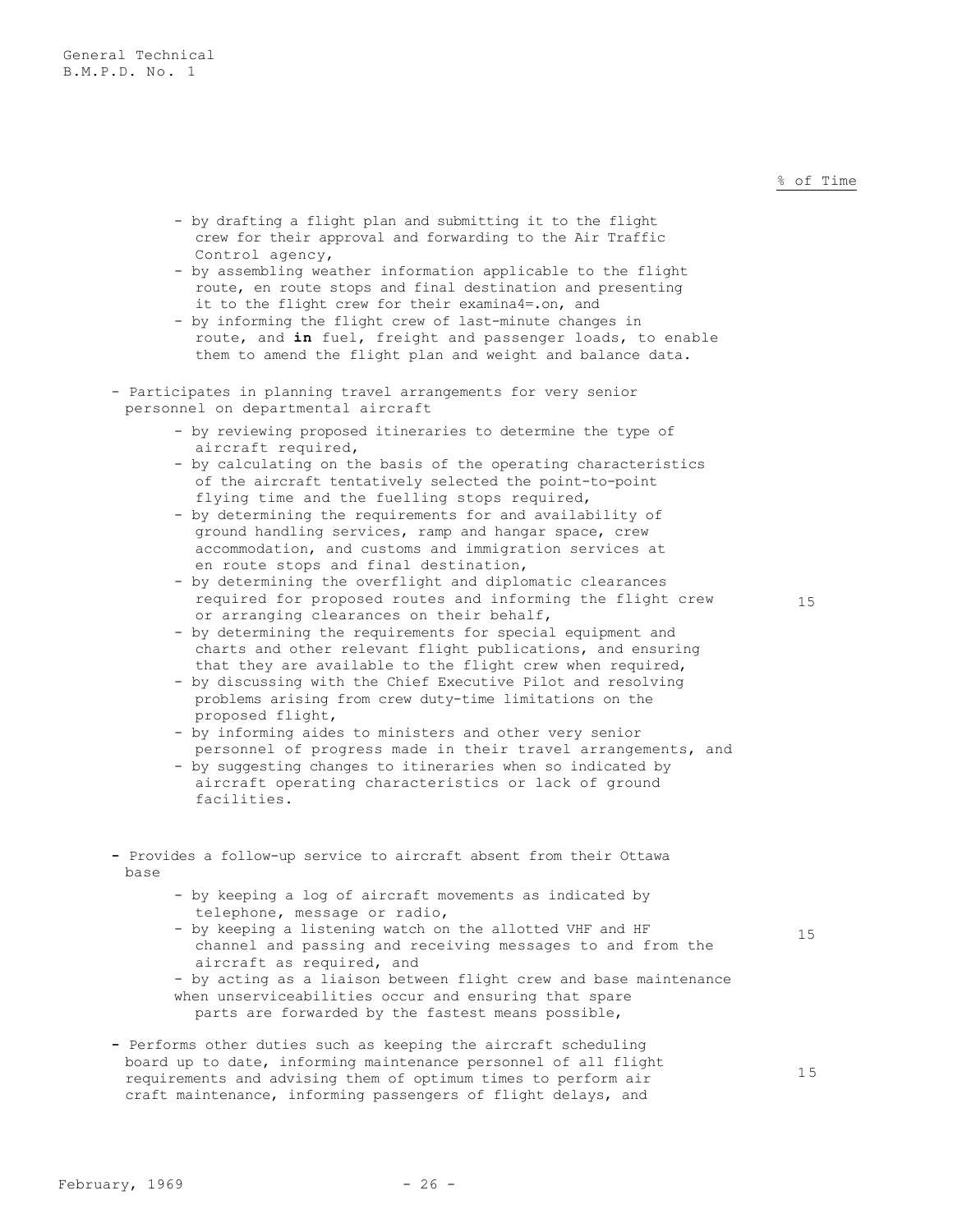### % o f Time

3 140

informing the flight crew of any changes that affect flight planning

### Specifications **Degree** Point

## Knowledge

The work requires a good knowledge of the national and inter national regulations applicable to the operation of aircraft and the flight characteristics and performance of aircraft operated by the Department of Transport. It also requires a knowledge of flight routes, airport facilities, customs regulations and other factors affecting a given flight. The work requires skill in computing weight and balance data, in using aircraft operational data to compute point-to-point flying time and the quantity of fuel required for a given flight. It also requires skill in compiling and presenting to the flight crew all information such as weather forecasts and reports, airport conditions and availability of ground services that affect a specific flight. This knowledge is normally acquired by in-job training and experience in related work.

### Technical Responsibility

The work requires initiative and judgement in compiling and computing aircraft flight data, co-ordinating aircraft usage, making arrangements for essential services at en route stops and at the final destination, drafting flight plans for sub mission to flight crew, determining the overflight, diplomatic and other clearances required, and keeping the aircraft scheduling board up to date. Problems caused by inadequate information on which to develop a flight plan or problems such as requests to follow routes that would necessitate the use of marginal airfields are referred to the supervisor. Flight plans and related work are reviewed by the flight crew. Decisions and recommendations facilitate the provision of flight services and affect the orderly scheduling of aircraft.

### Responsibility for Contacts

The work requires contacts with departmental officials to co ordinate the provision of essential services and facilities, with officials and ministerial aides in other departments to exchange information on the requirements of a flight, and with operations personnel at military and other airports to arrange ground handling and servicing.

 $B<sub>2</sub>$  60

 $B_1$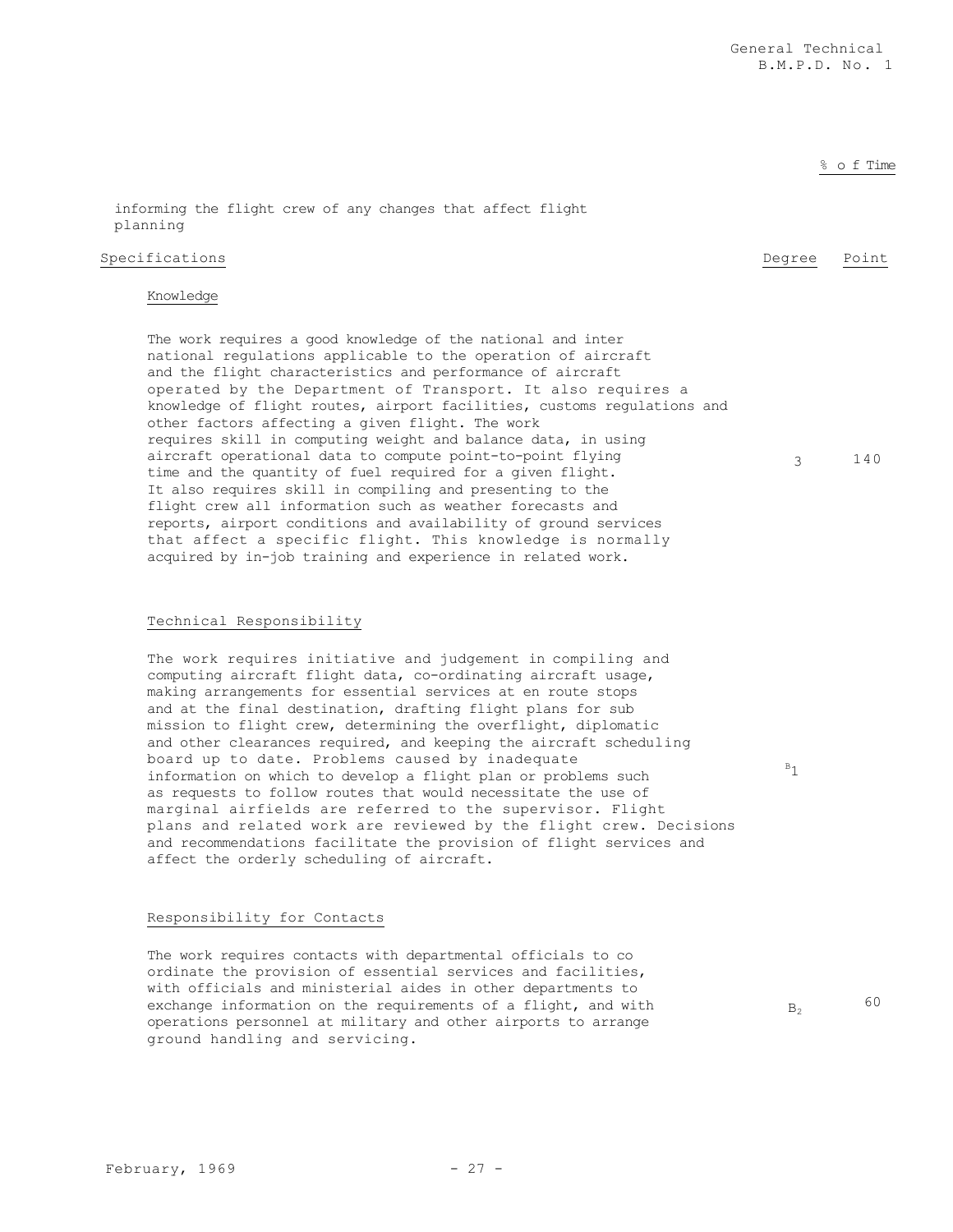General Technical B.N:.P.D. No. 1

|                                                                                                                                                                                                       | Degree  | Points |  |
|-------------------------------------------------------------------------------------------------------------------------------------------------------------------------------------------------------|---------|--------|--|
| Conditions of Work                                                                                                                                                                                    |         |        |  |
| Concentration - The work requires attention when monitoring<br>electronic communications equipment and when compiling<br>flight data for presentation to and use by the crew of<br>an aircraft.       | 1       | 10     |  |
| Physical Effort - The work is normally performed at a desk,<br>and requires operating equipment such as teletype, VHF<br>and HF radio transmitters and receivers, and flight<br>computers.            | 1       | 10     |  |
| Environment and Hazards - The work is normally performed<br>in an office in which is installed communications equipment<br>that gives rise to some noise. Its use and operation are<br>not hazardous. | $A_{1}$ | 10     |  |
| Supervision                                                                                                                                                                                           |         |        |  |
| There is an occasional requirement to explain work procedures<br>to the support staff.                                                                                                                |         | 10     |  |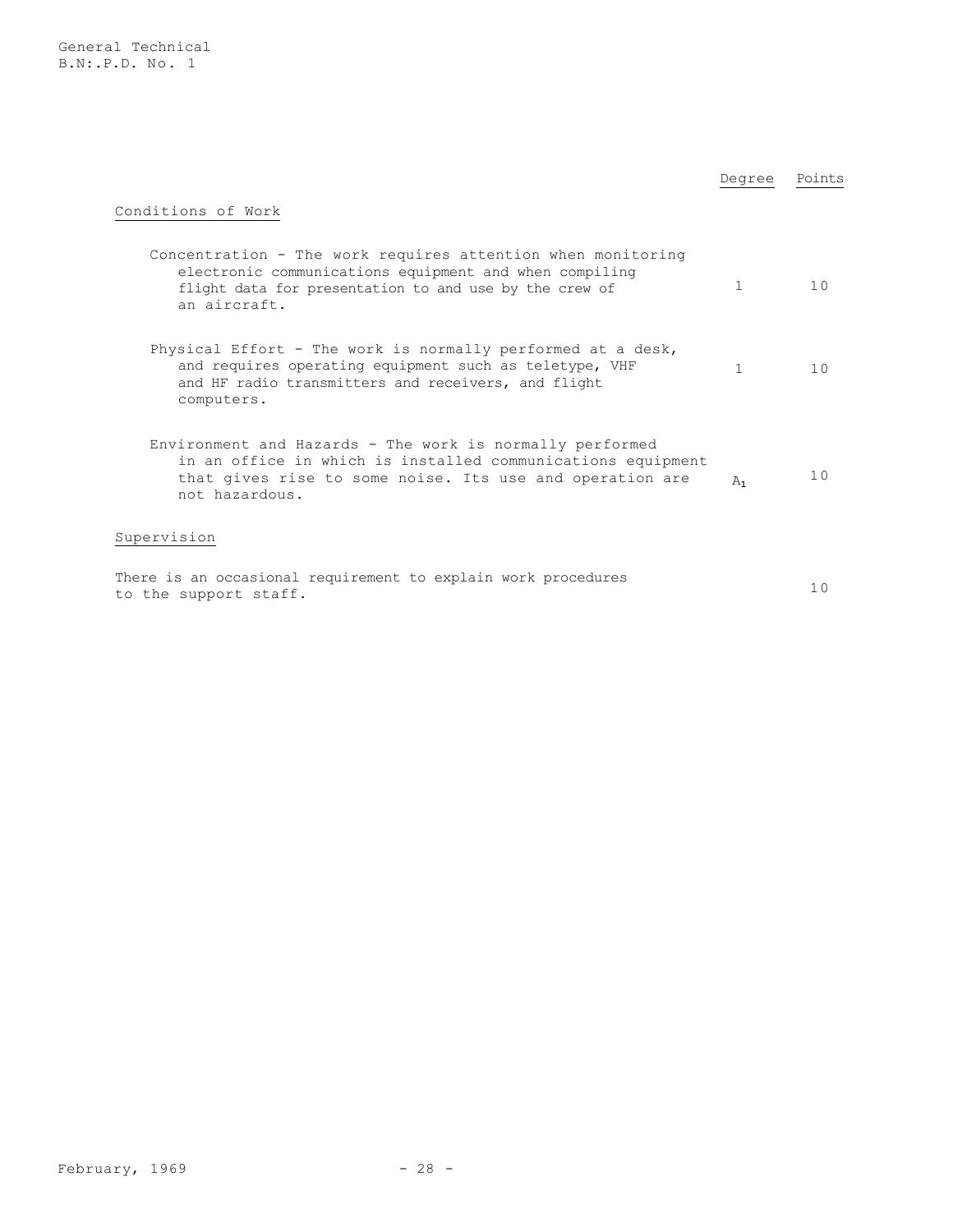Point Rating: 499

### BENCH-MARK POSITION DESCRIPTION

Bench-mark Position Number: 2 Level:

Descriptive Title: AIRPORT FIRE PREVENTION AND FIGHTING STANDARDS TECHNICIAN

### Summary

Under the direction of the Superintendent, Emergency Services and Requirements, Air Services Branch, Department of Transport, develops standards to provide technical direction and gives guidance on the provision of equipment facilities and staffing for airport emergency services; appraises emergency operational plans, proposals and estimates; checks implementation and currency of standards and regulations; and performs other duties.

Duties % of Time

50

 $20$ 

- Develops standards setting out general requirements and gives technical guidance on the provision of equipment, facilities and staff for emergency services at a given airport resume

- by studying International Civil Aviation standards and technical literature and maintaining contact with manu facturers to keep abreast of new equipment and practices.
- by evaluating fire and accident potential at an airport, using such factors as size, weight and fuel capacity of aircraft, passenger loadings and frequency of arrivals and departures,
- by assessing the potential hazards of the various occupancies of airport buildings and facilities,
- by defining space and siting requirements for emergency **services in** terms of present and future.requirements and optimum response distances,
- by assessing the implications of changes in airport usage patterns and new commitments in terms of present staff and equipment and future requirements, and
- by developing proposed standards for emergency services.

- Appraises emergency service operational plans, proposals and estimates

- by reviewing submissions for justification and adequacy in respect of future requirements and for conformity to standards and regulations,
- by reviewing siting proposals and building plans to ensure that clearance between structures, construction material and existing protection facilities are commensurate with proposed occupancy,
- by reviewing for technical adequacy fire protection agreements with municipalities, and
- by proposing changes and modifications to plans, proposals and estimates.
- Checks implementation and currency of standards and regulations - by visiting airports and inspecting and evaluating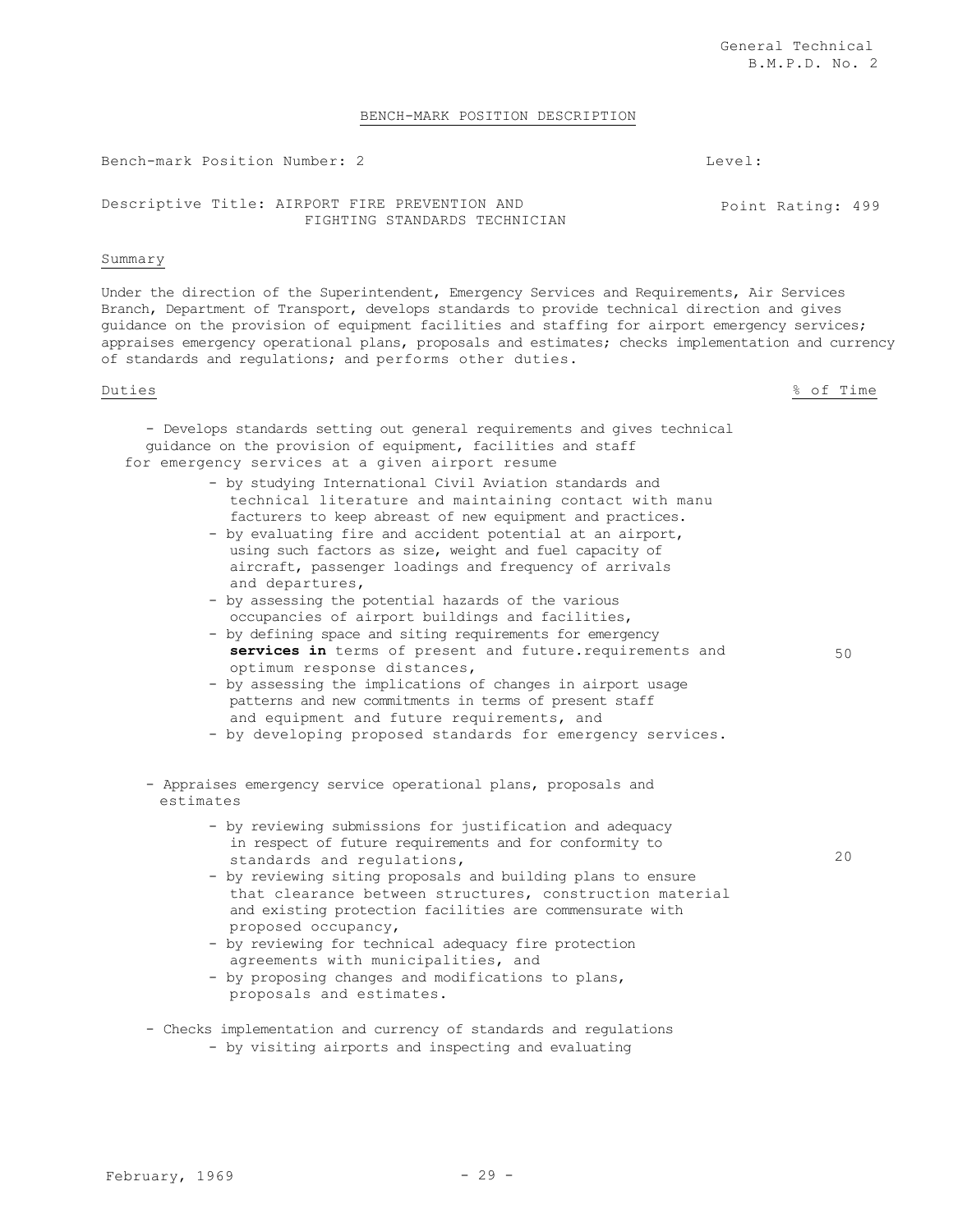|                                                                                                                                                                                                                                                                                                                                                       | % of Time    |
|-------------------------------------------------------------------------------------------------------------------------------------------------------------------------------------------------------------------------------------------------------------------------------------------------------------------------------------------------------|--------------|
| emergency services, facilities and equipment,<br>- by arranging for fire protection engineering surveys to<br>be conducted by the Dominion Fire Commissioner,<br>- by reviewing corrective measures proposed by the<br>Dominion Fire Commissioner, and<br>- by recommending on proposals to amend and bring up to<br>date. standards and requiations. | 20           |
| - Performs other duties such as keeping records on the provision<br>of emergency services at airports across the country, attending<br>training courses and seminars, conducting correspondence and<br>writing reports.                                                                                                                               | 10           |
| Specifications                                                                                                                                                                                                                                                                                                                                        | Degree Point |
| Knowledge                                                                                                                                                                                                                                                                                                                                             |              |
| The work requires a thorough knowledge of the chemistry and<br>physics of fires, their prevention and suppression, and a                                                                                                                                                                                                                              |              |

physics of fires, their prevention and suppression, and a practical knowledge of the design and operation of airport fire and crash trucks and automatic fire detection and protection systems. The knowledge is obtained by attending training courses and seminars, studying technical literature and journals, in-job training and many years of related experience. Skill is required in all phases of fire fighting and the operation and maintenance of fire and crash equipment peculiar to airports. Skill is also required in relating equipment and facilities to the actual operating requirements of an airport and in developing and presenting recommendations based on technical analyses to change and modify standards for airport emergency services.

### Technical Responsibility

The work requires initiative and judgement in developing departmental standards to provide direction and guidance on the provision of equipment, facilities and staffing for air port emergency services, inspecting airports for adherence to standards and regulations, and determining the nature and extent of emergency services required to bring an airport up to standard. It also requires judgement in reviewing and recommending on requests for supplies and protective clothing and proposals for facilities. Established precedents, codes and international standards are available as guides in developing emergency services standards. Recommendations affect departmental resources and the effectiveness of airport emergency services.

5 210

164

 $C<sub>2</sub>$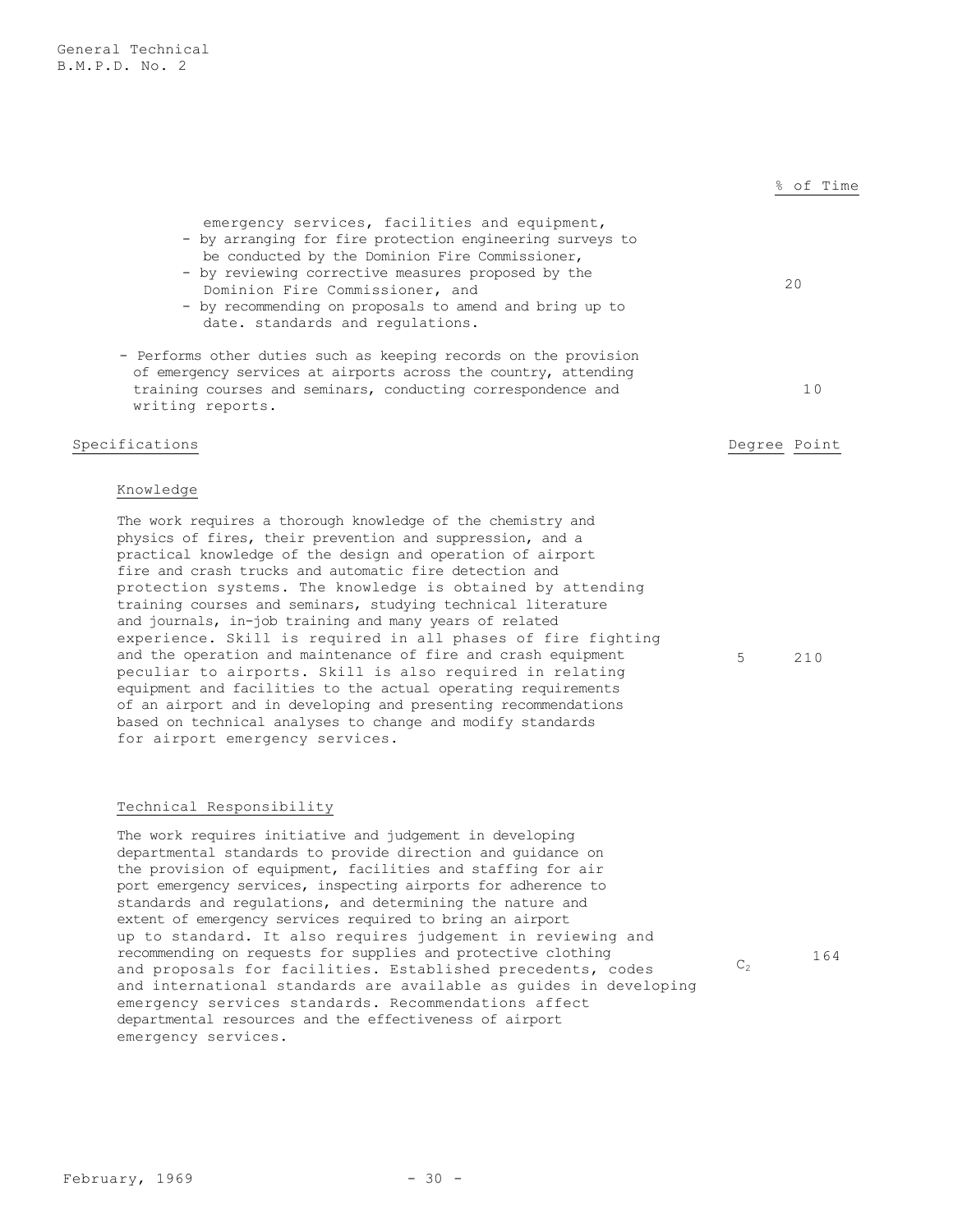## Degree Points

## Responsibility for Contact

| The work requires contacts with officials of equipment manufacturers to |         |    |
|-------------------------------------------------------------------------|---------|----|
| discuss new equipment and developments in the field of fire             |         |    |
| detection, prevention and suppression. Contacts                         |         | 85 |
| are made with employees of other departments to exchange information on | $C_{2}$ |    |
| and co-ordinate fire prevention practices and emergency                 |         |    |
| services at airports.                                                   |         |    |

### Conditions of Work

| Concentration - The work requires normal attention with<br>periods of concentration when reviewing siting proposals<br>and building plans to ensure that clearances are in<br>accordance with standards.                                |       | 10 |
|-----------------------------------------------------------------------------------------------------------------------------------------------------------------------------------------------------------------------------------------|-------|----|
| Physical Effort - The work is generally performed in an<br>office without undue physical exertion. Field trips for<br>inspection purposes or participation in training exercises<br>require short periods of greater physical exertion. |       | 10 |
| Environment and Hazards - The working environment is good,<br>with few if any disagreeable conditions. There is a<br>possibility of minor injury when participating in training<br>exercises or attending demonstrations.               | $A_1$ | 10 |
| ervision                                                                                                                                                                                                                                |       |    |

### Supervision

| There is an occasional requirement to explain work requirements |  |
|-----------------------------------------------------------------|--|
| to departmental secretarial and clerical staff.                 |  |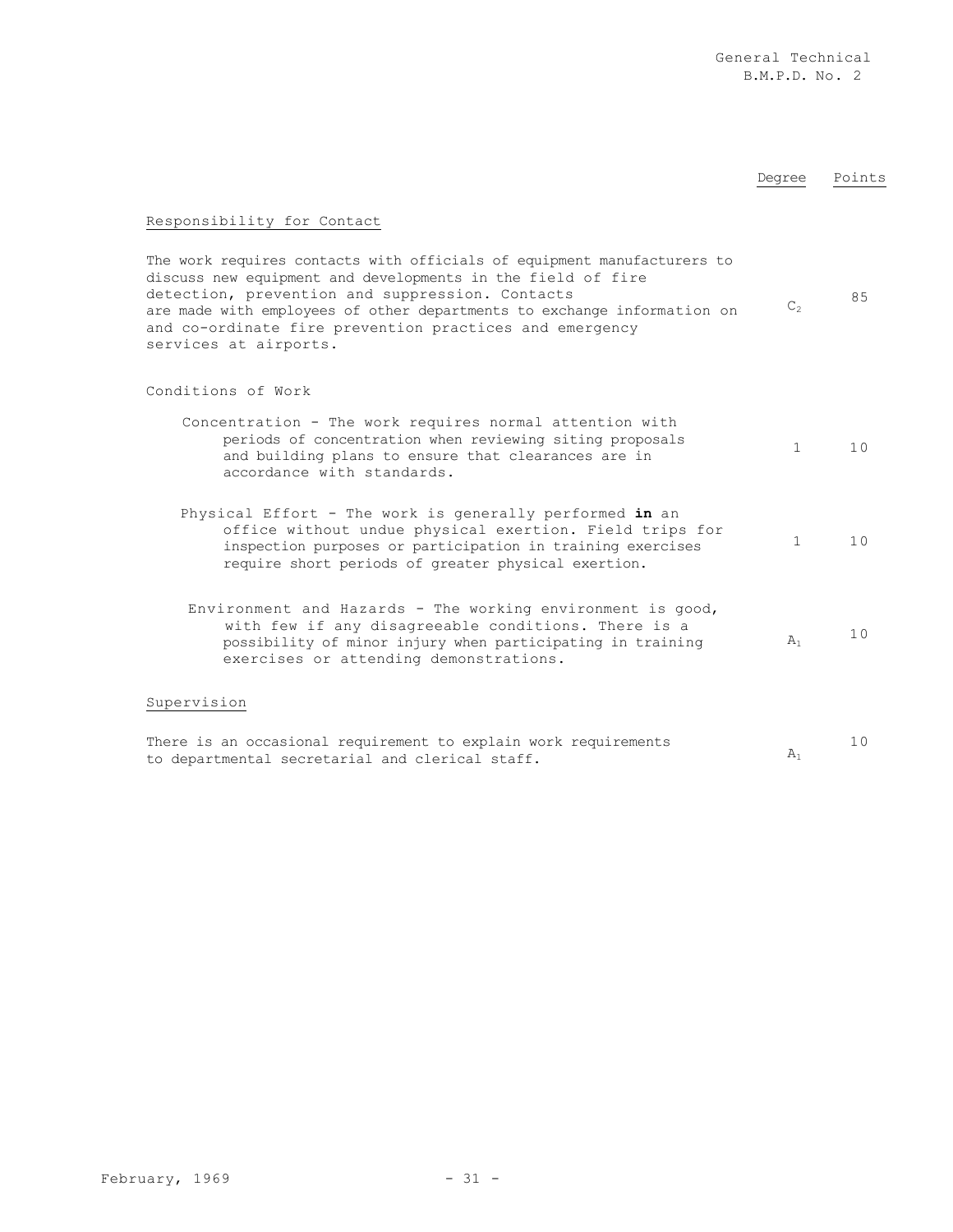General Technical B.M.P.D. No. 3

### BENCH-MARK POSITION DESCRIPTION

Bench-mark Position Number: 3 Level:

Descriptive Title: AVIATION MUSEUM TECHNOLOGIST Foint Rating: 502

### Summary

Under the direction of the Curator, National Aviation Museum, Secretary of State Department, searches and compiles information for the restoration of aircraft and components, fabrication of aircraft models and production of graphic material used in displays; provides technical guidance and instructions to museum staff and model makers for the restoration of specimens and production of scale models; and performs ,other duties.

Duties % of Time

- Searches for and compiles technical information to guide the restoration of aircraft and components and the fabrication of aircraft models, and production of articles and other graphic material used in displays in the National Aviation Museum, Secretary of State Department
	- by studying contemporary technical specifications, blue prints, plans, reports and maintenance manuals to determine configuration and construction details and identify materials,
	- by studying and interpreting photographs to confirm and elaborate configuration and construction details and identification of materials, and
	- by corresponding with individuals and companies to seek, exchange, augment and verify aeronautical information.
- Gives museum staff and model makers guidance and instructions to ensure that specimens are restored and models are produced to authentic configurations
	- by making plans, drawings and sketches based on the study of all available information,
	- by developing colour schemes based on period specifications, recollections of individuals and tone analyses of black-andwhite photographs, and 20
	- by providing additional information and detail when requested by museum staff and model makers.
- Performs other duties such as attending meetings to discuss possible acquisitions of specimens and the selection of subjects to be modelled, giving lectures, approving display designs, reviewing and recommending retention or disposal of aeronautical records and files in the National Archives, conducting correspondence and acting for the Curator **in** his absence. 20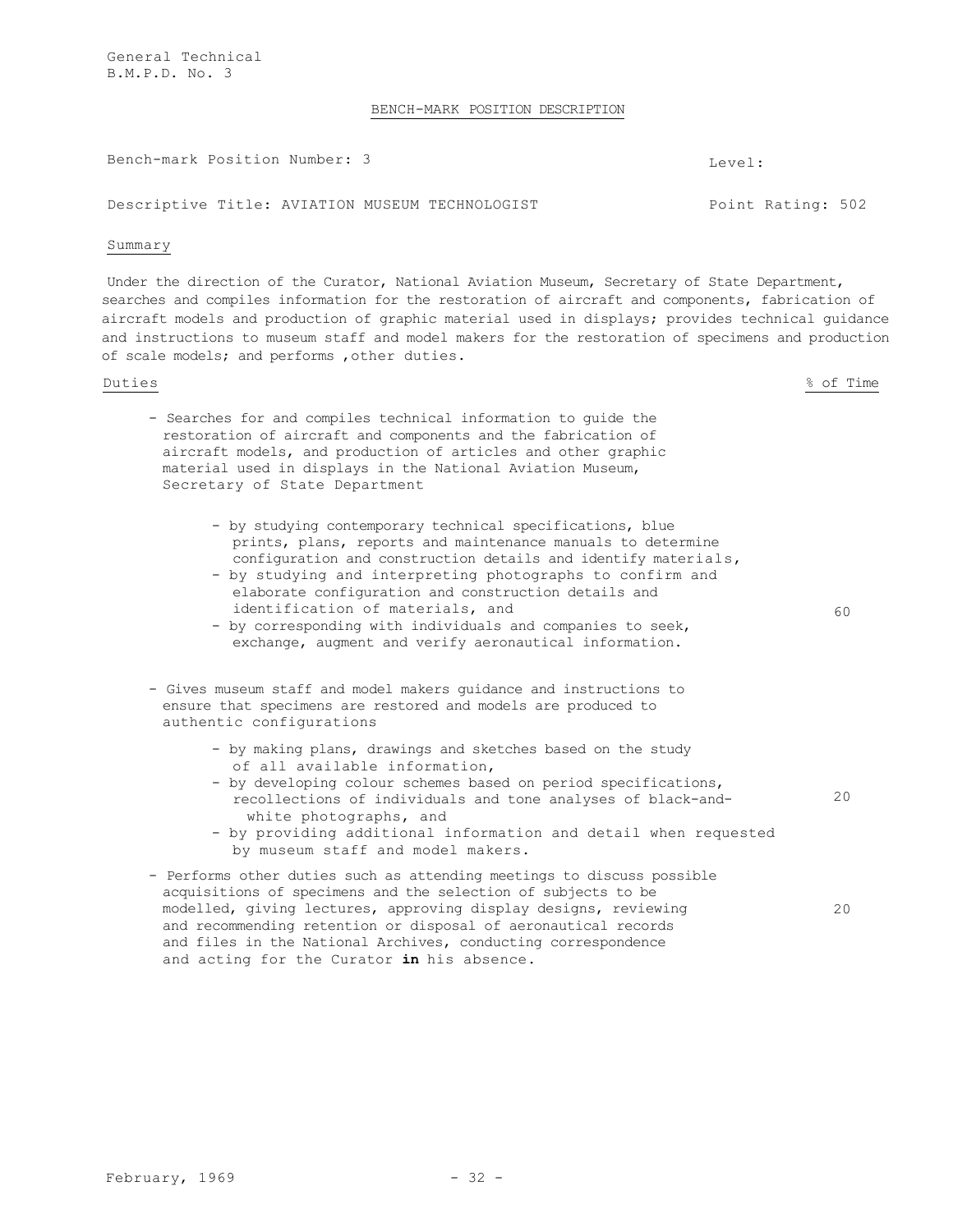### Specifications **Degree** Points **Degree** Points

5 210

 $C_2$  164

75

 $B_3$ 

The work requires contacts with departmental associates to discuss arrangements for displays and photographic requirements, with officials of other departments to obtain or verify information, with officials of industry to obtain information and with private individuals who may have first-hand knowledge of old aircraft or know the location of specimens of interest to the museum.

## Conditions of Work

Concentration - The work requires close attention to the detail of written reference material of varying quality to ensure that all pertinent information needed for a restoration or model is abstracted. Periods of concentration are required 2 23

## Technical Responsibility

The work requires initiative and judgement in locating information and identifying material to be used in determining the configuration, construction details, and colour schemes of old aircraft undergoing restoration or being built in model form for display. Advice and guidance on reference material are available from the Curator. Initiative and judgement are required in evaluating information and deciding what configuration would be most representative or most interesting from an aviation history viewpoint. Decisions affect use of the resources of the Aviation Museum, the authenticity of the restoration or model, and the preservation of irreplaceable specimens and the educational and historical value of the display.

Responsibility for Contacts

requires a good knowledge of sources of information such as individuals with a first-hand knowledge of old aircraft both civil and military, other aircraft collections, factory records and photographic film collections. The work requires skill in searching through a wide variety of material to develop restoration and model specifications that are authentic and accurate and that may apply to a single aircraft associated with an individual or incident renowned in aviation history. Skill is also required in abstracting essential data from a variety of information, making drawings to be followed by craftsmen restoring aircraft, components and associated equipment and by model makers. This knowledge is normally acquired by training in aircraft operation and maintenance and in drafting and by experience In related work in the aircraft industry.

The work requires a thorough knowledge of aviation history in general and Canadian aviation history in particular. It also

Knowledge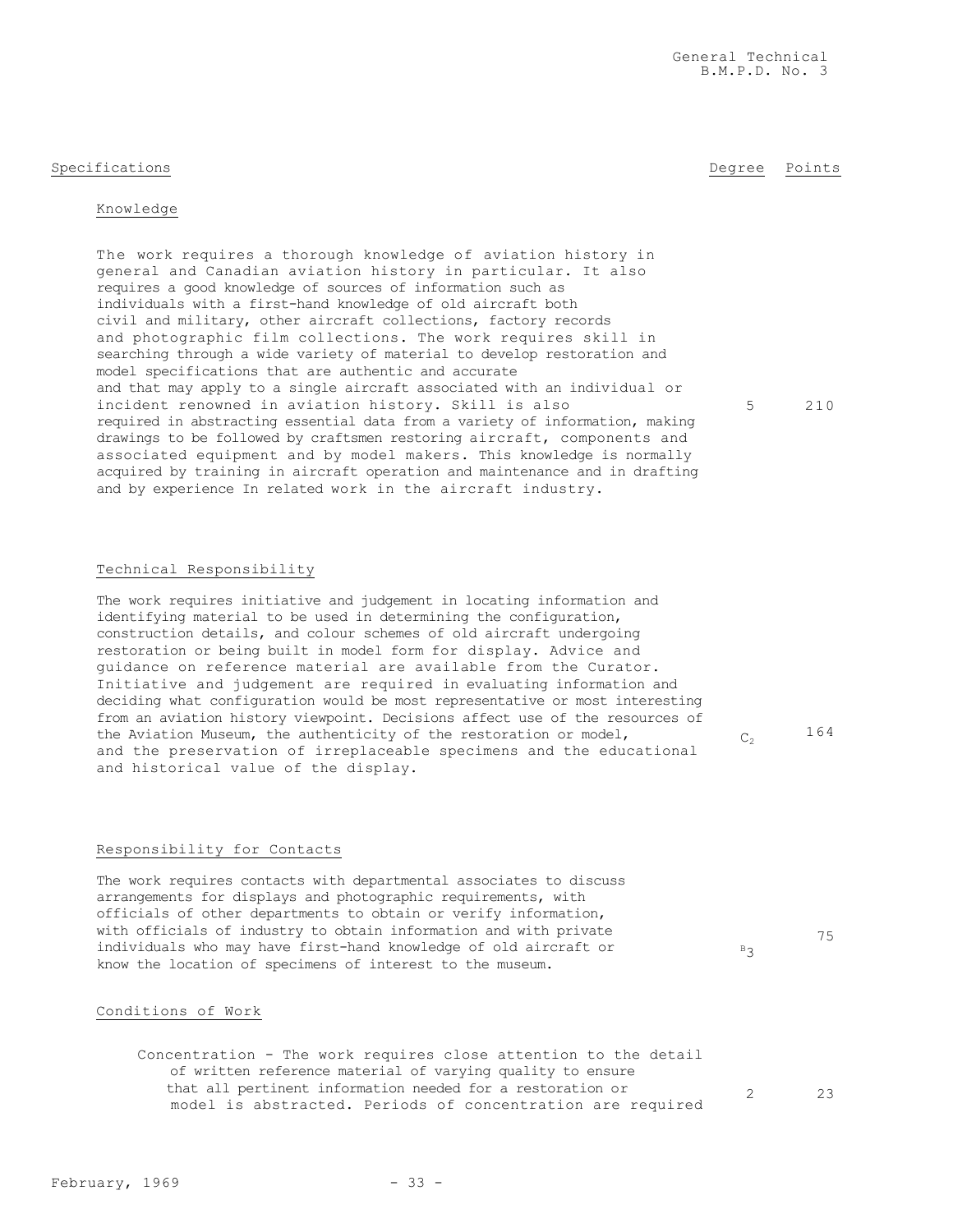General Technical B.M.P.D. No. 3

|                                                                                                                                               | Degree       | Points         |
|-----------------------------------------------------------------------------------------------------------------------------------------------|--------------|----------------|
| when making plans and writing detailed instructions<br>used to restore specimens to an authentic configuration.                               |              |                |
| Physical Effort - The work requires little physical effort.                                                                                   | $\mathbf{1}$ | 10             |
| Environment and Hazards - There is little risk of injury or<br>illness arising from the work, which is performed in an<br>office environment. | $A_1$        | 1 <sub>0</sub> |
| Supervision                                                                                                                                   |              |                |
| There is a requirement to explain work methods and procedures to<br>museum support staff and craftsmen.                                       | $A_1$        | 1 ∩            |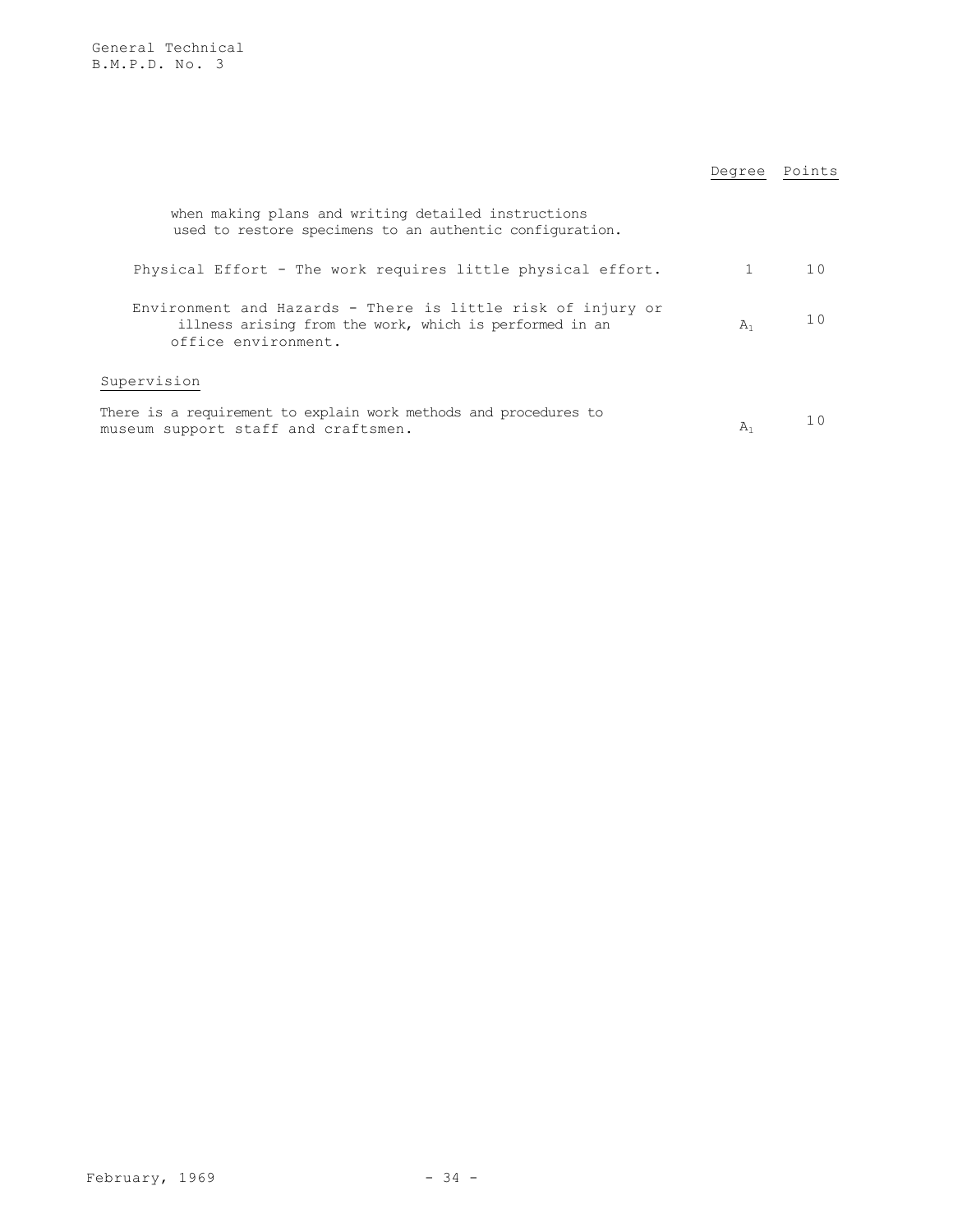### BENCH-MARK POSITION DESCRIPTION

Bench-mark Position Number: 4 Level:

Descriptive Title: COMMODITY SPECIALIST FOUND Point Ratings 301

### Summary

Under the general supervision of a Senior Commodity Specialist in the Technical Equipment Group, Materiel Command, compiles and provides technical descriptions of physical features, limitations and applications of anti-friction bearings; resolves bearing problems described in unsatisfactory condition reports; and performs other duties.

### Duties % of Time

- Compiles and provides technical descriptions, including explanations of physical features, limitations and applications of anti-friction bearings, for purposes of cataloguing, disposal and procurement action and equipment maintenance in Materiel Command
	- by studying manuals, drawings, specifications, engineering orders and modification leaflets to extract information con cerning bearings,
	- by discussing the item in question with representatives of commercial and service organizations,
	- by comparing data with that for equipment described in the United States Cataloguing Identification System,
	- by completing cataloguing request forms when further clarifi cation or more detailed identification **is** required,
	- by checking modification approval forms to validate bearing part numbers and descriptions and to ensure that information needed to procure and assemble modification kits is complete and correct,
	- by drafting purchase descriptions for bearings, incorporating all pertinent manufacturing data such as material, dimensions, configurations and lubricants,
	- by informing appropriate personnel of changes in part numbers, specifications and descriptive data to enable them to make amendments to maintenance publications, and
	- by giving technical advice to stock control officers on the continuing use of bearings reported repairable or surplus.
	- Resolves problems on bearing failures described in unsatisfactory condition and equipment failure reports
		- by determining causes of bearing failure from laboratory test reports on material identification, hardness, lubricants used, and other physical characteristics,
		- by consulting with the manufacturer's technical representative to obtain information on past performance of similar bearings,
		- by reviewing maintenance and equipment failure reports and technical publications to ensure that failure is not caused by improper installation, usage or substitution,

55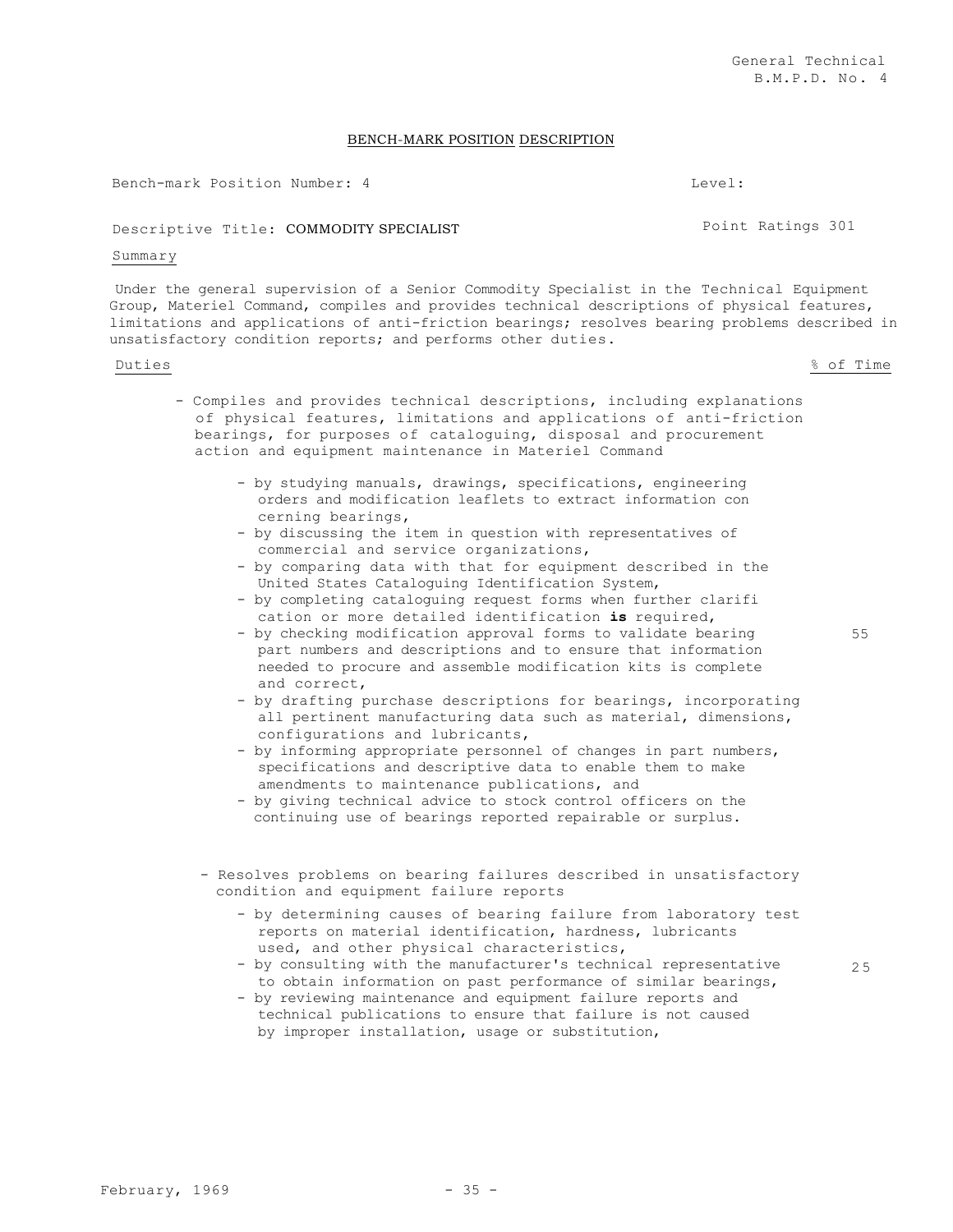### % o f Time

- by drafting recommendations for corrective action to be taken by the originating unit and, if necessary, by user units, and
- by referring unresolved or difficult problems to the supervisor.
- Performs related duties such as attending meetings to review and discuss bearing specifications, lubricants, packaging, and inspection and quality control; visiting supply depots occasionally to visually inspect bearings held in stock; and reviewing procurement documents to ensure adherence to specifications. 20

### Specifications Degree Points

### Knowledge

The work requires a good knowledge of all types of anti-friction bearings, their design, construction and application, and associated lubricants. It also requires a knowledge of the storage, handling and preservation techniques applicable to bearings. The work requires skill in writing draft technical reports and correspondence and extracting information concerning bearings from technical publications, drawings and blueprints. This knowledge is normally acquired by on-the-job training and a number of years' experience compiling technical data, screening maintenance publications, and drafting reports and correspondence. 2 105

### Technical Responsibility

The work requires compiling technical data from journals, catalogues, maintenance manuals and other publications and giving advice and guidance to other personnel on the identification, application, lubrication, interchangeability, storage, disposal and procurement of all types of anti-friction bearings. Problems arising from inadequate information or recommendations that could give rise to substantial expenditures or affect flight safety are discussed with the supervisor. Advice is available from engineering personnel within the service organization and from manufacturers. The decisions and recommendations affect procurement and disposal of stocks and the dependability of equipment in which the bearings are installed. 1.11 96

### Responsibility for Contacts

The work requires contacts with officers and technical and administrative employees of the department and with manufacturers' representatives to clarify and elaborate on information and specifications, and bearing applications.

B2 60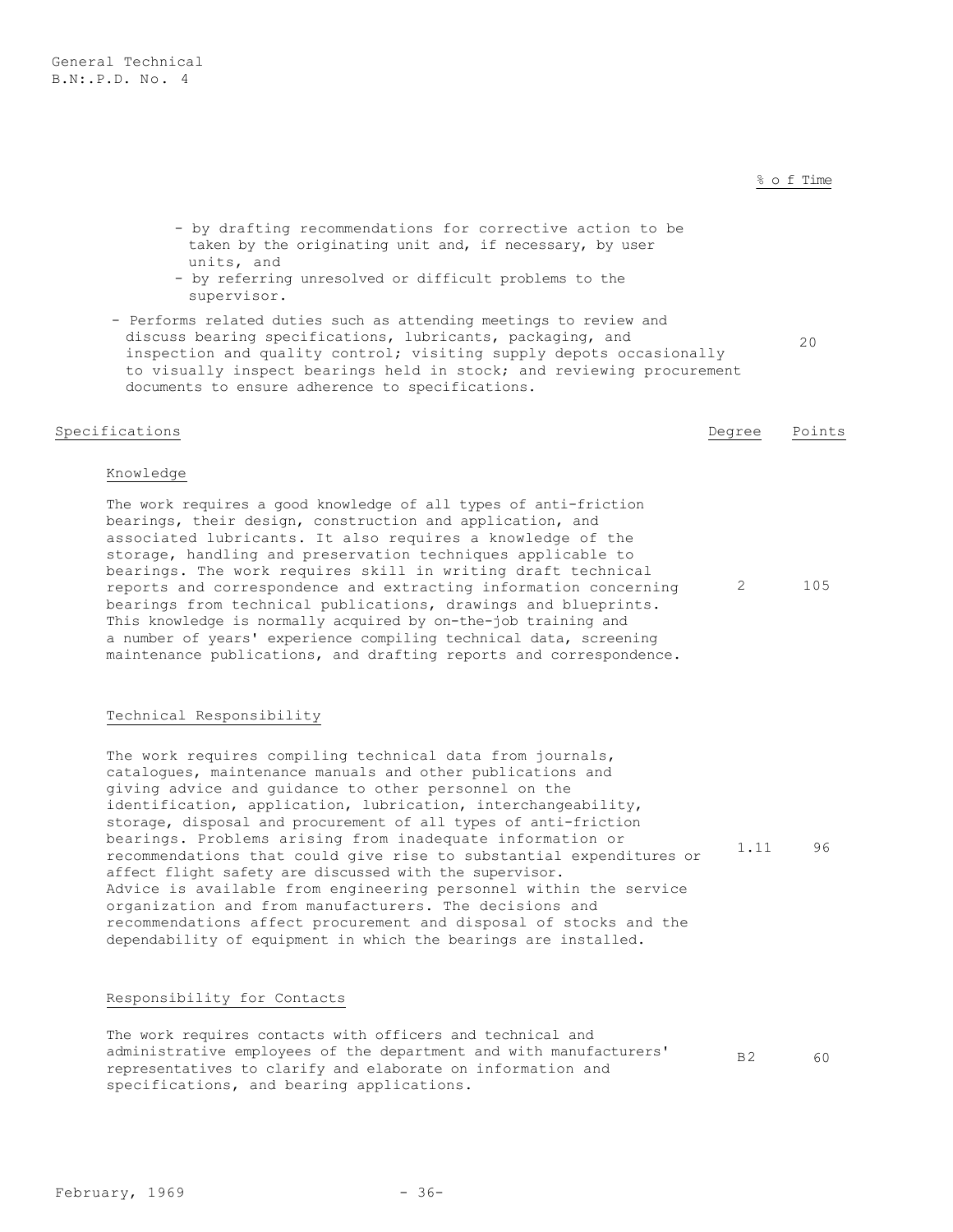## Degree Points

## Conditions of Work

| Concentration - The work requires attention when compiling<br>and reviewing information to ensure correctness of data<br>for identification and correctness of application, and<br>handling, maintenance and storage instructions. Short<br>periods of concentration are required when examining<br>drawings and other documents to extract information and<br>check accuracy and completeness. |    | 10 |
|-------------------------------------------------------------------------------------------------------------------------------------------------------------------------------------------------------------------------------------------------------------------------------------------------------------------------------------------------------------------------------------------------|----|----|
| Physical Effort - The work is performed in an office and<br>requires little physical effort.                                                                                                                                                                                                                                                                                                    | 1  | 10 |
| Environment and Hazards - The work is performed in an<br>office environment with little risk of injury or illness.                                                                                                                                                                                                                                                                              | A1 | 10 |
| Supervision                                                                                                                                                                                                                                                                                                                                                                                     |    |    |
| The work requires occasionally showing other employees how to<br>perform tasks and keep records.                                                                                                                                                                                                                                                                                                | A۱ |    |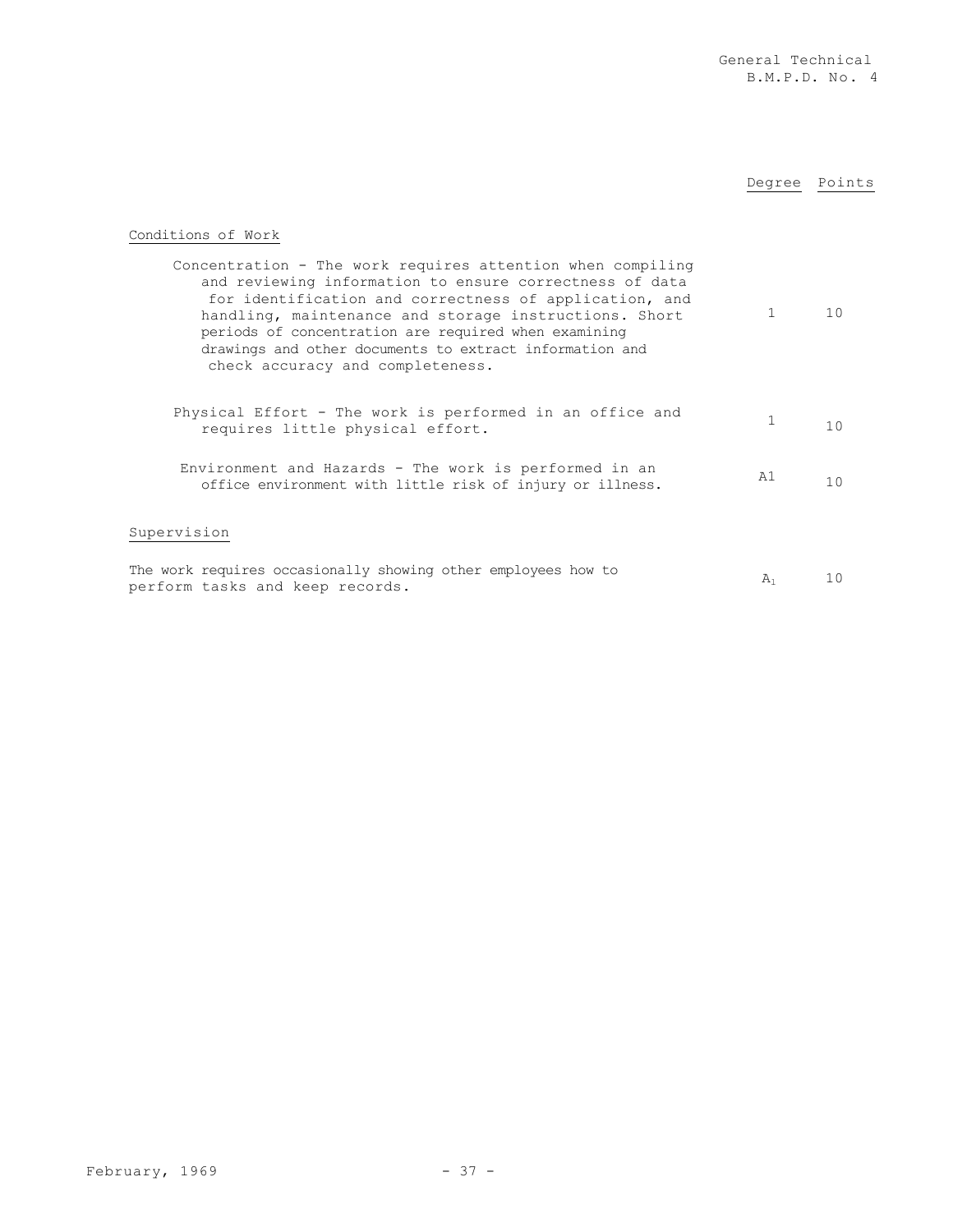### BENCH-MARK POSITION DESCRIPTION

### Bench-mark Position Number: 5 Level:

### Descriptive Title: DISTRICT CONSERVATION OFFICER FOINT Rating: 461

### Summary

Under the direction of the Chief, Conservation and Protection Branch, Pacific Region, Department of Fisheries, organizes and controls the conservation program within the Queen Charlotte Islands District to ensure the orderly harvest and propagation of fishery resources and the protection of spawning beds and other waters; administers the activities of the district to ensure the effective use and care of physical resources; supervises the activities of three fishery officers,

16 seasonal patrolmen and 11 patrol vessel crew members; and performs other duties.

Duties % of Time

- Organizes and controls the conservation program of the Conservation and Protection Service of the Department of Fisheries within the Queen Charlotte Islands District to ensure the orderly harvest and propagation of fishery resources through the regulation of fishing time, area, gear and seasons and through the protection of 190 spawning beds and other waters in an area comprising 5,200 square miles with 1,000 miles of coastline, with an annual harvest having a processed value of \$8 million, a sports fishing industry worth approximately \$1 million, and 1,500 Indians taking food fish worth \$25,000
	- by arranging and making field inspections in person or through subordinates to ensure the application and currency of conservation and protection controls,
	- by reviewing field reports to forecast fish size and population and to develop conservation and protection guide-lines for the forthcoming season,
	- by developing and maintaining effective communication with field managers of processing, mining, logging and other industries, and with fishermen, Indian organizations, sport associations and resort owners to obtain their understanding and co-operation,
	- by requesting or recommending surveys and construction projects that are beyond the scope or financial authority of the district, and
	- by developing and submitting recommendations for the application of or changes in conservation practices and protection controls.
- Administers the activities of the district to ensure effective use and care of physical resources valued at approximately \$330,000
	- by controlling the expenditure of funds in excess of \$70,000 a year used for wages for seasonal and casual employees, charter of boats and aircraft, communications,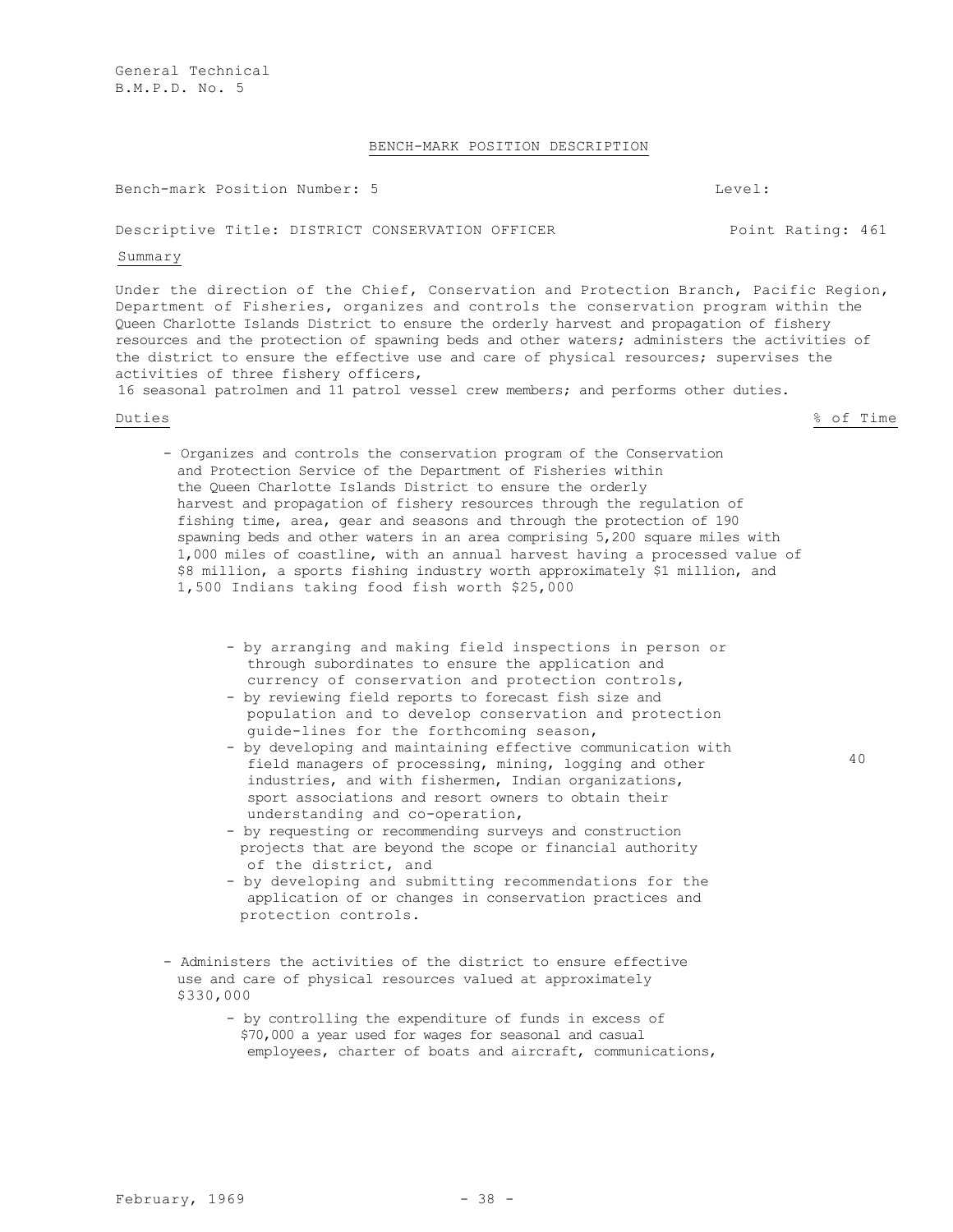### % of Time

| repair and upkeep of buildings and works, and the acquisition and<br>maintenance of equipment,<br>- by planning and directing the collection and transmission<br>to regional headquarters of license fees and other monies<br>totalling an average of \$2,000 a year,<br>- by allocating, co-ordinating and directing the use of<br>three departmental and nine charter patrol boats, several<br>small boats, three vehicles and charter aircraft,<br>- by developing new and revised administrative procedures<br>for the district and submitting recommendations for<br>changes to regional procedures, and<br>- by compiling information and developing and submitting<br>staff requirements and financial budgets for inclusion<br>in the annual estimates.                                                                                                           |        | 25              |
|---------------------------------------------------------------------------------------------------------------------------------------------------------------------------------------------------------------------------------------------------------------------------------------------------------------------------------------------------------------------------------------------------------------------------------------------------------------------------------------------------------------------------------------------------------------------------------------------------------------------------------------------------------------------------------------------------------------------------------------------------------------------------------------------------------------------------------------------------------------------------|--------|-----------------|
| - Supervises the activities of three fishery officers, 16 seasonal<br>patrolmen and 11 patrol vessel crew members engaged in applying<br>and enforcing controls and legislation concerning the conservation<br>and protection of fishery resources                                                                                                                                                                                                                                                                                                                                                                                                                                                                                                                                                                                                                        |        |                 |
| - by instructing subordinates in work methods and procedures<br>and explaining and interpreting departmental directives,<br>- by scheduling and allocating work assignments and checking<br>work in progress,<br>- by resolving problems encountered by subordinates in the<br>performance of their duties,<br>- by giving advice and assistance in the apprehension<br>and prosecution of violators,<br>- by approving the hiring and separation of seasonal and<br>casual employees,<br>- by appraising staff performance, and by taking and recommending<br>disciplinary or other corrective action as<br>required,<br>- by authorizing overtime, scheduling leave and overtime<br>liquidation and recommending payment for unliquidated<br>overtime credits, and<br>- by sitting on selection and promotion boards and<br>organizing and directing training programs. |        | 25              |
| - Performs other duties such as organizing and participating in<br>a district public relations program, compiling statistics,<br>data and information relevant to the conservation program in<br>the district, making reports and conducting correspondence.                                                                                                                                                                                                                                                                                                                                                                                                                                                                                                                                                                                                              |        | 10 <sup>°</sup> |
| Specifications                                                                                                                                                                                                                                                                                                                                                                                                                                                                                                                                                                                                                                                                                                                                                                                                                                                            | Degree | Points          |
|                                                                                                                                                                                                                                                                                                                                                                                                                                                                                                                                                                                                                                                                                                                                                                                                                                                                           |        |                 |

### Knowledge

The work requires a knowledge of the fish species found within the district, their habits, forces that upset or change their environment, and the legislation, rules and regulations governing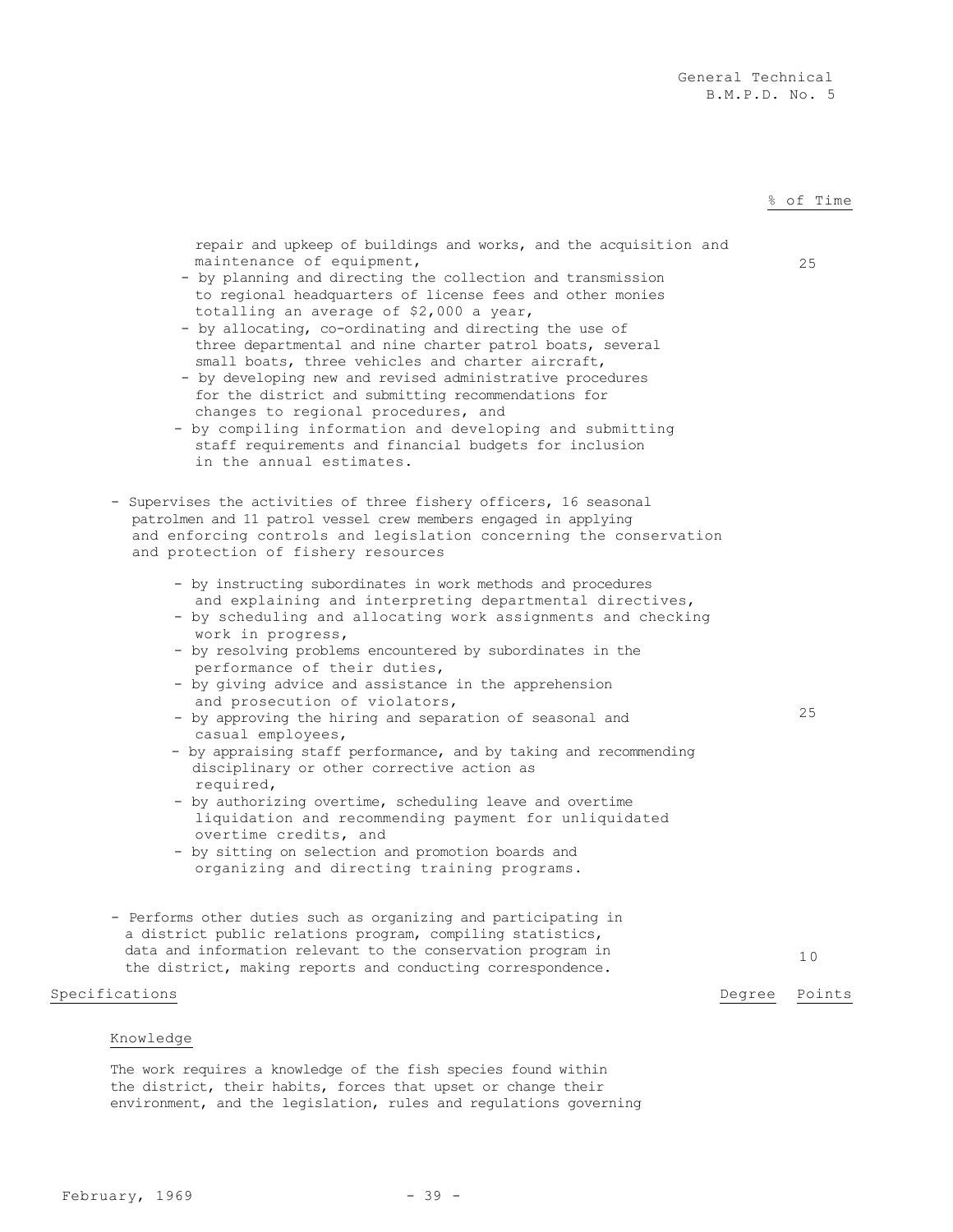### Degree Points

B 3 75

their protection and conservation. The work requires skill in identifying conditions that affect fish spawning grounds and waters and developing and recommending remedial action. The work also requires skill in persuading people living within the district to accept restrictions and controls designed to protect food and game fish, and in directing those subordi nates carrying out the protection and conservation program. This knowledge is normally acquired by on-the-job training, participa tion in departmental training courses, and several years of related experience. 3 140

### Technical Responsibility

The work requires initiative and judgement in identifying those situations and conditions that may affect the propagation of the fish found within the district and in developing and recommending corrective action. The work is performed within established practices and in accordance with directives. Initiative and judgement is also required in determining conditions and circumstances under which departures from these practices are warranted or which are indicative of the need for changes in protective controls. Decisions and recommendations affect commercial and sport fishing and the continuing propagation of the fish found within the district. B2 128

### Responsibility for Contacts

The work requires contacts with service clubs, Indian organizations, sport associations and resort owners to explain depart mental practices and regulations governing sport and commercial fishing. Contacts are also required with local managers and representatives of processing plants and fishermen's organizations to explain conservation actions and resolve problems, and with field managers of logging and mining companies to discuss environment conservation and develop acceptable controls to minimize the effects of waste disposal or water diversions.

### Conditions of Work

| Concentration - The work requires reviewing field reports       |                        |    |
|-----------------------------------------------------------------|------------------------|----|
| to identify problem areas and develop changes in procedures and |                        |    |
| recommendations for changes in legislation.                     |                        |    |
| The work also requires concentration when examining             | $1 \quad \blacksquare$ | 10 |
| spawning beds and other waters to identify the cause            |                        |    |
| and origin of disturbances to the fish population.              |                        |    |

Physical Effort - The work is performed in an office, with occasional field trips requiring travelling in small boats  $\qquad \qquad 1$  10 or on foot.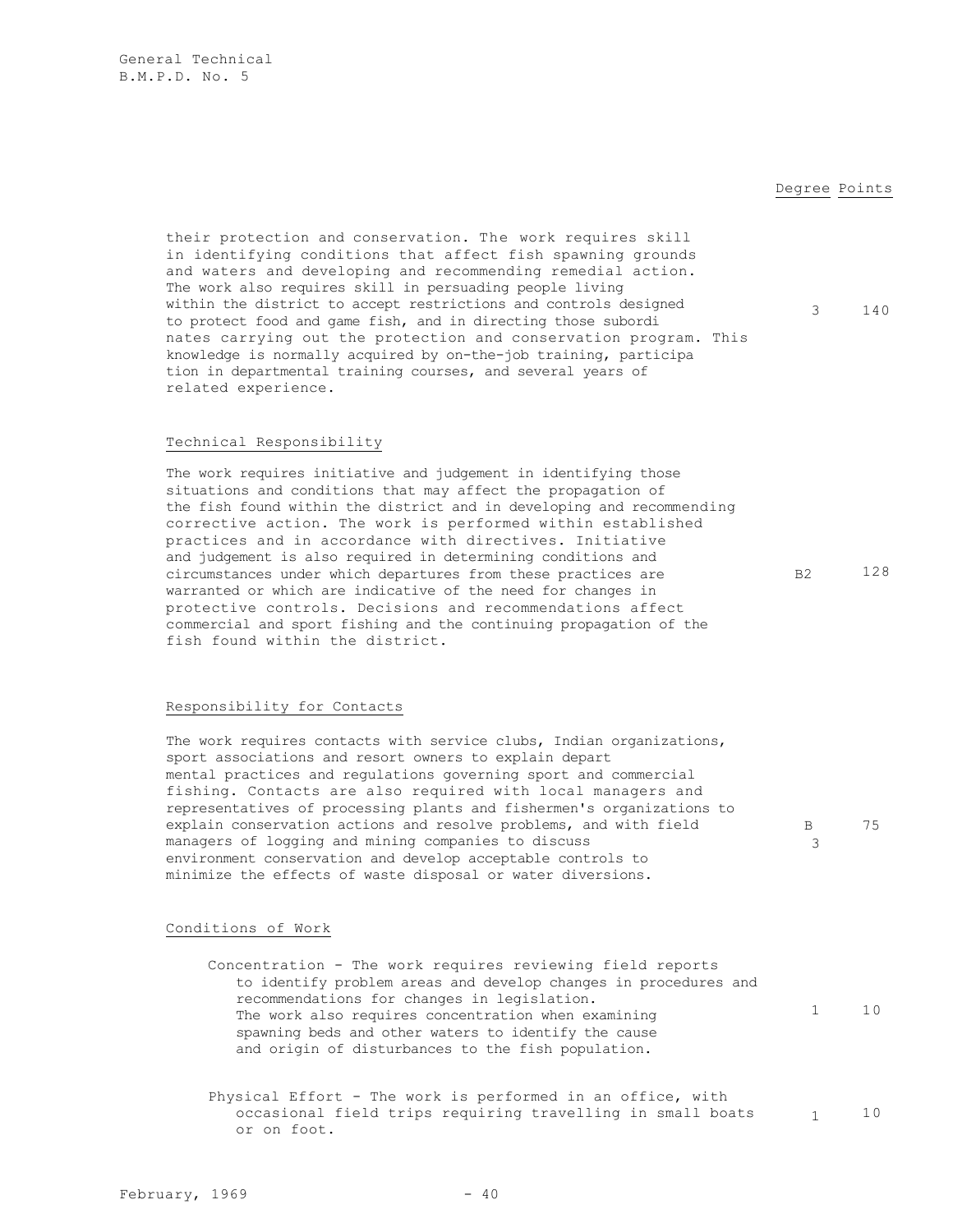General Technical B.M.P.D. No. 5 Degree Points Environment and Hazards - There is exposure to biting insects, inclement weather and the discomfort of travelling in small boats in rough water. There is also a possibility of suffering sprains and fractures when climbing over obstacles and walking over rough terrain. B2 26 Supervision The work requires supervising the activities of one clerk, three fishery officers, 11 patrol vessel crew members and 16 seasonal patrolmen working the equivalent of five man-years, providing technical and administrative guidance and direction, forwarding recommendations on work to regional headquarters, reviewing field reports, resolving problems, and approving the hiring and separation of seasonal and casual employees. C5 72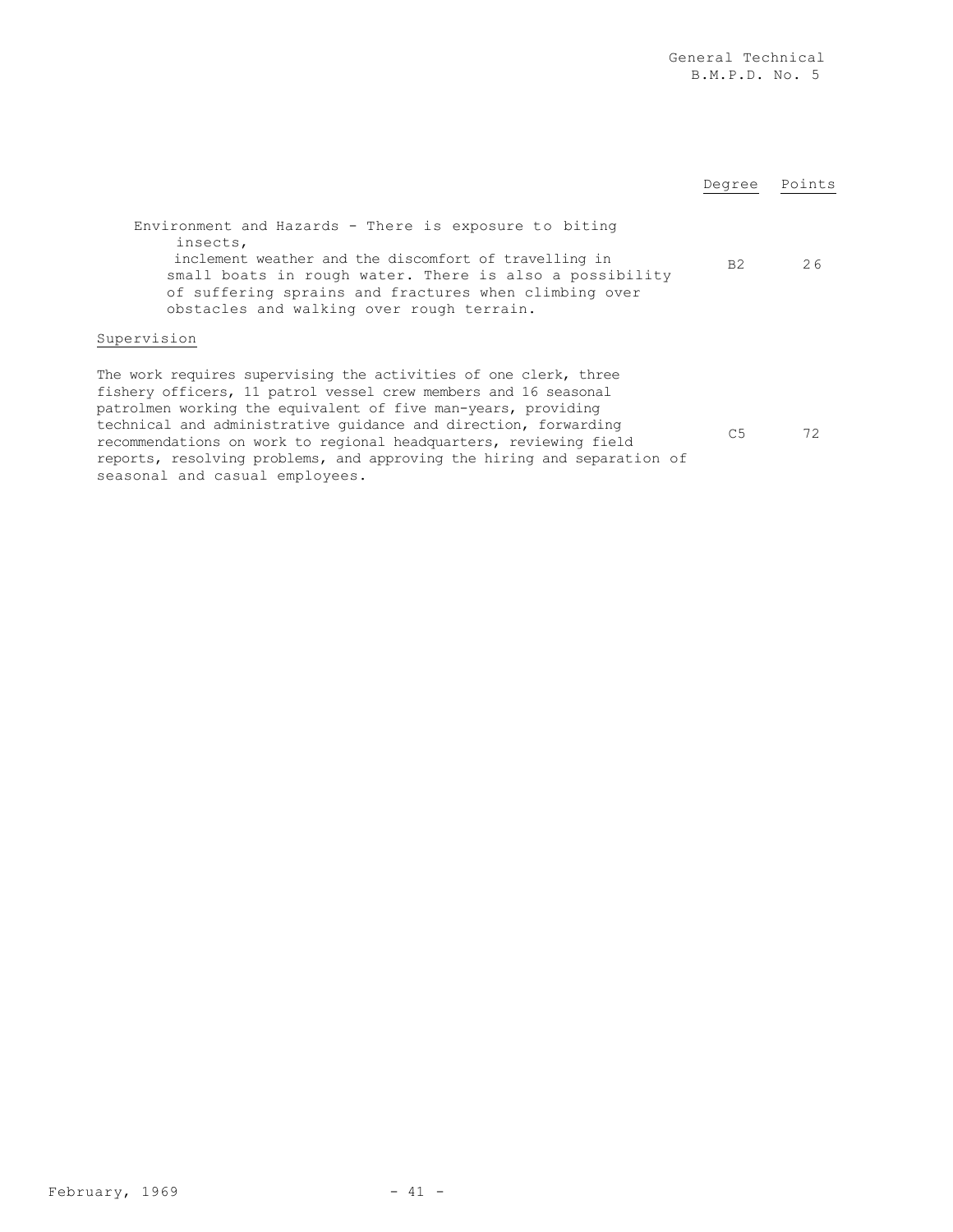General Technical B.M.P.D. No. 6

### BENCH-MARK POSITION DESCRIPTION

Bench-mark Position Number: 6 Level:

Descriptive Title: EXHIBIT DESIGNER

### Summary

Under the general direction of a Project Designer in the Exhibition Commission of the Department of Trade and Commerce, designs within a predetermined budget and a preselected theme three-dimensional presentations to promote Canadian products and support informational displays at trade fairs and other gatherings at home and abroad; provides direction and guidance for the fabrication and installation of exhibits; designs layout for graphic and textual copy; and performs other duties.

Duties % of Time

- Designs three-dimensional presentations and visual displays for the Exhibition Commission of the Department of Trade and Commerce and within a predetermined budget and a preselected theme, to promote sale of Canadian manufactured products and to support cultural and informational displays at trade fairs and other gatherings in Canada and abroad
	- by reading fair rules and regulations and examining floor plans, noting such factors as expected traffic direction, location of electrical outlets and other utilities and the access required,
	- by reviewing reports on the proposed site and on the suit ability of previous exhibits,
	- by reviewing products selected for display by participating manufacturers, noting size, colour, function and other details that determine the visual and operational require ments of the exhibit,
	- by selecting manufactured products and other articles to support the theme proposed for cultural and informational displays,
	- by considering the effects of the proximity of one product to another to avoid clashes in presentation and achieve an integrated and harmonious exhibit,
	- by estimating the area required for physical activity and movement in relation to the exhibit and developing a display sequence and progression compatible with the products and volume and flow of traffic,
	- by selecting structural and decorative material and selecting and determining the location of furnishings, lighting equip ment and other devices to support or further emphasize the exhibit,
	- by constructing three-dimensional models to scaled measure ments for approval by the Exhibit Design Working Committee,
	- by drawing a two-dimensional perspective to further explain the design to the Exhibit Design Working Committee, using art media such as water colour, pastels and pencils, and

Point Rating: 772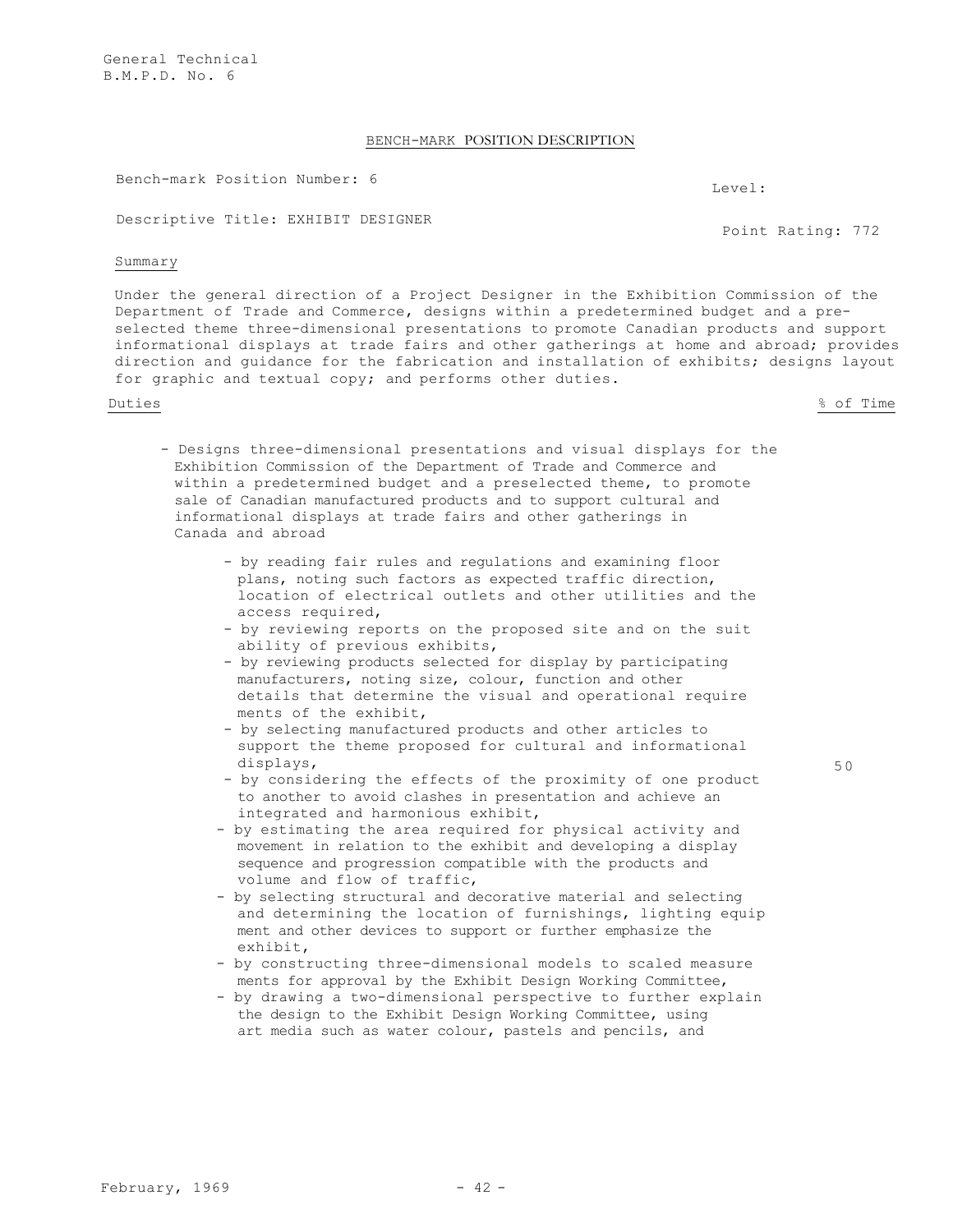### % of Time

15

20

15

- by consulting in person and by telephone and correspondence with exhibitors to obtain further information and to resolve problems encountered during the design stage of the exhibits.
- Provides direction and guidance for the fabrication and installation of the exhibit at fairs or other gatherings in Canada or abroad
	- by making or having draftsmen make detailed drawings and specifying such features as material, sizes, colour and finish and taking into consideration foreign supplies and availability,
	- by converting imperial measurements to metric when required,
	- by completing a component sheet indicating those items to be made, those to be purchased and the source,
	- by writing purchase descriptions to assist Canadian and foreign contractors in submitting tenders, and
	- by making cost estimates to ensure that the exhibit is kept within the predetermined budget.
- Designs layout for graphic and textual copy that is compatible with and supports the theme of the exhibit
	- by selecting type faces, sizes, line lengths and colour of ink to ensure legibility and pleasing appearance,
	- by selecting the position of multilingual material to achieve a balanced page layout in accordance with good typographical practices,
	- by selecting photographs from various sources to further emphasize and explain the purpose of the exhibit,
	- by scaling and cropping photographs and indicating the desired treatment such as line, continuous tone and screening,
	- by reviewing copy and layout for exhibitors, considering the exhibit theme and possible copyright infringement, and by suggesting changes, and
	- by supplying layouts and selecting sizes and colours and determining presentation of company logos, departmental names, provincial crests and national flag and coat-of-arms.
- Performs other duties such as attending meetings to discuss design concept, ancillary activities, public relations and publicity, discussing and elaborating construction details with tradesmen in Exhibition commission shops, and visiting exhibition sites in Canada and abroad to provide guidance on the implementation of the design and the installation of the exhibit.

### Specifications

### Knowledge

The work requires a thorough knowledge of public relations, product merchandising and the use of materials and special effects in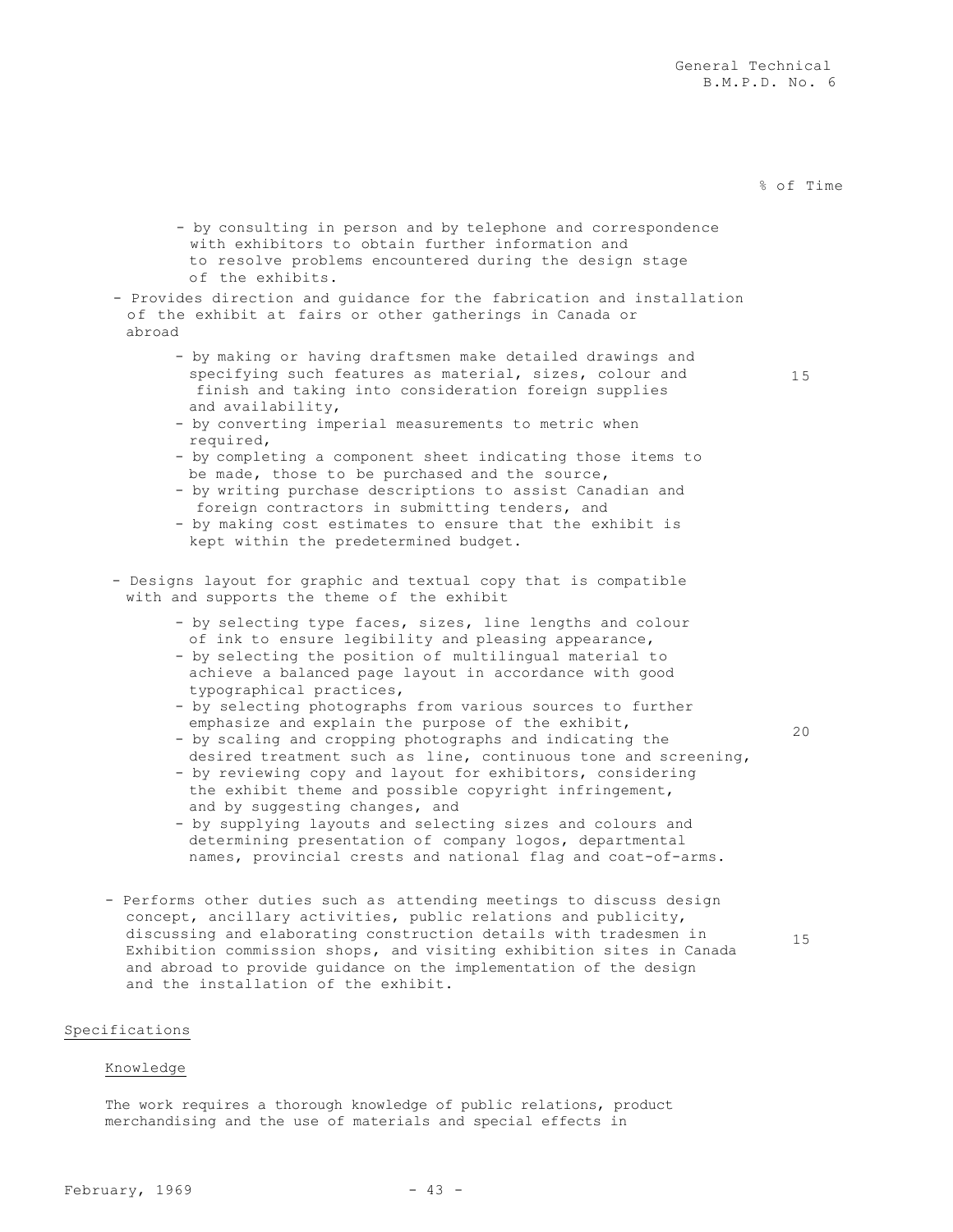### Degree Point

exhibit presentation, including such items as lighting, colour, graphic and typographical copy, audio-visual aids, kinetic and optical devices, and furnishings. Skill is required in designing the physical layout of exhibits to interpret and convey a designated theme and in making detailed drawings, specifications, instructions and scale models for the implementation and installation of exhibits at fairs or other gatherings in Canada and abroad. Skill is also required in designing layout for graphic and textual copy. This knowledge is normally acquired by completing a course in interior design and decoration at an institute of technology, training in architectural drafting, construction techniques and graphic design, and many years of experience in related work.

### Technical Responsibility

The work requires initiative and judgement in determining the aims, objectives and themes of the exhibit, designing and implementing the physical layout of exhibits at trade fairs and other gatherings in Canada and abroad, giving advice and guidance to manufacturers, investigating and evaluating sources of supply and labour abroad and reporting on new approaches in exhibit design. The work also requires initiative and considerable judgement in creating designs and in adapting and applying exhibit design practices to achieve a presentation that effectively conveys the exhibit theme, promotes Canada or Canadian products, and is within the predetermined budget. The guide-lines for the design of the exhibit are based on the theme expressly selected by other departments and agencies and on the nature of the products to be displayed. Decisions affect the cost and effectiveness of an exhibit and play a large part in the successful projection of a Canadian image, in the creation of a demand for Canadian goods, and in the success of Canadian industry in selling its products in foreign markets. D

### Responsibility for Contacts

The work requires contacts with officials of own and other departments and of industries to discuss the exhibit's purpose and theme and to negotiate presentations that are acceptable and within the  $_{C3}$  (3  $_{\rm 100}$ 

### Conditions of Work

Concentration - The work requires considerable attention in the perception, selection and arrangement of a variety of elements that collectively constitute the production of an effective exhibit or display setting. The work also requires making painstaking three-dimensional models,

8 315

264

4

 $February, 1969$  - 44 -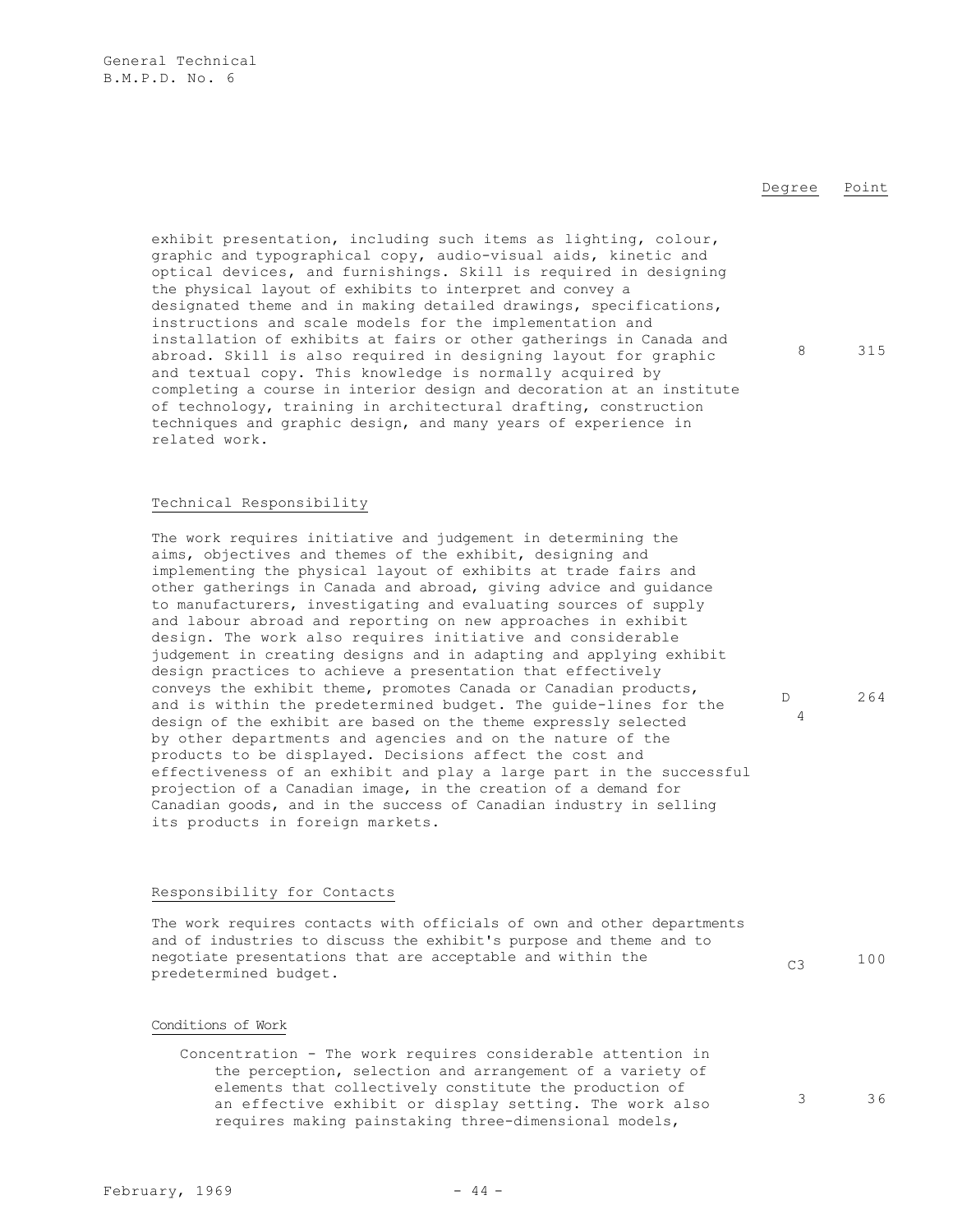|                                                                                                                                                                                                                                                                                    | Degree            | Points |
|------------------------------------------------------------------------------------------------------------------------------------------------------------------------------------------------------------------------------------------------------------------------------------|-------------------|--------|
| two-dimensional perspective coloured renderings, and<br>completely detailed specifications and construction plans.                                                                                                                                                                 |                   |        |
| Physical Effort - The work requires using drafting, drawing<br>and writing equipment coupled with long periods of<br>standing and walking about at the site of the exhibit<br>when it is actually under construction.                                                              | $\mathcal{L}$     | 30     |
| Environment and Hazards - The work requires spending periods of<br>time at exhibit sites in Canada and abroad to oversee the<br>actual construction of the display. It also requires<br>exposure to the noise, dust and extremes of weather en<br>countered at construction sites. | $A_{2}$           | 17     |
| Supervision<br>The work requires explaining details, methods and procedures to<br>draftsmen and tradesmen who are under the supervision of others.                                                                                                                                 | A<br>$\mathbf{1}$ | 10     |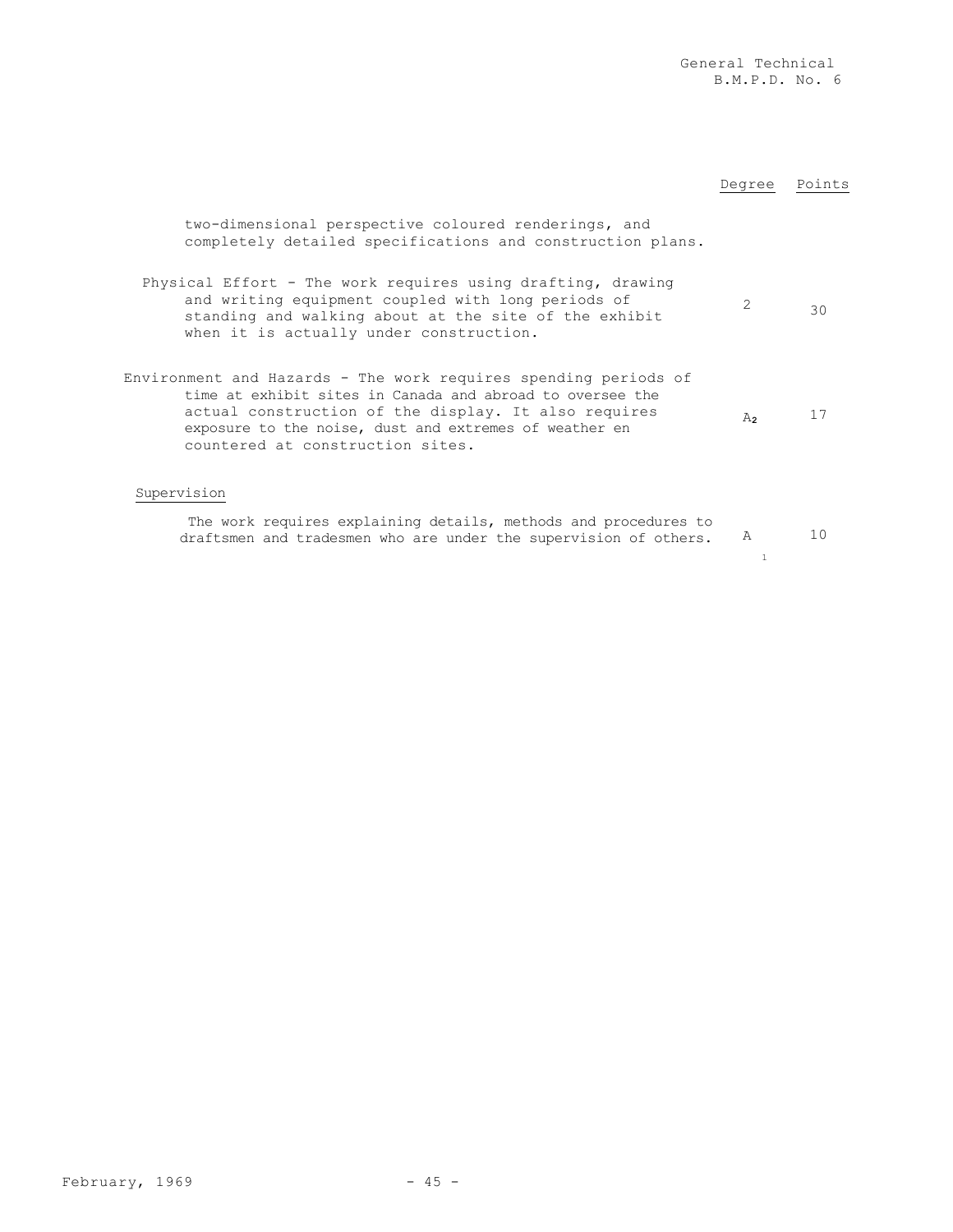General Technical B.M.P.D. No. 7

### BENCH-MARK POSITION DESCRIPTION

Bench-mark Position Number: 7 Level:

Descriptive Title: GLASS BLOWER, SCIENTIFIC APPARATUS

### Summary

Under the general direction of the Chief of Technical Services, fabricates glass apparatus and equipment for scientific research and analytical purposes; modifies, adapts and repairs glass apparatus and equipment situated in various laboratories; seeks ways and means to improve glass working techniques and devises novel approaches to problems; and performs other duties.

Duties % of Time

- Fabricates extraction chambers, reaction vessels, gas balloons, viscometers, sampling tubes, combustion chambers, manometers, absorbers, distilling columns, and other apparatus and equipment in various types of glass such as soda, quartz and Pyrex for research and analytical purposes and using tools such as oxy-hydrogen torches, lathes, cut-off and lapping machines, drills, annealing oven and polariscopes
	- by discussing requirements with scientists to determine the purpose of the apparatus to be constructed and the special features such as high-vacuum, high temperature, thermal shock, chemical reactions, degree of tolerance, and the nature of the liquids and gases for which provision is to be made,
	- by making plans and sketches that will permit rapid and economical production of a safe appliance,
	- by identifying and matching glass in commercial items and modifying and adapting them for incorporation in the newly designed apparatus,
	- by selecting materials and safe working techniques and constructing a prototype apparatus for testing,
	- by consulting with and obtaining the assistance of other technologists where the apparatus requires electronic, electrical or metal inclusions,
	- by adjusting, modifying and calibrating apparatus as indicated by initial testing, and in conjunction with the scientist, and
	- by making detailed construction specifications and plans for purposes of reproduction or publication in scientific papers and journals.
- Modifies, adapts and repairs glass apparatus and equipment situated in various laboratories
	- by determining the purpose for which the modification or adaptation is required and deciding on the most effective approach to achieve the desired results,
	- by determining the nature and extent of the repairs needed,

Point Rating: 561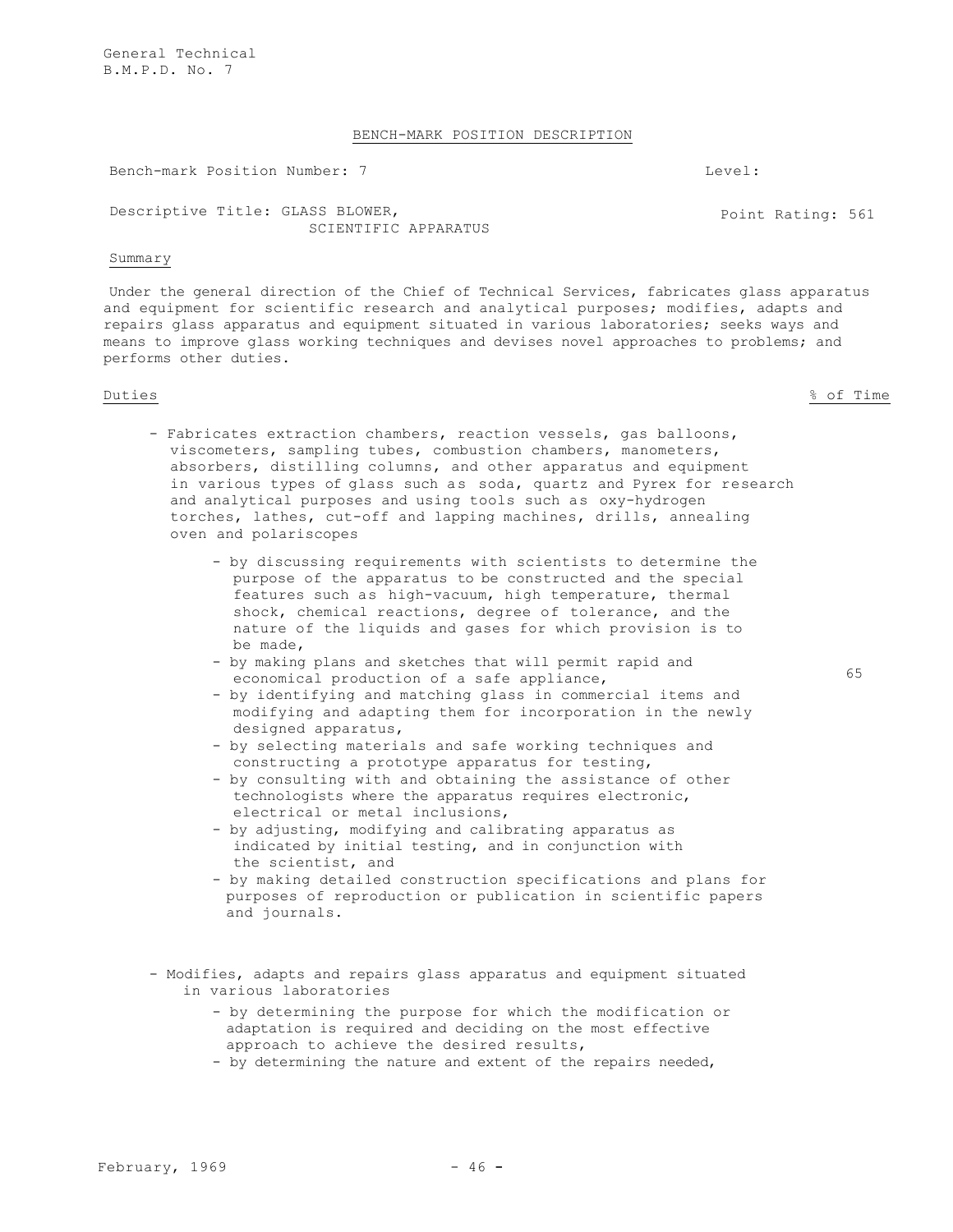% of Time

| - by identifying and matching the various types of glass in<br>the apparatus and equipment,<br>- by incorporating the requisite changes or making repairs,<br>using various glass-working techniques, and<br>- by testing the apparatus and equipment, making adjustments<br>and recalibrating as necessary.                                                           | 15 |
|------------------------------------------------------------------------------------------------------------------------------------------------------------------------------------------------------------------------------------------------------------------------------------------------------------------------------------------------------------------------|----|
| - Seeks ways and means to improve glass-working techniques and devises<br>novel approaches to problems                                                                                                                                                                                                                                                                 |    |
| - by reviewing pertinent literature for previously designed<br>apparatus and for newly developed techniques that may<br>facilitate construction,<br>- by keeping technical data files on glass-working techniques,<br>equipment and other related material, and<br>- by investigating, applying and evaluating new principles,<br>practices, techniques and materials. | 10 |
| - Performs other duties such as giving advice and guidance on the<br>fabrication of scientific glass apparatus to other organizations;<br>maintaining glass supplies; maintaining, cleaning and making repairs<br>to equipment; planning work schedules; and requisitioning equipment<br>and supplies.                                                                 | 10 |

### Specifications **Degree** Points

210

### Knowledge

The work requires a thorough knowledge of the characteristics, applications and limitations of a wide variety of glass and the materials and equipment used in working it. The work also requires a knowledge of the research activities of the department to facilitate understanding of the apparatus and equipment requirements of the research scientists. Skill is required in all phases of glass working, in designing glass apparatus and equipment to achieve the objectives indicated by the scientist and in making detailed construction specifications and plans. Skill is also required in modifying, adapting and repairing commercial or in-use apparatus and equipment. This knowledge is normally acquired by training in scientific glass working and many years of related experience.

### Technical Responsibility

The work requires initiative and judgement in designing and constructing glass apparatus and equipment to meet the requirements of scientists and in advising scientists on the design of apparatus and equipment most likely to achieve their objectives. The work also requires initiative and judgement in determining when commercially available items may be modified at a cost that is less than that for new construction. Guide-lines for the design and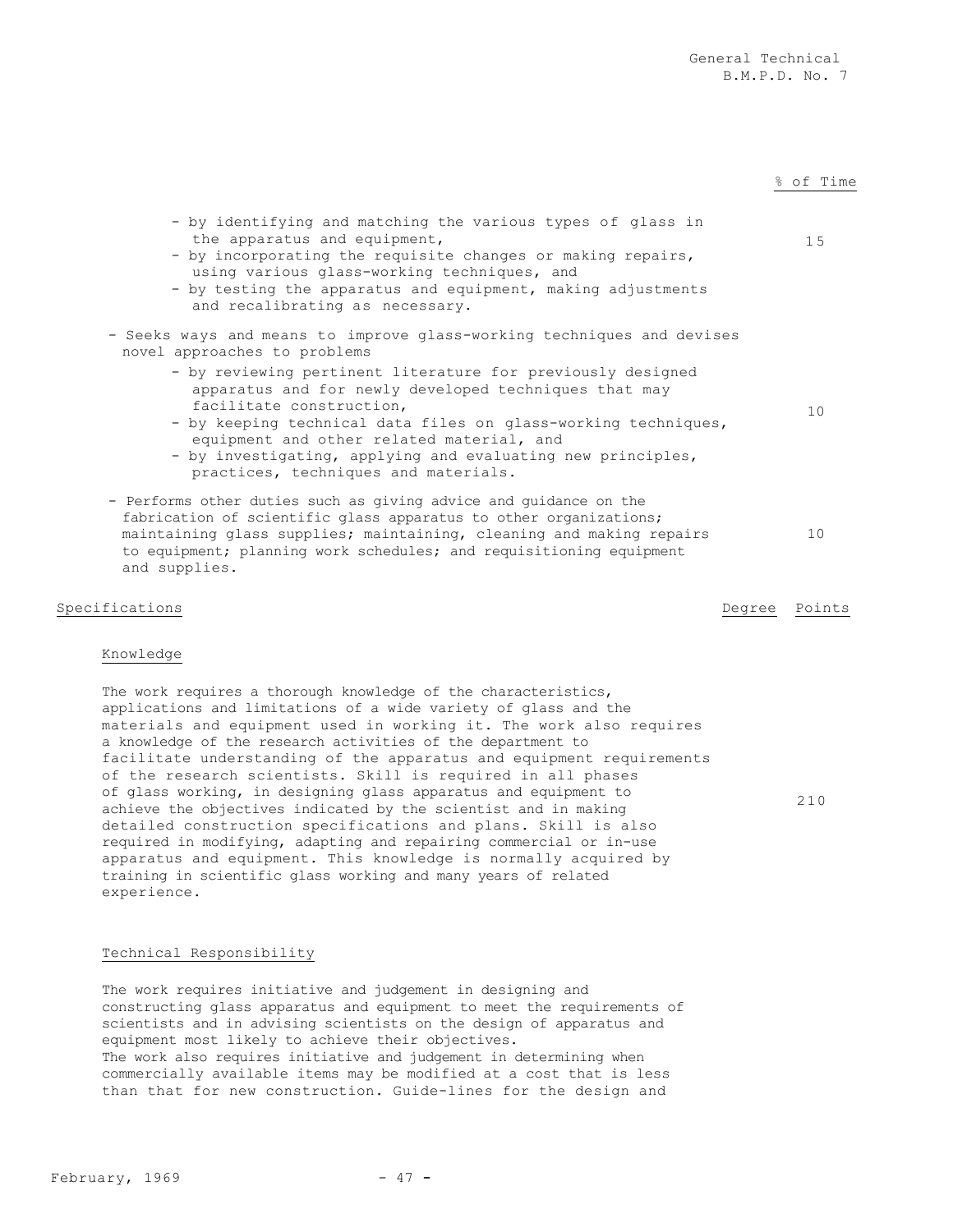### Degree Points

168

4 50

 $\mathbb{P}_1$ 

construction of the apparatus and equipment are in the form of general verbal instructions and simple sketches indicating the immediate objectives of the scientist concerned. The timely production of safe, effective and accurately calibrated glass apparatus is essential to the orderly progress of research and analytical work. Decisions also affect the cost of fabricating and maintaining glass laboratory equipment with a commercial value of up to \$20,000.

### Responsibility for Contacts

The work requires contacts with research scientists to determine the purpose of the requested apparatus and equipment and to suggest an approach that is technically feasible and will achieve the desired objective.  $B<sub>2</sub>$  60

### Conditions of Work

- Concentration The work requires considerable care in planning the selection and arrangement of glass components and extrusions of varying characteristics that collectively make an effective and safe research and analytical device. The work also requires sustained periods of concentration when working to close tolerances with a fragile substance liable to sudden changes in working state caused by temperature fluctuations that are indicated by variations in colour.
- Physical Effort The work requires manipulating large, complex and fragile glass articles for long periods in a standing position. 2 30
- Environment and Hazards The work requires manipulating different types of glass at working temperatures varying from 1200° C to 2000°C with the possibility of serious burns. There are greater than normal volumes of carbon dioxide and carbon monoxide plus silicon dioxide fumes present in the air. Protective glasses are worn and there is a possibility that items submitted for repair contain explosive or toxic compounds.  $B<sub>3</sub>$  33

### Supervision

The work requires explaining details, methods and procedures to departmental support staff who are under the supervision of others.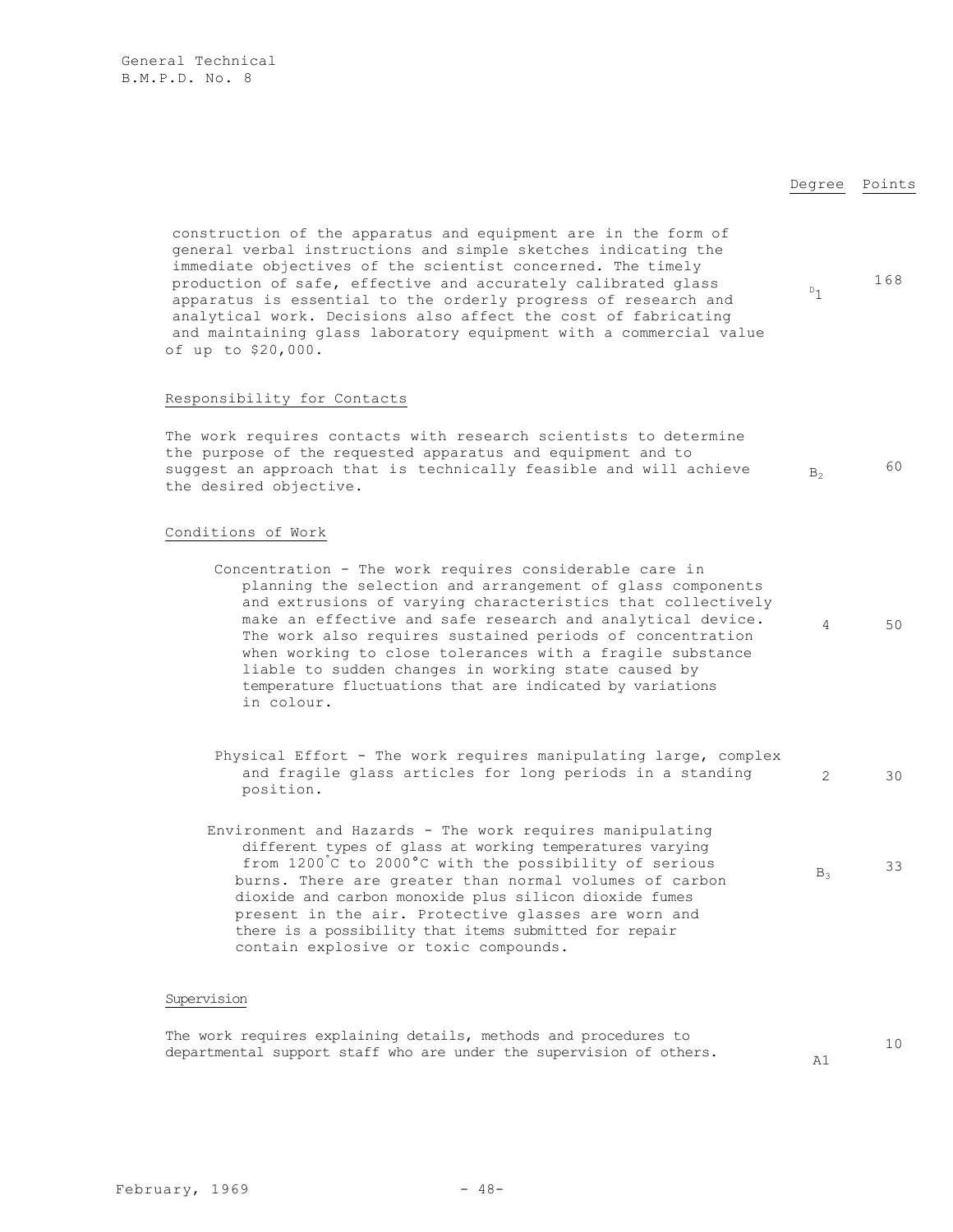### BENCH-MARK POSITION DESCRIPTION

Bench-mark Position Number: 8 Level:

### Descriptive Title: INTERIOR DESIGNER POINT Point Rating: 611

### Summary

Under the general direction of the Head, Furnishings Abroad Section, Department of External Affairs, designs and implements furniture and furnishing schemes for chancelleries, official residences and staff quarters abroad; determines requirements for the design and implementation of furniture and furnishing schemes and maintenance of accommodation; participates in the planning and design of new buildings and renovation of existing buildings: and performs other duties.

### Duties % of Time

- Designs and implements, within a predetermined budget and in accordance with local climate, customs, architectural styles and requirements, furniture and furnishing schemes for chancelleries, official residences and staff quarters operated abroad by the Department of External Affairs
	- by determining expenditure patterns according to the importance of the mission and the type of accommodation owned or leased by the department,
	- by controlling quality, design and craftsmanship to maintain costs consistent with the budget,
	- by making detailed floor plans and furniture layouts,
	- by specifying interior finishes and materials for floors, walls and ceilings,
	- by selecting furniture, fabrics, carpets, lamps and accessories and co-ordinating colour, texture and style,
	- by making detailed working drawings of custom furniture and furnishings,
	- by conducting technical correspondence with suppliers and posts abroad to give and obtain information on special designs, custom work, prices and delivery, and
	- by raising purchase orders for all furniture, furnishings and work and recommending their approval.
- Determines requirements for the design and implementation of furniture and furnishing schemes and the interior maintenance of accommodation
	- by visiting posts abroad to gather information,
	- by inspecting and making detailed records on the condition of accommodation,
	- by taking measurements necessary for detailed floor plans and furniture layouts,
	- by meeting with Foreign Service officials and staff to discuss design proposals, explain departmental regulations and directives, and obtain information on local conditions.

75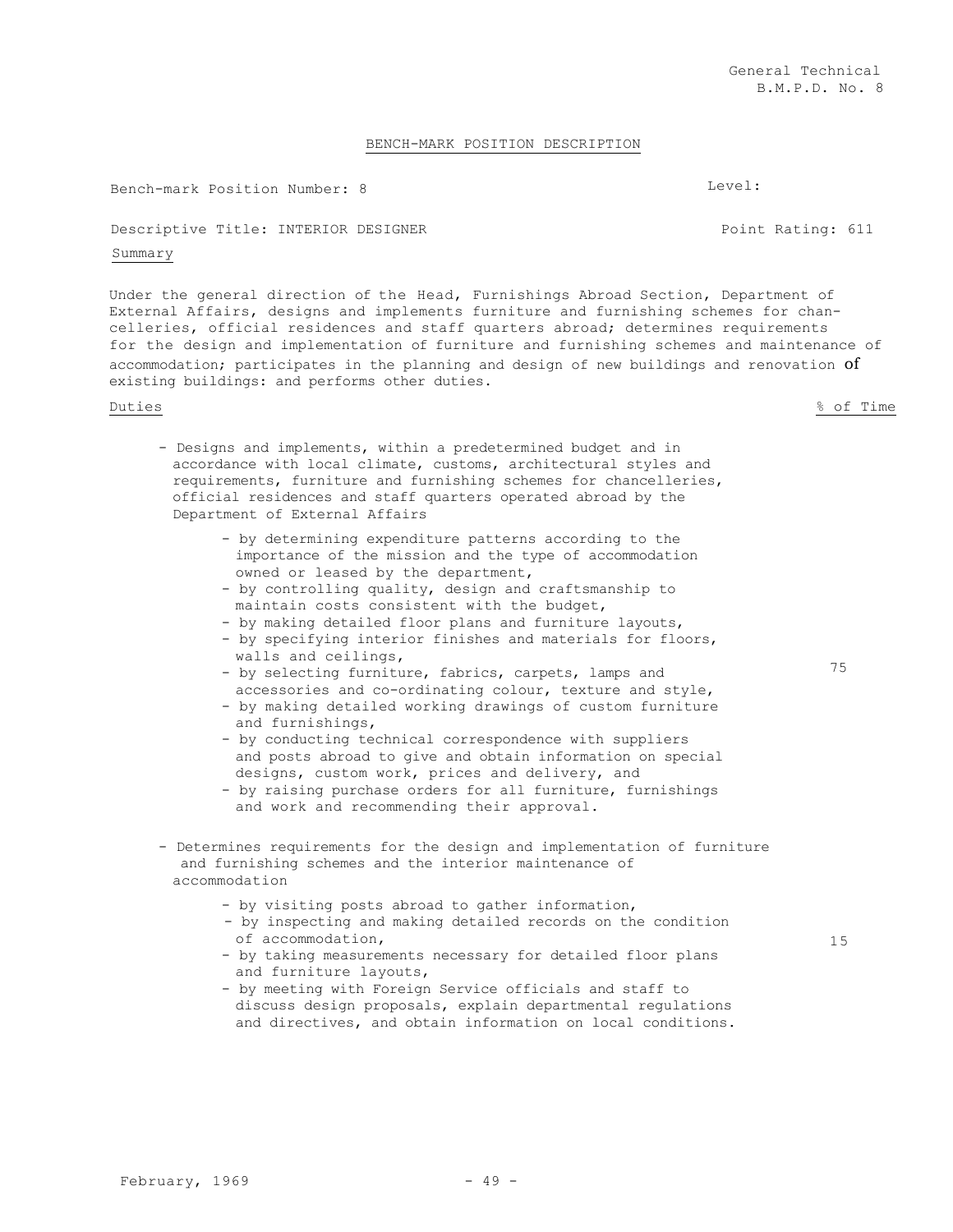### % of Time

5

- by investigating and evaluating local sources of supply and labour and by obtaining price lists, catalogues, brochures and samples from local manufacturers,
- by advising Foreign Service personnel on the maintenance of furniture and furnishings, and
- by submitting to departmental authorities at Ottawa recommendations on the interior decoration or redecoration and the correction of deficiencies of posts abroad.
- Participates, in conjunction with the staff of the Properties and Electrical Sections of the department, in the planning and design of new buildings and the renovation of existing buildings
	- by giving advice on material and finishes for floors, walls and ceilings,
	- by advising on and devising lighting and painting schemes, taking into account orientation and function of specific areas, and
	- by indicating on plans the location of electrical, telephone and air-conditioning outlets as dictated by proposed furniture layout and window treatment.
- Performs other duties such as visiting furniture and furnishing displays and manufacturers' showrooms and factories, reporting on new developments and supply sources, reviewing trade publications, new developments and supply sources, reviewing trade publications,<br>and writing reports on interior decorating projects.

### Specifications **Degree** Points **Degree** Points **Degree** Points

7 280

### Knowledge

The work requires a thorough knowledge of colour theory and harmony, lighting, furniture design and construction, fabrics, materials and finishes. A good knowledge is also required of architectural drafting, furniture design and interior maintenance methods. Skill is required in designing furniture and furnishing schemes, designing custom furniture and making working drawings, solving maintenance problems, interpreting departmental directives, regulations, standards and criteria, and writing reports. Skill is also required in developing and maintaining effective working relations with Foreign Service and other colleagues in the department. This knowledge is normally acquired by completing a course in interior design and decoration at an institute of technology and working as an interior designer and decorator for a number of years.

### Technical Responsibility

The work requires designing and implementing furniture and furnishing schemes for chancelleries and official residences abroad, inspecting accommodation for adequacy and condition of furniture and furnishings, and giving advice and guidance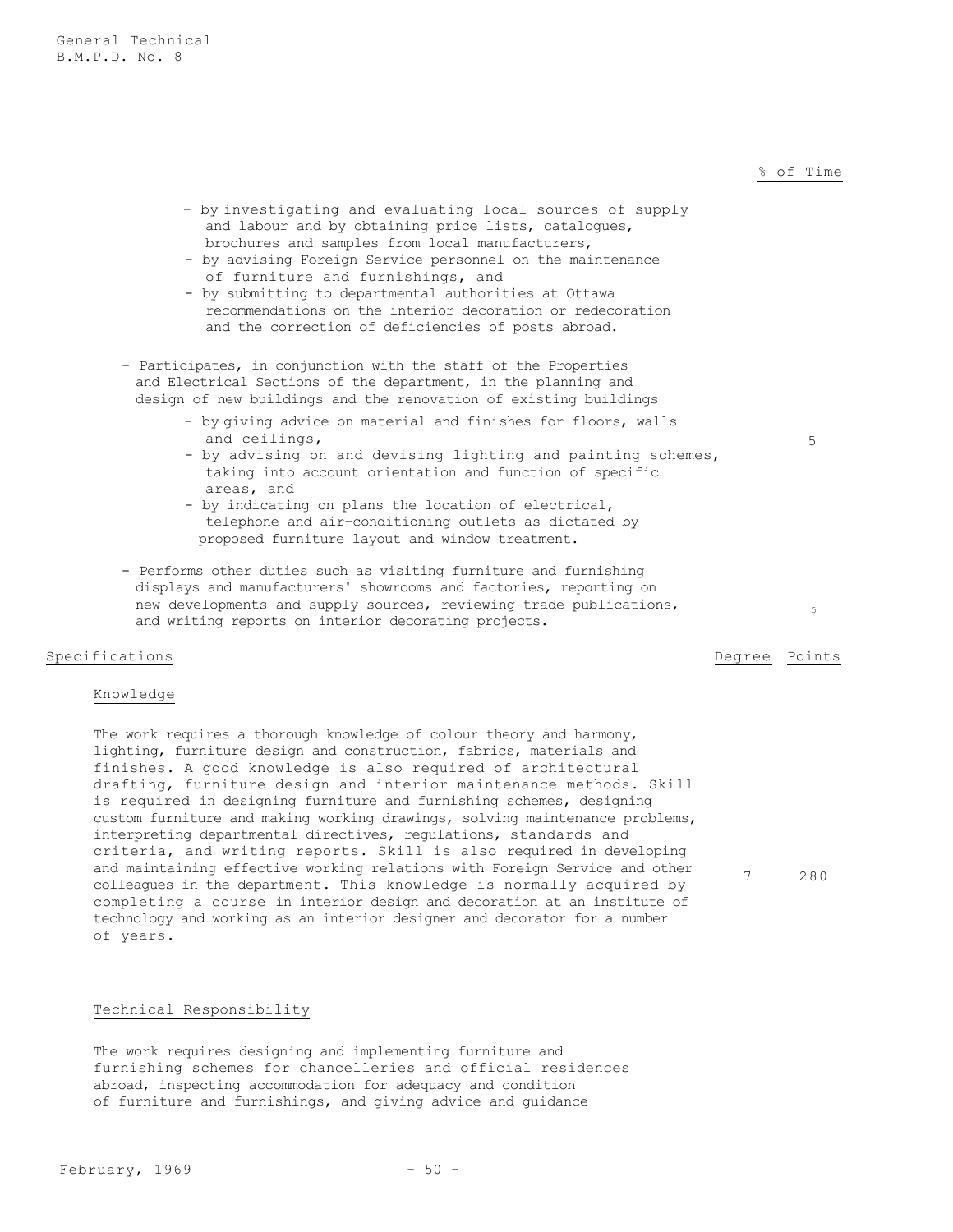### Degree Points

on the interior design requirements of new buildings and the renovation of existing ones. The work also requires investigating and evaluating sources of supply and labour abroad and reporting on new products and approaches. General guide-lines for projects are developed in line with design recommendations and in consultation with Foreign Service officials and the Head of the Section and by adapting and applying accepted and good design and decoration practices. Considerable creativity and ingenuity are required when designing furniture and furnishing schemes to achieve effects compatible with local climate, customs, architectural styles, existing furniture and purchased or leased accommodation. Decisions affect the comfort of personnel serving abroad, the projected image of Canada, and the resources of the department. C3 196

### Responsibility for Contacts

| The work requires contacts with foreign service officers to      |                |    |
|------------------------------------------------------------------|----------------|----|
| determine the furniture and furnishing requirements of           |                |    |
| chancelleries,                                                   | B <sub>3</sub> | 75 |
| residences and staff quarters and with architects, engineers and |                |    |
| designers abroad to arrange for building renovation, supply of   |                |    |
| material and installation of furniture and furnishings.          |                |    |
|                                                                  |                |    |

### Conditions of Work

Concentration - The work requires a high level of attention to the factors and conditions that influence the final design and choice of furniture and furnishings. Concentration is required when making detailed working drawings of custom furniture and furnishings to ensure compatibility with local resources or when working solely from plans and photographs to design a complete furniture and furnishing scheme. 2 2 3

| Physical Effort - The work is performed at desk and drawing |  |                                                     |  |  |  |  |
|-------------------------------------------------------------|--|-----------------------------------------------------|--|--|--|--|
|                                                             |  | board, with a periodic requirement for field trips. |  |  |  |  |

Environment and Hazards - The work requires spending periods of time abroad to determine requirements, select material and oversee the actual installation of the furniture and furnishings. It also requires exposure to the extremes of temperature and humidity found in tropical countries. A2 <sup>17</sup>

### Supervision

|                                              | There is an occasional need to explain work requirements to | 10 |
|----------------------------------------------|-------------------------------------------------------------|----|
| departmental secretarial and clerical staff. |                                                             |    |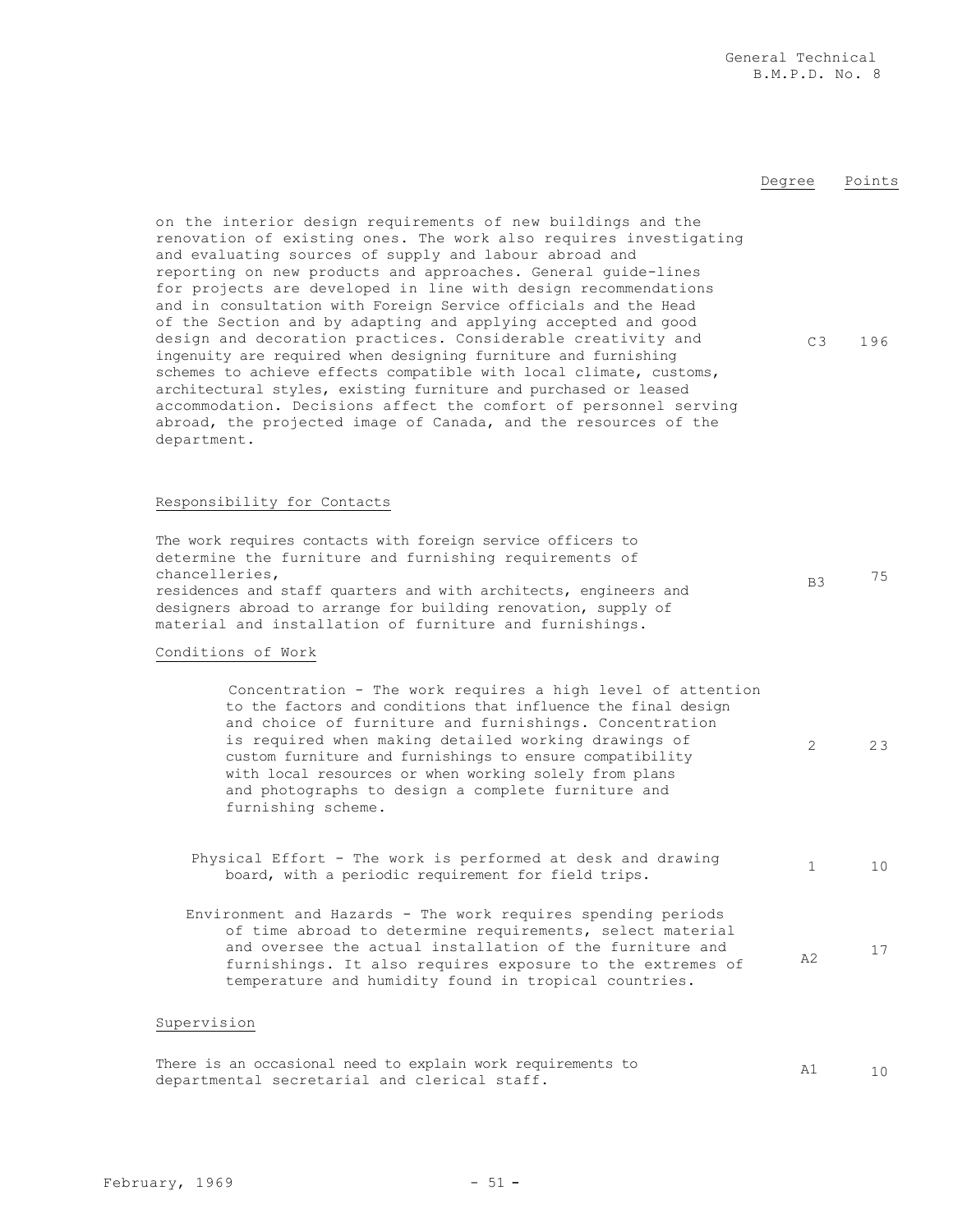General Technical B.M.P.D. No. 9

### BENCH-MARK POSITION DESCRIPTION

Bench-mark Position Number: 9 Level:

Descriptive Title: PARK SAFETY OFFICER POINT Rating: 477

Summary

Under the general direction of the officer-in-charge of warden services at Banff National Park, instructs park wardens, members of ski patrols and others in the theory, principles and techniques of search and rescue in mountainous terrain; co-ordinates search and rescue operations; conducts a program of avalanche control and public safety; surveys various areas to determine potential for development as a ski resort; and performs other duties.

<u>Duties</u> & of Time

- Instructs park wardens, members of ski patrols and others in the theory, principles and techniques of winter and summer search and rescue in the mountainous terrain of Banff National Park
	- by developing a training program that includes both the theoretical and practical aspects of search and rescue,
	- by selecting a training site that will provide maximum scope and realistic conditions for the trainees,
	- by briefing the trainees on the nature of the training exercises, explaining the mental and physical demands, and relating theory to practice,
	- by overseeing the exercises to ensure that trainees understand and practise correct techniques and do not become casualties themselves,
	- by briefing classes and individuals on the potential hazards of a given area with reference to topographic and atmospheric conditions that can cause or contribute to hazards,
	- by explaining and demonstrating the specialized techniques required in a given area, and
	- by preparing practical and written examinations and grading trainees on theory and on field performance with reference to reaction under stress.
- Co-ordinates winter and summer search and rescue operations in the mountainous terrain of Banff National Park
	- by maintaining a roster of trained personnel capable of carrying out search and rescue operations under hazardous conditions,
	- by selecting, field testing and maintaining an inventory of specialized rescue gear,
	- by developing flexible plans for anticipated rescue operations to meet varying conditions and situations, 30
	- by providing information on best approaches to hazardous areas with reference to prevailing ground and atmospheric conditions,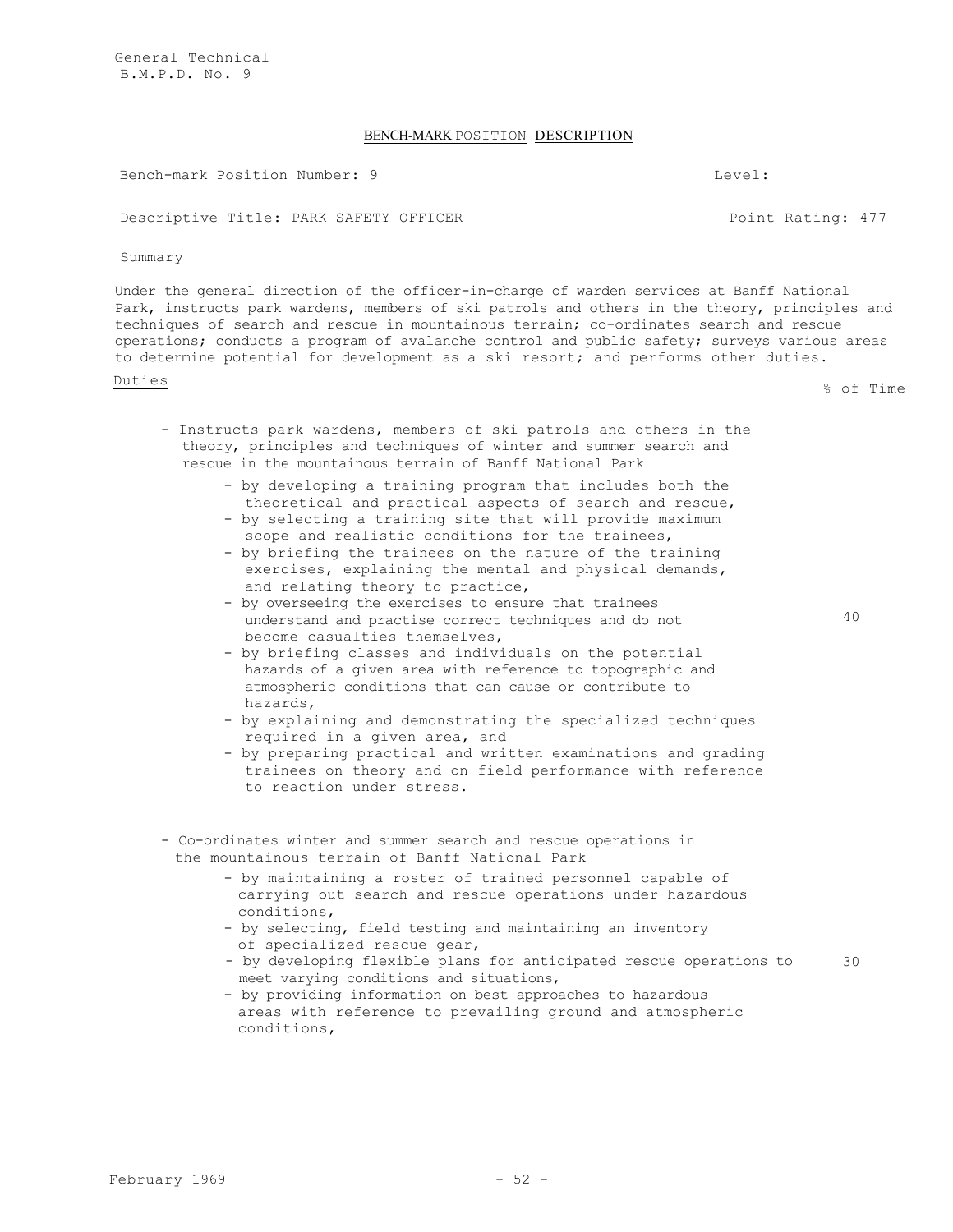### % of Time

Police, and - by advising and guiding the ski patrols in the area on such matters as number of personnel, amount of equipment, opera ting techniques and general organization and performance. - Conducts a program of avalanche control and public safety for the Banff National Park - by observing and keeping records of snow fall, temperature and wind action in known slide areas and forecasting the place and time at which the possibility of an avalanche is greatest, - by reducing the possibility of an avalanche through the removal of dangerous snow accumulations, using explosives and other means, - by delivering talks on mountain lore, safety measures, and equipment needed for climbing, - by selecting safe climbing routes and recommending location of warning and directional signs, - by making recommendations on the type and location of alpine shelters, and - by ensuring that climbing parties are registered and recommending changes to ensure their safety. 15 - Surveys national parks to determine the potential of various areas for ski development and to determine the nature and extent of future expansion of existing developments - by evaluating such factors as prevailing weather, the number and slope of possible runs, locations for facilities such as lodges, lifts and parking areas, and the extent of disturbance to surrounding landscape, - by examining and assessing the impact on the area of the proposals and recommendations made by consultants and operators, and - by writing detailed reports with firm recommendations on proposed and existing ski developments. 10. - Performs other duties such as. preparing and conducting qualifying tests for alpine guide licences; drafting commentary for television and radio programs promoting mountain safety; and conducting correspondence on search and rescue, mountain safety, ski patrols and other related subjects. 5 Specifications **Degree** Points **Degree** Points **Degree** Points Knowledge

- by developing and maintaining effective communication with the Canadian Armed Forces and the Royal Canadian Mounted

The work requires a thorough knowledge of the theory, principles and techniques of winter and summer search and rescue operations in mountainous terrain and a good knowledge of climatic conditions which can cause or contribute to hazards. The work also requires a knowledge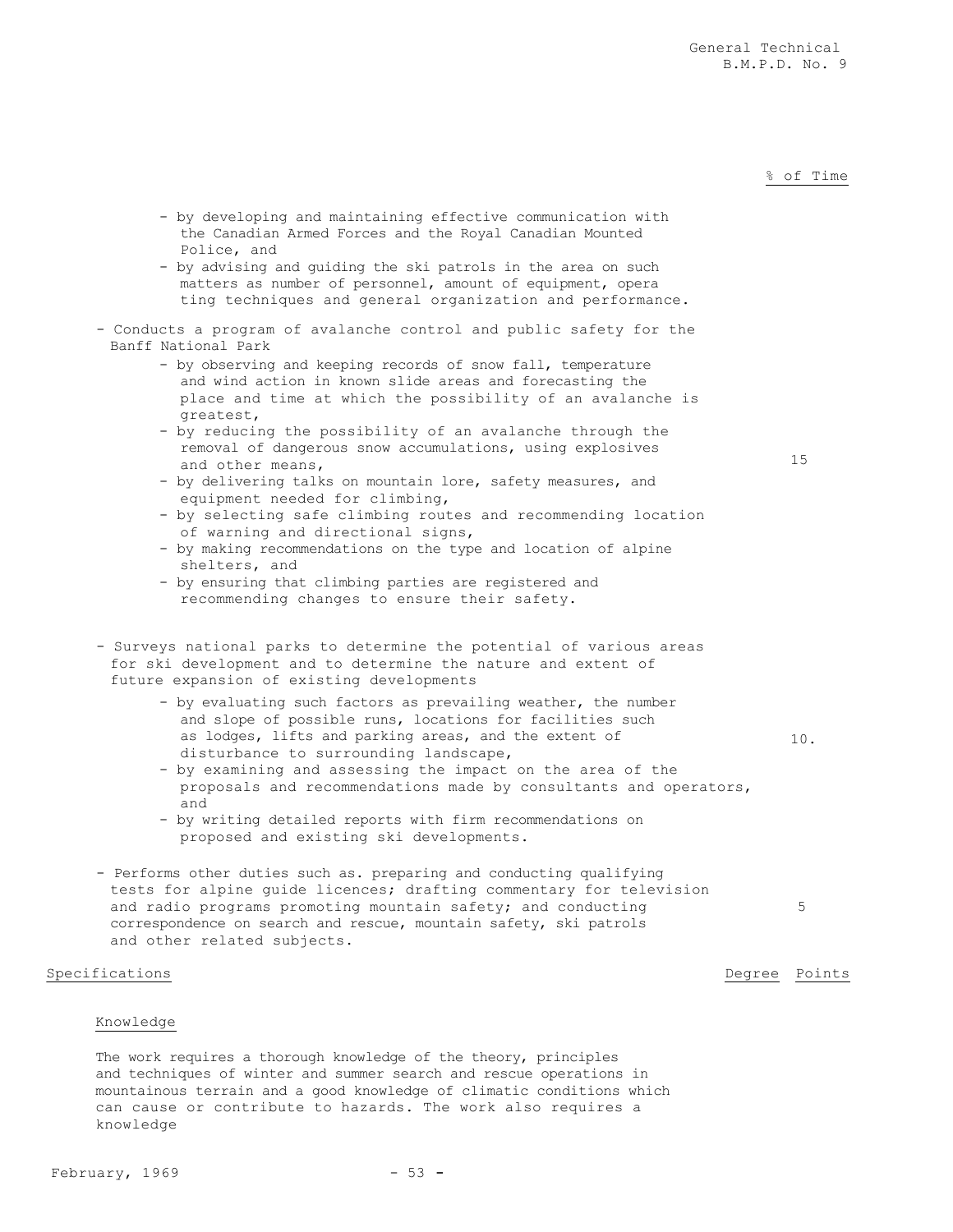### Degree Points

B2

 $60$ 

of first-aid in general and the specialized techniques used to move casualties with serious injuries. The work requires skill in giving instruction in search and rescue, co-ordinating the activities of search parties and maintaining and using a wide variety of rescue gear. The work also requires skill in identifying climatic conditions that can increase the possibility of avalanches and rock slides and in taking remedial action. The work further requires considerable skill in all aspects of skiing and mountaineering and in persuading the public at large to accept restrictions intended for their own protection. This knowledge is normally acquired by on-thejob training and many years of related experience. <sup>4</sup> <sup>175</sup>

### Technical Responsibility

The work requires initiative and judgement in identifying those situations and conditions that may present hazards to visitors and users of the national park recreation areas and in developing and implementing guide-lines and restrictions that will remove or alleviate these hazards. The work is performed according to the general instructions of the park officer. The work also requires initiative and considerable judgement in modifying and adapting mountaineering practices to meet conditions peculiar to specific areas or conditions brought about by unusual weather. Judgement is also required in developing recommendations for the extension of existing or development of new ski resort areas. Decisions and recommendations affect the safety of the general public, the success of the commercial enterprises operating within the area, and the department's inventory of rescue gear and equipment.  $C_1$  132

### Responsibility for Contacts

The work requires contacts with members of the Armed Forces, Royal Canadian Mounted Police, resort staffs, alpine and mountaineering clubs and the general public to deliver talks on safe climbing and skiing practices, discuss search and rescue techniques, and obtain detailed information on new rescue gear and equipment.

### Conditions of Work

- Concentration The work requires surveying national parks to determine and recommend on the potential of a site for development or expansion as a ski resort. The work also requires concentration when developing training courses and preparing and conducting examinations. 1 10
- Physical Effort The work is generally performed outdoors and requires considerable walking, climbing and skiing. Greater physical effort is required when demonstrating 3 50 50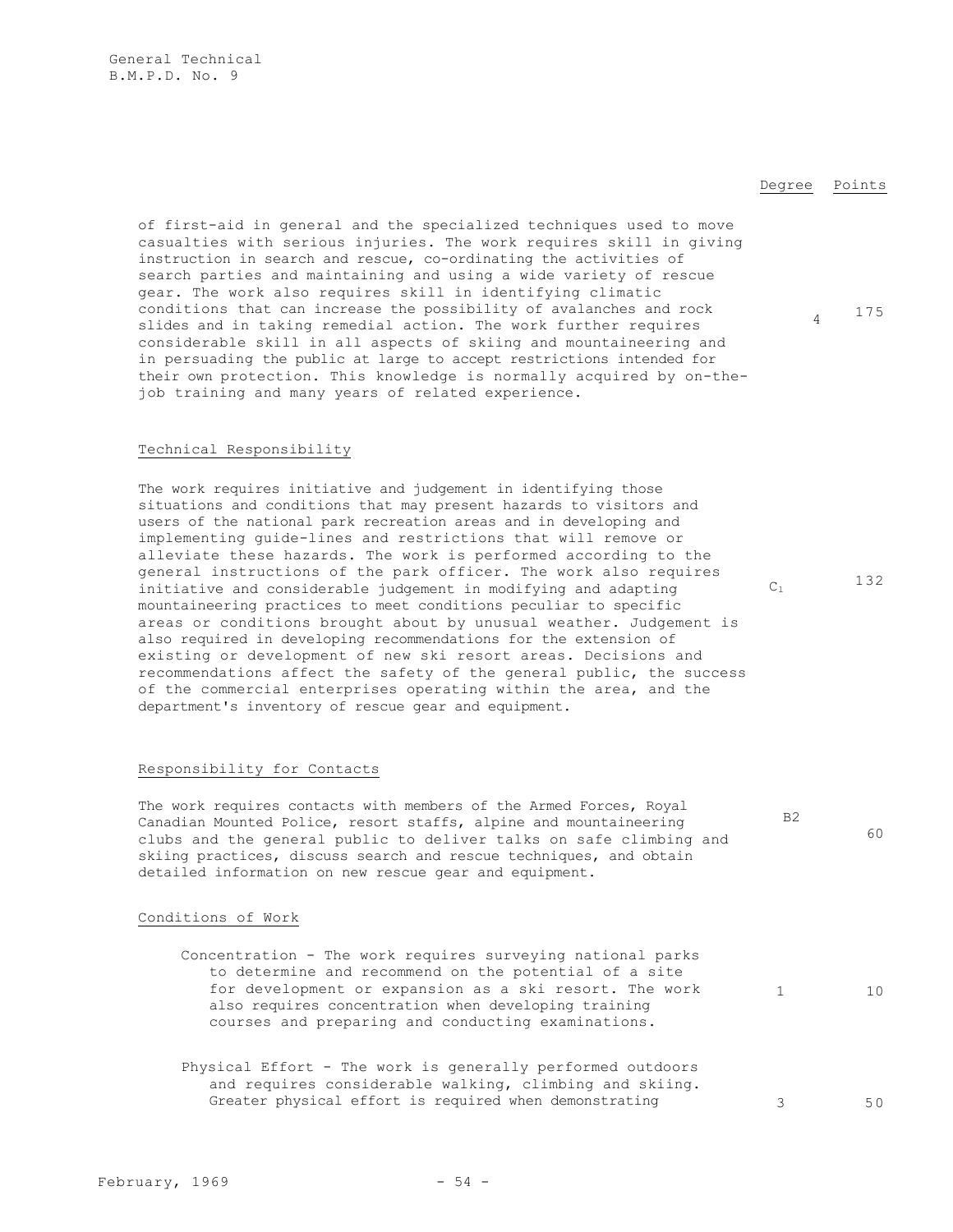|                                                                                                                                                                        | Degree                    | Points |
|------------------------------------------------------------------------------------------------------------------------------------------------------------------------|---------------------------|--------|
| mountaineering techniques and the removal of casualties<br>from places that are reached only with difficulty.                                                          |                           |        |
| Environment and Hazards - There is exposure to extremes of<br>weather and the risk of serious fractures that may<br>result in a permanent disability.                  | $\mathbb{C}^{\mathbb{R}}$ | 35     |
| Supervision                                                                                                                                                            |                           |        |
| The work requires supervising two park wardens, instructing them<br>in work methods, assigning and reviewing work, resolving problems<br>and reporting on performance. | B <sub>2</sub>            | 15     |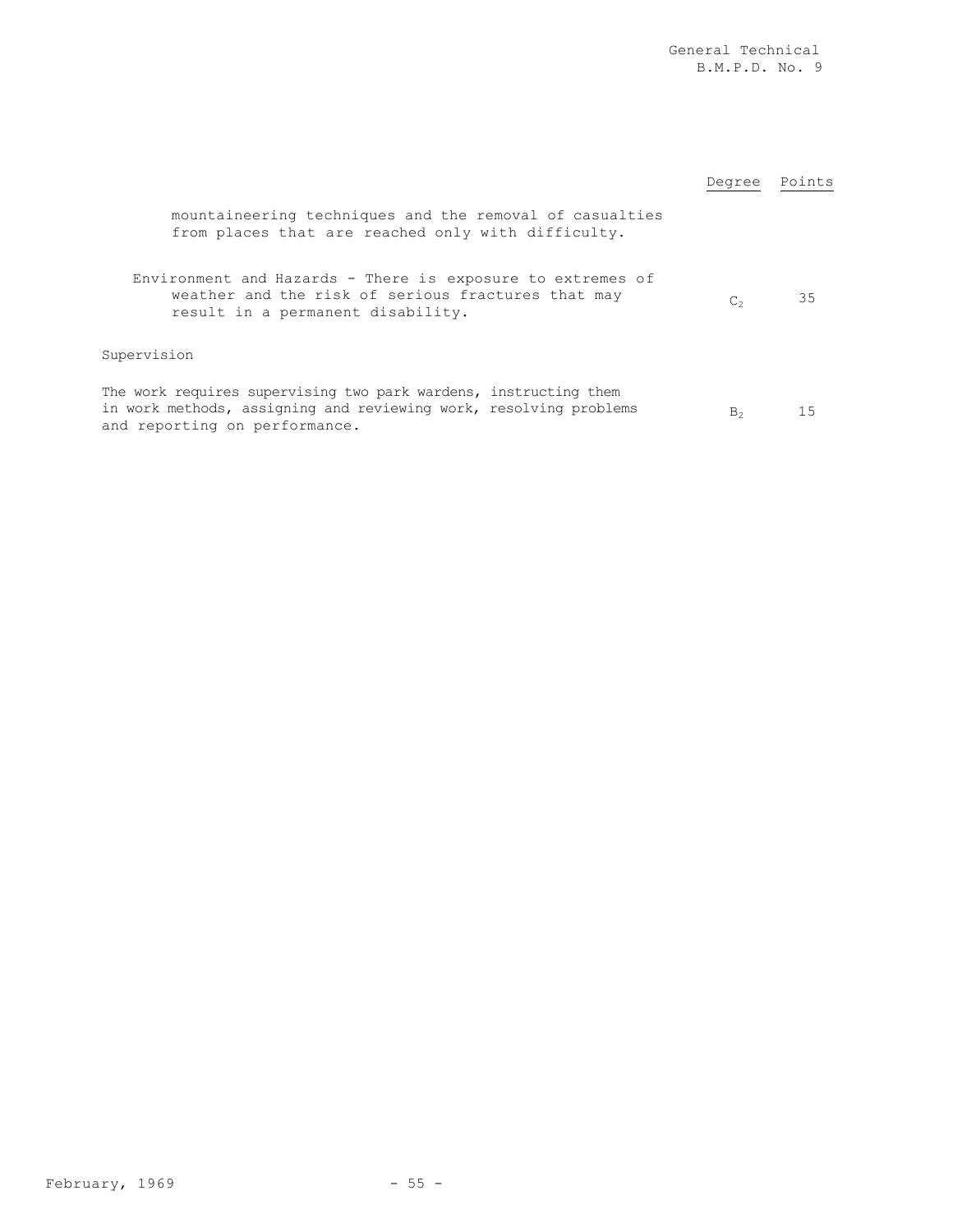General Technical B.M.P.D. No. 10

### BENCH-MARK POSITION DESCRIPTION

Bench-mark Position Number: 10 Levels

Descriptive Title: PUBLICATIONS MANAGER POINT Rating: 575

### Summary

Under the direction of the Head, Planning and Programming, Information Service Branch, Department of Manpower and Immigration, schedules and co-ordinates the physical reproduction of all promotional material; drafts detailed production specifications; gives technical advice and guidance to editors and writers on reproduction matters; provides advice on estimates and cost control for publications; and performs other duties.

Duties % of Time

- Schedules and co-ordinates the physical reproduction of all promotional material required by the Information Service Branch and other branches of the Department of Manpower and Immigration
	- by determining the nature and quantity of promotional material required and the dates required for distribution,
	- by suggesting deadlines for the completion of each stage of the material to attain the final assembly of printer's copy by a date that is realistic in terms of printing time required,
	- by negotiating the purchase of design and art work from commercial firms and the Queen's Printer,
	- by discussing the work with the Planning Branch of the Queen's Printer to resolve any technical problems,
	- by raising requisitions on the Queen's Printer for the printing of material,
	- by negotiating, in conjunction with the Purchasing *Branch* of the Queen's Printer, tenders for printing and graphic art,
	- by answering queries and supplying further information when the Queen's Printer or commercial firms encounter problems in the production of promotional material or publications, and
	- by examining work at various stages of completion to ensure adherence to specifications and to the schedule.
- Drafts detailed production specifications for lithographic, letter press and silk screen printers and for typographers, artists, engravers and photographers in accordance with the regulations governing the procurement of printing and related services
	- by determining the requirements of the originator in terms of material, colour, layout, typefaces, binding and format generally,
	- by determining whether requirements can be met with services that are available and by suggesting alternatives when necessary, and

40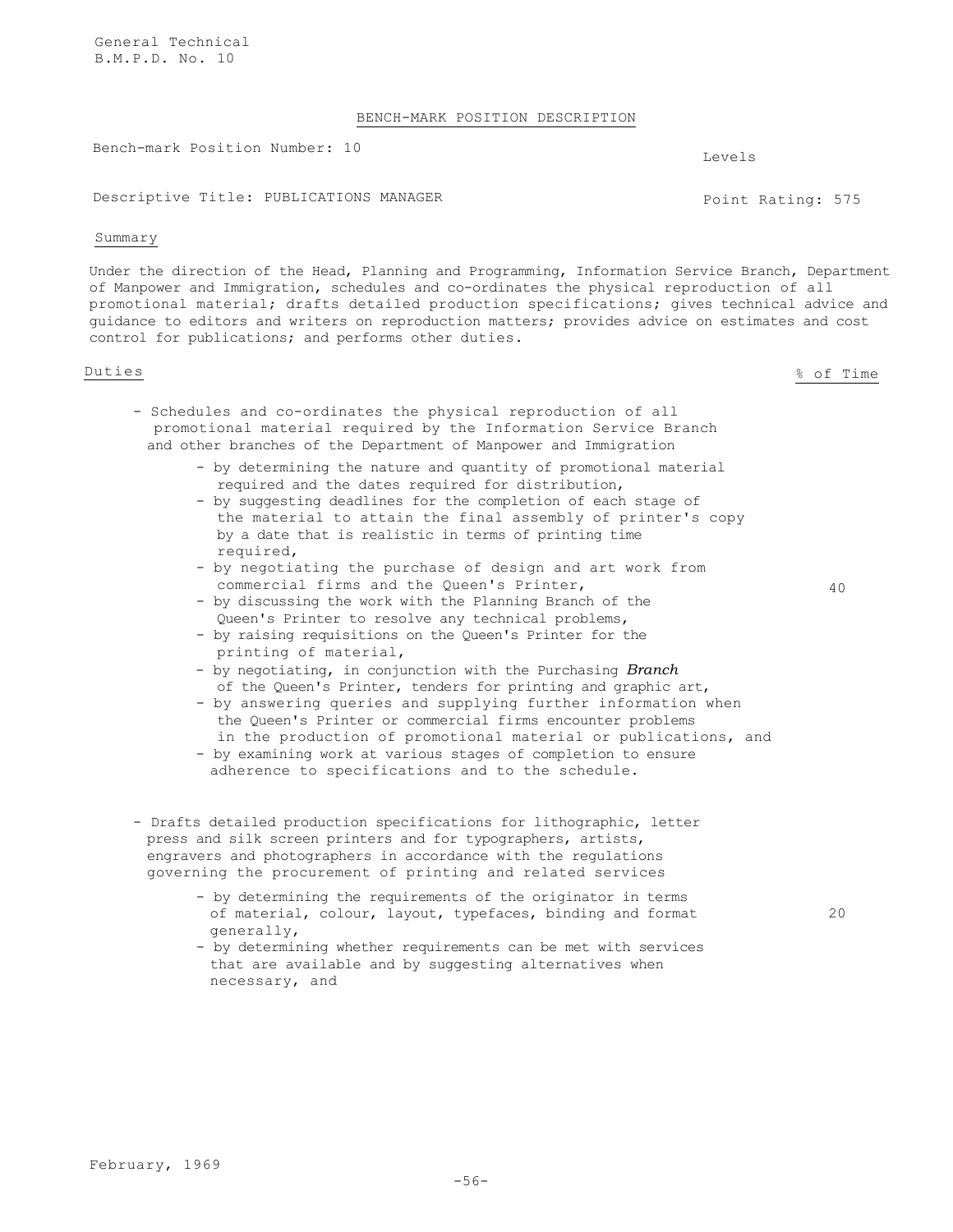% of Time

20

# of design and art work from commercial firms. It also requires skill in scheduling and co-ordinating projects in which the various stages require different periods of time to complete and which frequently overlap. The knowledge is normally acquired by training in graphic arts and a number of years of experience co-ordinating and scheduling the production of a variety of publications and promotional material. Technical Responsibility The work requires initiative and judgement in determining requirements, identifying the most effective treatment of presentation, and

scheduling and co-ordinating a variety of publications and promotional material used in support of a continuous information program and for special projects. It also requires participation in publication design where the objectives must be achieved within a given budget

Specifications **Degree Points** Degree Points **Degree Points** 

10

6 245

### D<sub>2</sub> 200

Knowledge

- by expressing the requirements of the originators in the

- by supplying progressive estimates as jobs near completion.  $10$ 

terminology used by printing and related trades.

- Gives advice and guidance to editors and writers producing pro motional and other material on the assembly of copy, selecting of type faces, layout and format, use of colour, and limitations and advantages of different processes with regard to time, cost,

- Provides advice on estimates and on cost control for publications - by ensuring that authority for expenditures is obtained, - by making cost estimates of specific jobs when required, - by participating in compiling information, for inclusion

in annual estimates, on the costs of production of

- Performs related duties such as certifying for payment invoices and accounts, negotiating the apportionment of costs for shared publications, and representing the department on various committees

concerned with the production of publications and exhibits.

The work requires a thorough knowledge of type faces and their uses, of typesetting and production methods and their applications and limitations, and of graphic art techniques and practices and the effective presentation of graphic, illustrative and textual material. It also requires a good knowledge of government

procurement regulations, particularly those applicable to art work and printing and related services. It requires skill in drafting detailed specifications and other documents for the procurement of printing and related services, and in negotiating the purchase

quality, general appearance, delivery date and budget.

publications and exhibits, and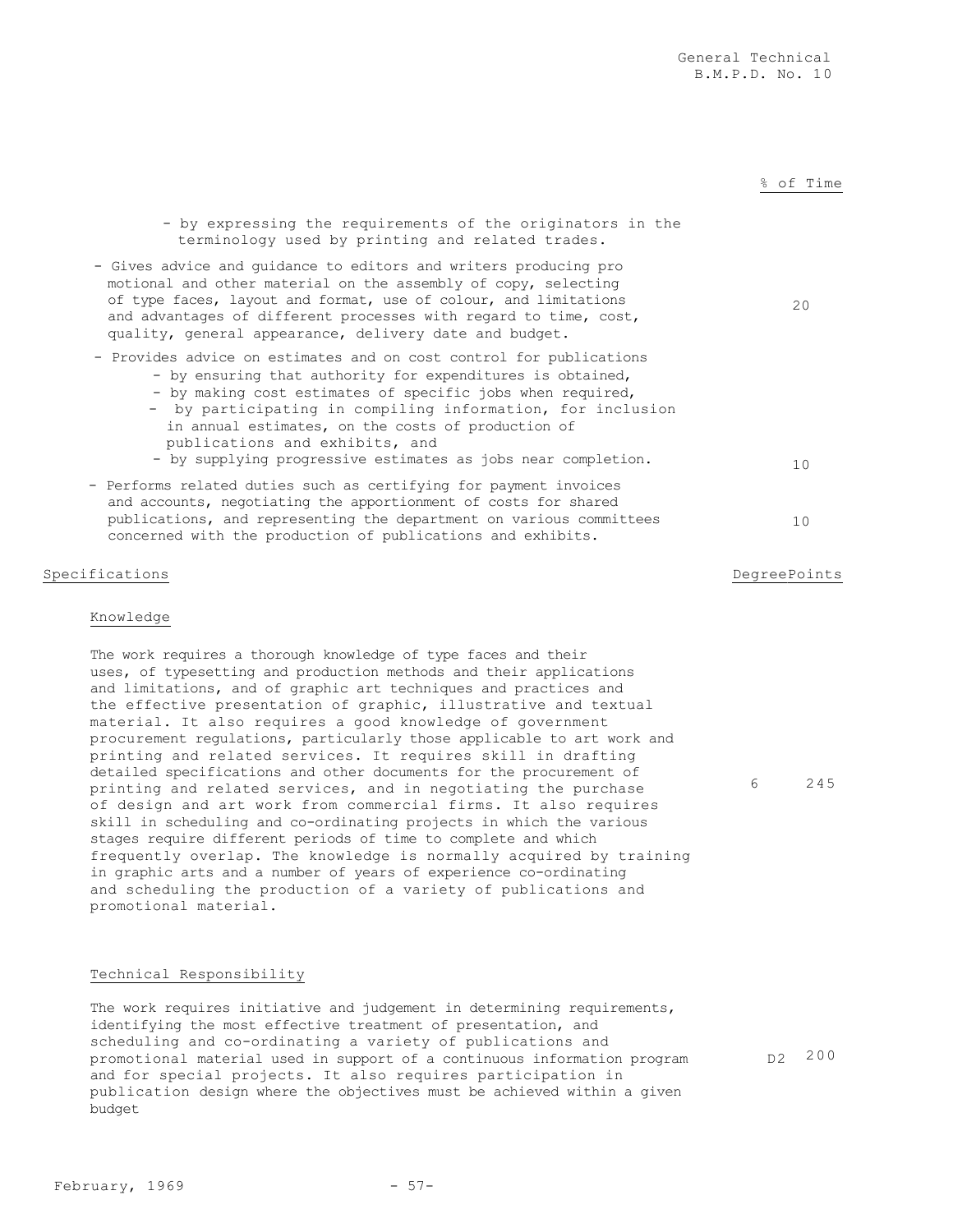### Degree Points

85

and the limitations imposed by regulations governing printing and related services. New approaches and designs for promotional or informational material are developed to achieve results indicated in general terms by originators. Decisions affect the timely procurement, cost and quality of graphic and printed material, and the effectiveness of Information Service Branch publications in achieving objectives.

### Responsibility for Contacts

The work requires contacts with departmental officers to plan the production of graphic and printed material, determine priorities and completion dates, estimate project costs, and recommend alternative means of production to achieve the desired results or remain within the budget. It also requires contacts with technical representatives of the office of the Queen's Printer and of outside graphic arts firms to resolve problems encountered in production.

### Conditions of Work

| Concentration - The work requires attention when developing                                                                                                                                                                                           |               |                 |
|-------------------------------------------------------------------------------------------------------------------------------------------------------------------------------------------------------------------------------------------------------|---------------|-----------------|
| specifications for a given $job$ to ensure consistency<br>of design, format, good quality and taste commensurate<br>with the funds available and when reviewing the work<br>at varying stages of completion to ensure adherence to<br>specifications. |               | 10 <sup>°</sup> |
| Physical Effort - The work is performed in an office and<br>requires little physical effort.                                                                                                                                                          |               | 10'             |
| Environment and Hazards - The work is performed in an office<br>and does not require exposure to risk of injury or illness.                                                                                                                           | $\mathcal{A}$ | 10              |
| Supervision                                                                                                                                                                                                                                           |               |                 |
| The usual permission currentation and technician and and alone tendent                                                                                                                                                                                |               |                 |

The work requires supervising one technician and one clerk-typist, instructing them in work methods, assigning and reviewing work, resolving problems and reporting on performance. B2 15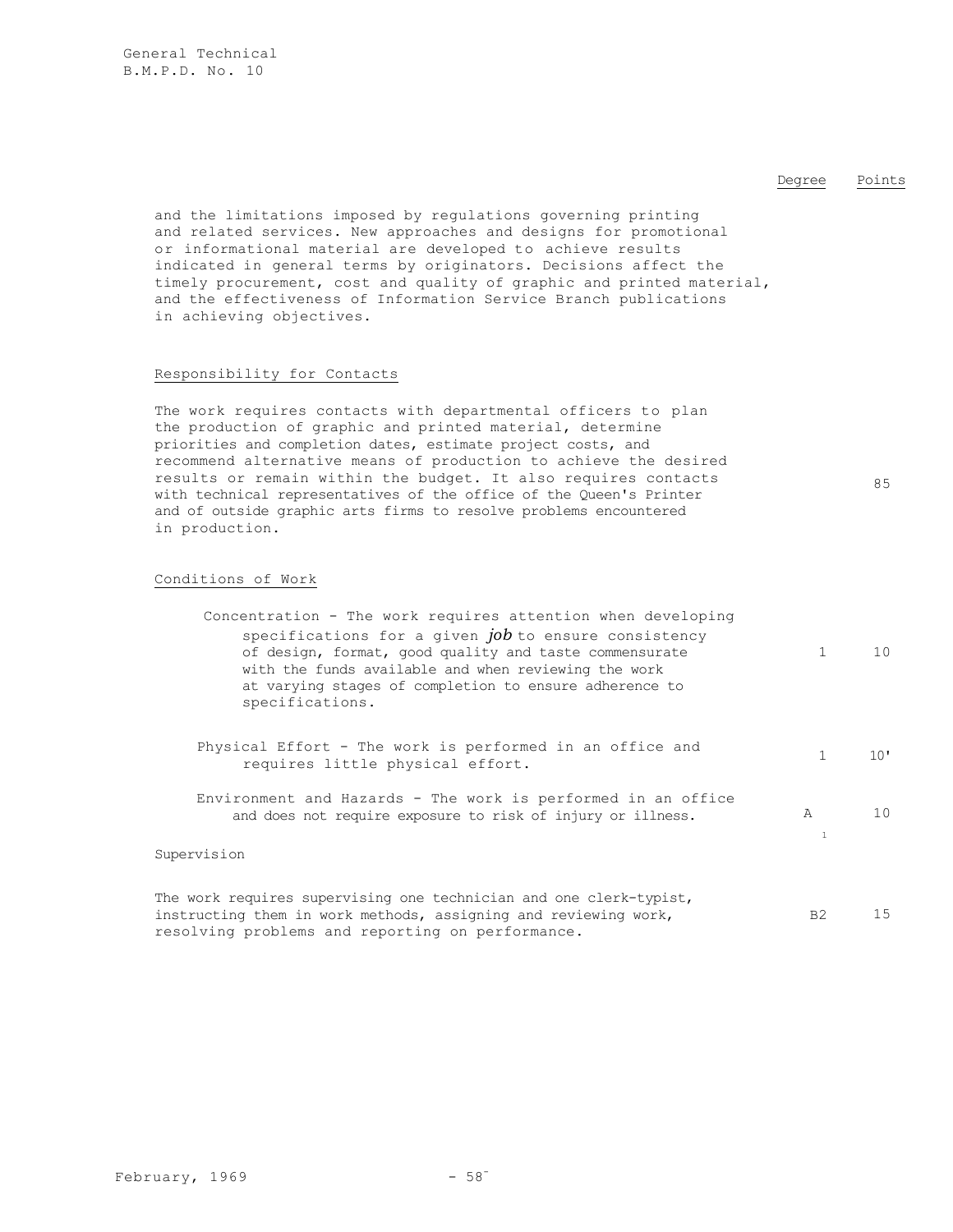General Technical B.M.P.D. No. 1 2

### BENCH-MARK POSITION DESCRIPTION

Bench-mark Position Number: 12 Level:

### Descriptive Title: SHIP OPERATIONS OFFICER The Secret of Point Rating: 659

### Summary

Under the general direction of the Chief, Ship Division, Department of Energy, Mines and Resources, develops and recommends methods, procedures and guide-lines to ensure the legal, safe, uniform and efficient operation of ships in the Marine Sciences Branch fleet used to support hydrographic and scientific research parties; participates in the development and implementation of policy on service conditions and welfare for departmental maritime personnel; and performs other duties.

Duties % of Time

45

- Develops and recommends methods, procedures and guide-lines to ensure the legal, safe, uniform and effective operation of ships used in hydrographic and scientific research programs conducted by the Department of Energy, Mines and Resources
	- by studying Acts of Parliament and directives and guide lines issued by Treasury Board and other federal authorities,
	- by compiling and drafting Ship General Orders with respect to ship operation,
	- by compiling and drafting Branch Ship Instructions to detail the duties and responsibilities of personnel and the operating procedures to be followed in the fleet,
	- by making submissions to higher authority for the consideration of all instructions and orders and to seek authority for their distribution, and
	- by providing advice and assistance to the Chief, Ship Division, on matters relating to navigation, seamanship and ship husbandry.
- Participates in the development of recommendations for changes to regulations governing service conditions and welfare arrangements for departmental maritime personnel
	- by attending committee meetings to discuss and resolve personnel problems that occur in the fleet,
	- by participating as a member of the departmental team at the annual conference of master's and chief engineers,
	- by keeping Treasury Board staff informed of shipboard living and working conditions in the fleet,
	- by studying reports on disciplinary and other personnel problems attributable to long periods on station,
	- by compiling, drafting and issuing after approval directives on working conditions for the employment of ships' officers and crew,
	- by drawing up specifications, scales of issue and regulations for uniforms worn by ships' officers and crew, and
	- by representing the department on Treasury Board committees concerned with ships' complements.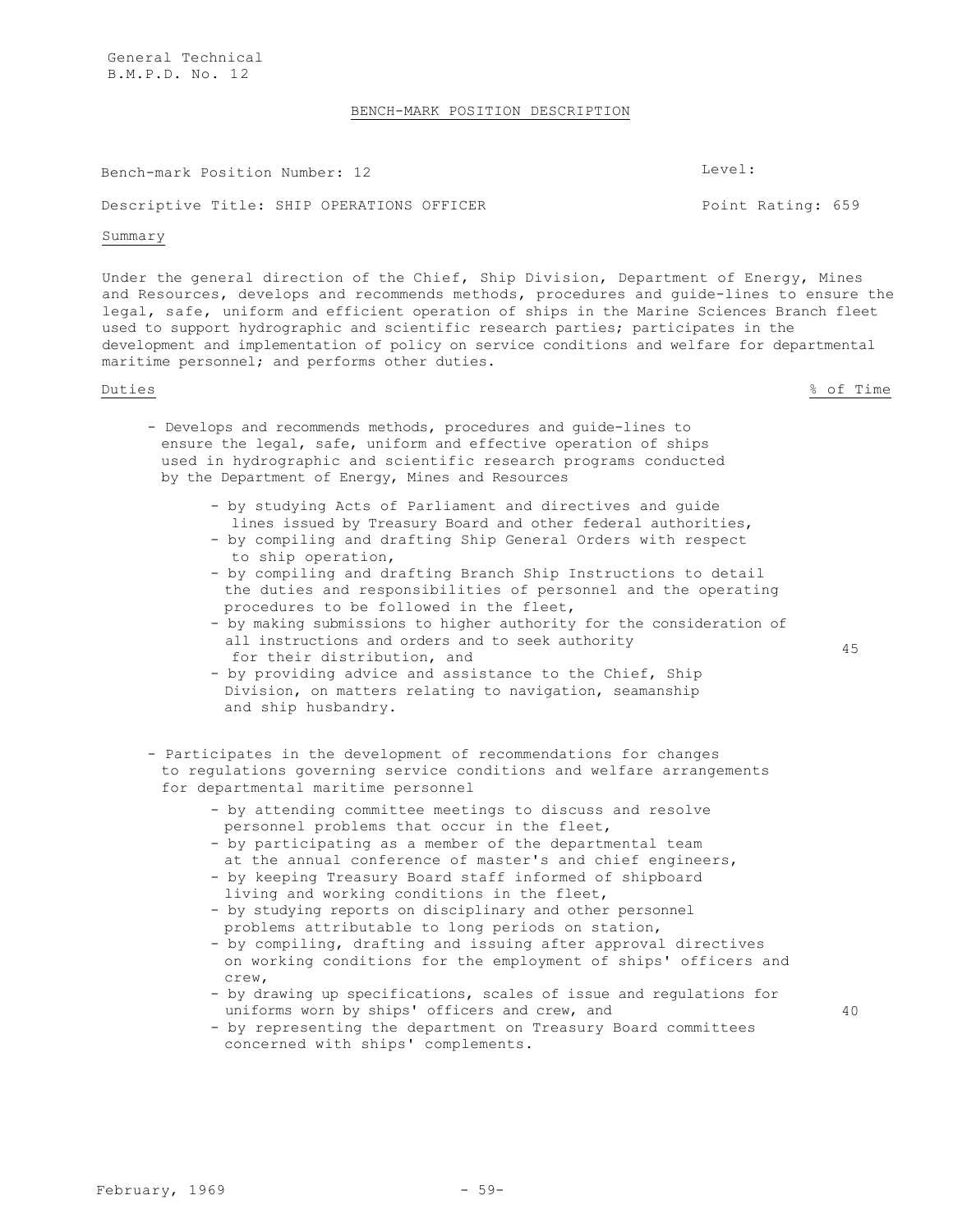personnel, compiling information on which to base recruiting action, interviewing applicants for deck officer positions, developing and implementing training programs including syllabi, standards and associated records, and developing a career planning program for maritime personnel. Specifications Degree Points

- Performs other duties such as determining requirements for

15

% of Time

U4 264

### Knowledge

The work requires a thorough knowledge of navigation, seaman ship, ship husbandry and all regulations, agreements and acts, both national and international, applicable to the operation of ships. It also requires a good knowledge of government personnel and financial rules and regulations, and the administrative procedures of the Marine Sciences Branch. The work requires skill in relating ships and equipment to the operating requirements of the Marine Sciences Branch and developing recommendations, instructions and orders to implement new, or change existing, manning and operating procedures and methods. It also requires skill in all aspects of ship handling. This knowledge is normally obtained through the acquisition of a master's certificate for foreign-going vessels and progressively responsible experience in positions with closely related duties. 7 280

### Technical Responsibility

The work requires initiative and judgement in analysing reports on operations and problems, identifying essential services, and developing recommendations, instructions and orders to provide direction and guidance on the manning and operation of ships used in support of hydrographic and scientific research parties. Initiative and judgement is also required in developing policy recommendations on service conditions and on the regulations under which ships' crews work, adapting and modifying accepted maritime practices, developing new approaches to resolve personnel and operational problems, and devising methods and procedures to provide effective support to the research parties. Recommendations and decisions affect the maritime personnel of the department and the effectiveness of operation of the fleet.

## Responsibility for Contacts

The work requires contacts with officials in the department to seek guidance on administrative procedures and on recruiting and personnel problems, with officers in other departments and the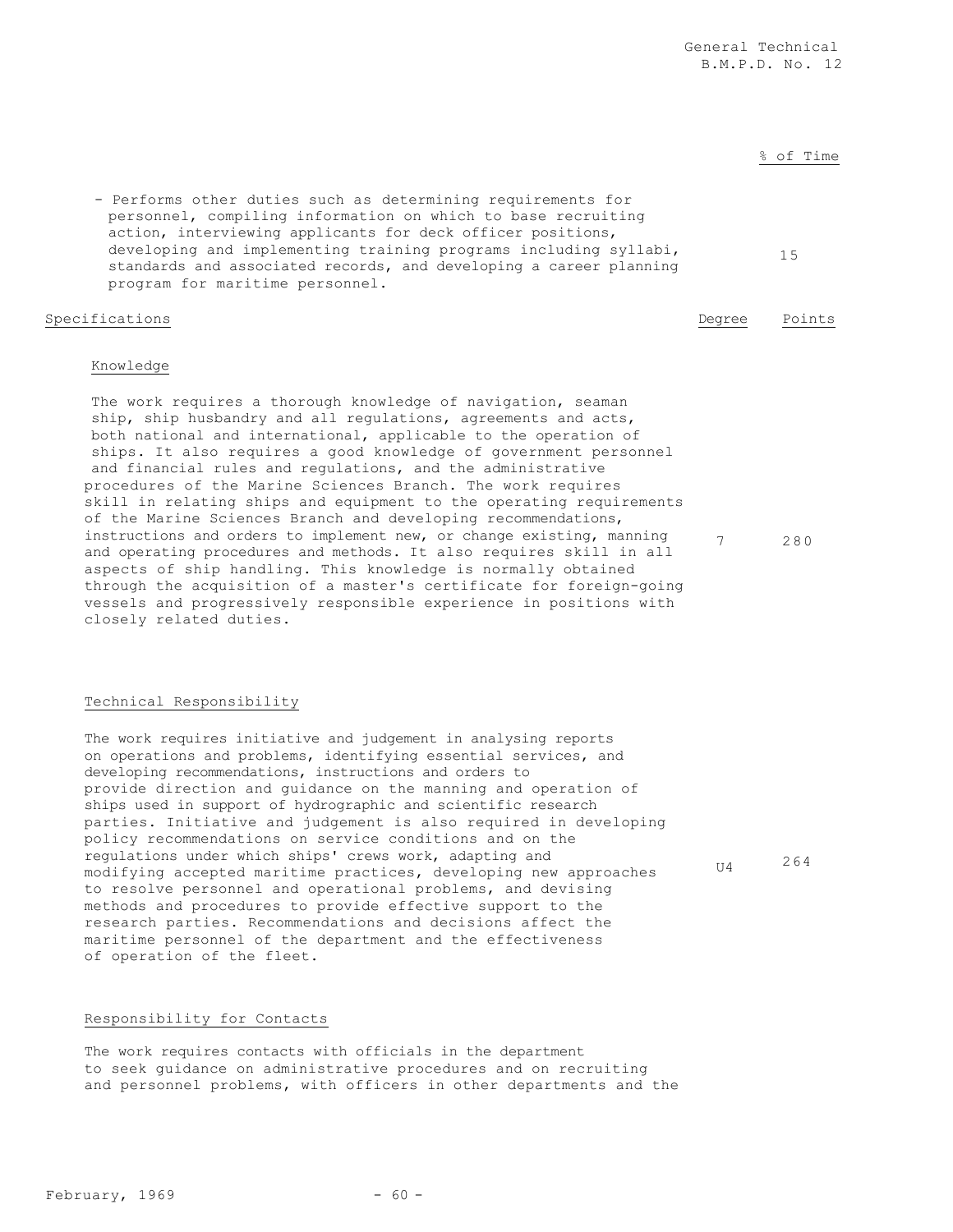| Armed Forces to discuss problems arising from ship operation,<br>and with officials such as marine superintendents of commercial<br>shipping firms to seek information on ship operation<br>and personnel management.                                                                                                       | B <sub>3</sub>                   | 75 |
|-----------------------------------------------------------------------------------------------------------------------------------------------------------------------------------------------------------------------------------------------------------------------------------------------------------------------------|----------------------------------|----|
| Conditions of Work                                                                                                                                                                                                                                                                                                          |                                  |    |
| Concentration - The work requires normal attention when<br>evaluating ships and equipment in terms of the actual<br>operating requirements of the branch and when developing or<br>modifying instructions and orders that will<br>ensure maximum support for scientific parties, safe<br>shiphandling and good crew morale. | 1                                | 10 |
| Physical Effort - The work is performed in an office and<br>requires little physical effort.                                                                                                                                                                                                                                | $\mathbf{1}$                     | 10 |
| Environment and Hazards - There is little risk of injury<br>or illness arising from work in an office environment.                                                                                                                                                                                                          | $\mathbb{A}$<br>1                | 10 |
| Supervision                                                                                                                                                                                                                                                                                                                 |                                  |    |
| The work requires explaining work requirements to departmental<br>secretarial and clerical staff.                                                                                                                                                                                                                           | $\triangleright$<br>$\mathbf{1}$ | 10 |

Degree Points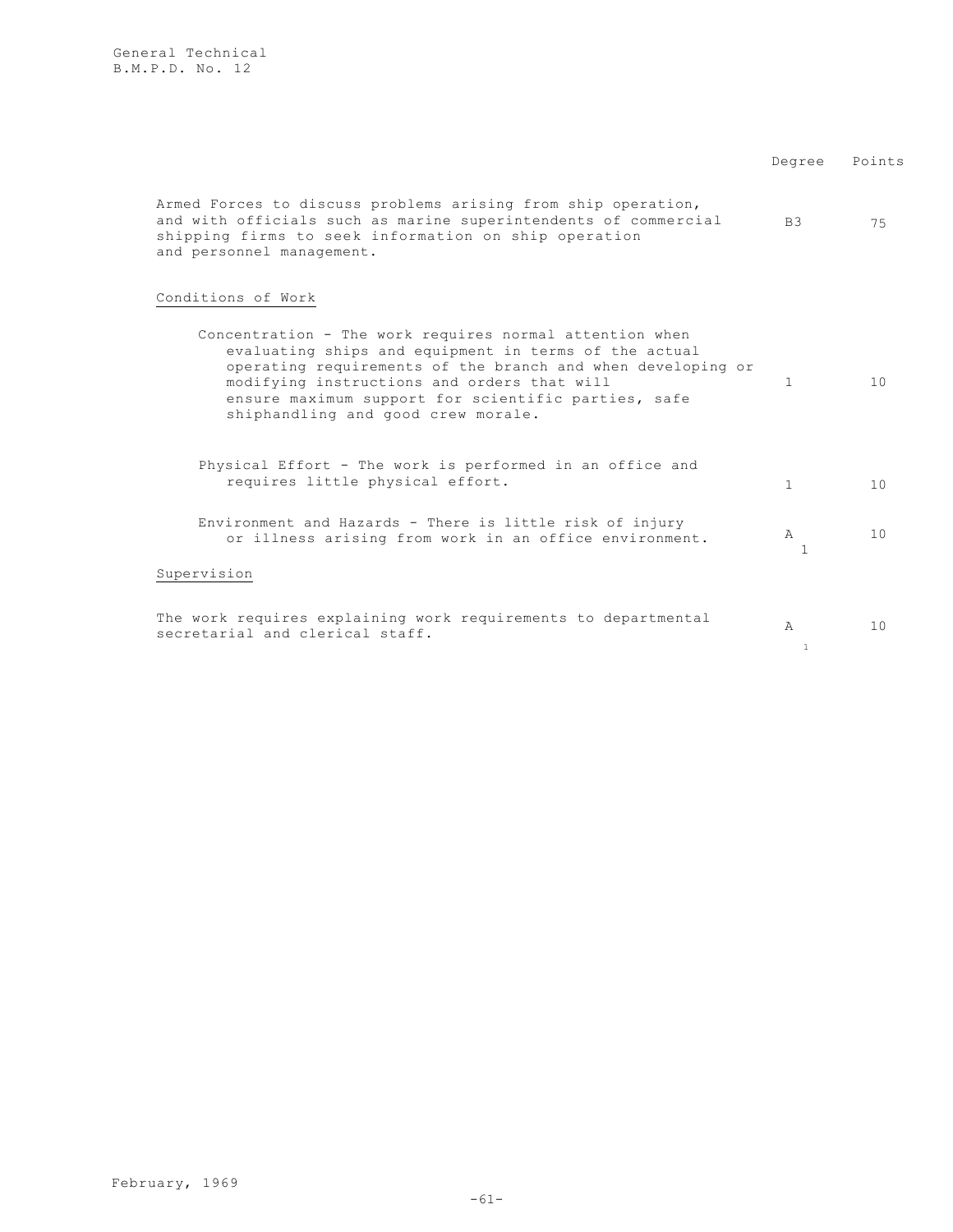February, 1969

General Technical B.M.P.D. No. 13

### BENCH-MARK POSITION DESCRIPTION

Bench-mark Position Number: 13 Level:

Descriptive Title: SPECIFICATIONS NRITER Point Rating: 368

### Summary

Under the general supervision of an engineer or technologist in a design directorate or division, writes and edits specifications and purchase descriptions, including amendments and supplements, for a designated range of technical equipment; collects and supplies technical information to procurement agencies for inclusion in contract demands, tenders and contracts; co-ordinates the processing of equipment failure reports; and performs related duties.

- Writes and edits specifications and purchase descriptions, including amendments and supplements, to facilitate the orderly procurement of a designated range of technical equipment
	- by reviewing technical notes and data provided by the design staff to remove ambiguous terms and statements and to group the data according to prescribed format,
	- by obtaining legal clearance on proprietary rights, patent and contractual clauses,
	- by reviewing drawings, standard specifications, standards and other call-up documents for completeness and compatibility with the specification or purchase description,
	- by indicating test and proof requirements,
	- by arranging provision of quality control and inspection standards for inclusion in the specifications or purchase description documents,
	- by proofreading the final draft and obtaining approval from the project manager for reproduction and release, and
	- by supplying additional information and clarification when requested by procurement agencies and manufacturers.
- Collects and supplies the technical content of contract demands, tenders and contracts
	- by discussing the technical requirements with the design authorities concerned,
	- by drafting basic support documents and forwarding them to appropriate engineering directorates for concurrence,
	- by forwarding support documents to procurement agencies after concurrence has been obtained,
	- by reviewing draft and final contract demands and contracts for correct nomenclature, stock number, procurement data and contractual clauses,
	- by obtaining concurrence from the engineering directorates and forwarding draft contract demands to procurement agencies,
	- by checking tenders for deviations from purchase data, obtaining comments from engineering directorates and informing procurement agencies,

65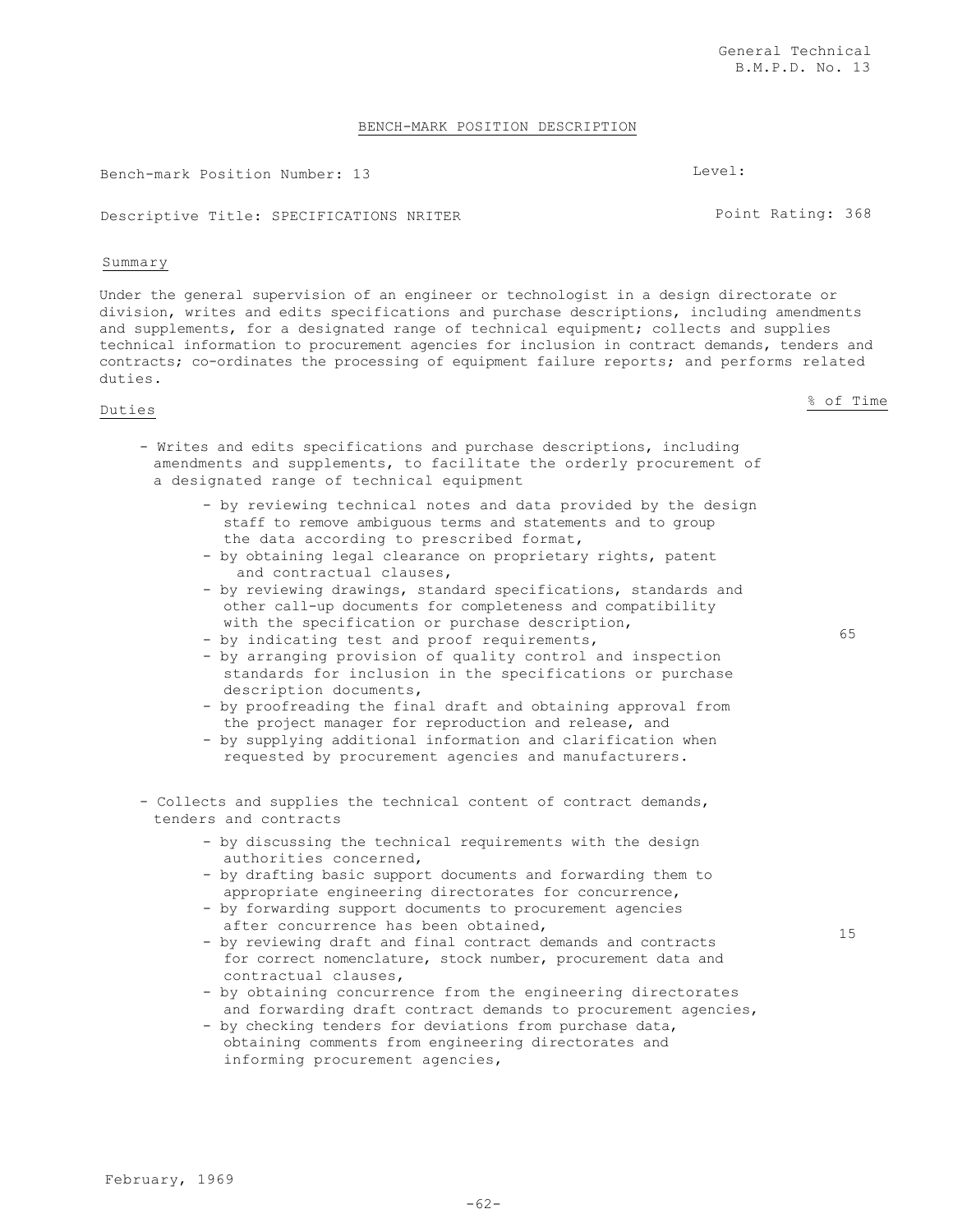| - by forwarding technical data to other agencies interested in<br>the procurement action, and<br>- by advising engineering directorates of completed contracts.                                                                                                                                                                                                                                                                                                                                                                                                                                                              |        |        |
|------------------------------------------------------------------------------------------------------------------------------------------------------------------------------------------------------------------------------------------------------------------------------------------------------------------------------------------------------------------------------------------------------------------------------------------------------------------------------------------------------------------------------------------------------------------------------------------------------------------------------|--------|--------|
| - Co-ordinates the processing of equipment failure reports,<br>- by recording, stamping and forwarding reports to appropriate<br>engineering directorates,<br>- by obtaining disposal instructions for defective parts and<br>advising users and stores depots,<br>- by proofreading equipment failure investigation duplimats<br>specifying the number of copies required and arranging for<br>printing, and<br>- by informing the manufacturer of details of equipment<br>failure investigations.                                                                                                                          |        | 10     |
| - Performs related duties such as representing the specifications<br>group at meetings, studying specifications, standards and hand-<br>books issued by other agencies and which are related to duties,<br>keeping records and conducting correspondence.                                                                                                                                                                                                                                                                                                                                                                    |        | 10     |
| Specifications                                                                                                                                                                                                                                                                                                                                                                                                                                                                                                                                                                                                               | Degree | Points |
| Knowledge<br>The work requires a knowledge of departmental procurement<br>procedures and of technical terminology pertaining to a variety of<br>technical equipment. It requires skill in identifying, compiling<br>and presenting technical information, drafting specification and<br>purchase description documents, reading blueprints and drawings,<br>and processing equipment failure reports. This knowledge is<br>acquired by in-job training and several years' experience<br>maintaining and operating related equipment and<br>drafting and editing technical documents.                                         | 3      | 140    |
| Technical Responsibility<br>The ; work requires initiative and judgement in identifying,<br>compiling and presenting technical information, and writing and<br>editing specifications, purchase descriptions and related<br>technical documents. The work is performed according to a<br>prescribed format and established procedures. Initiative and<br>judgement are also required in determining conditions and<br>circumstances under which departures from these quide-lines<br>are warranted. Decisions affect the orderly procurement of<br>equipment, relations with contractors and involvement of senior<br>staff. | B2     | 128    |
|                                                                                                                                                                                                                                                                                                                                                                                                                                                                                                                                                                                                                              |        |        |

## Responsibility for Contacts

| The work requires contacts with personnel of design staff to |  |  |  |                |    |
|--------------------------------------------------------------|--|--|--|----------------|----|
| clarify requirements, and with associates in procurement     |  |  |  | B <sub>2</sub> | 60 |